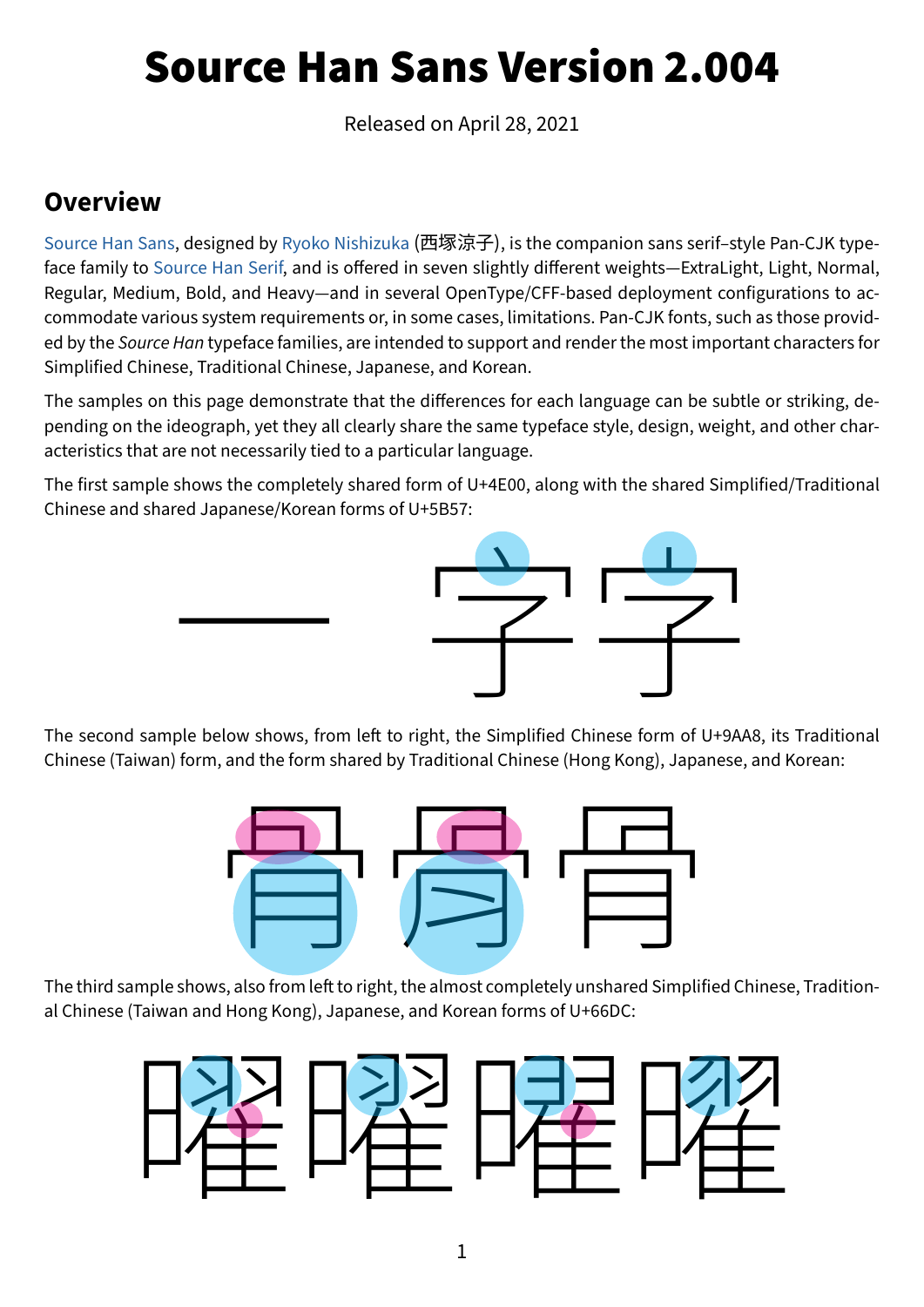The fourth and final example shows, again from left to right, the completely unshared Simplified Chinese, Traditional Chinese (Taiwan), Traditional Chinese (Hong Kong), Japanese, and Korean forms of U+8FD4:



Chinese, 創世記 11:1 in Japanese, and 창세기 11:1 in Korean) displayed in six languages and in three of the seven weights:

#### **ExtraLight**

Now the whole world had one language and a common speech.

那时,天下人的口音、言语都是一样。 那時,天下人的口音、言語都是一樣。 那時,天下人的口音、言語都是一樣。 全地は同じ発音、同じ言葉であった。 온 땅의 구음이 하나이요 언어가 하나이었더라.

**Regular**

Now the whole world had one language and a common speech.

那时,天下人的口音、言语都是一样。 那時,天下人的口音、言語都是一樣。 那時,天下人的口音、言語都是一樣。 全地は同じ発音、同じ言葉であった。 온 땅의 구음이 하나이요 언어가 하나이었더라.

**Heavy**

### Now the whole world had one language and a common speech.

那时,天下人的口音、言语都是一样。 那時,天下人的口音、言語都是一樣。 那時,天下人的口音、言語都是一樣。 全地は同じ発音、同じ言葉であった。 온 땅의 구음이 하나이요 언어가 하나이었더라.

The use of these open source Pan-CJK fonts and their sources is covered under the terms of the [SIL Open Font](http://scripts.sil.org/OFL)  [License, Version 1.1.](http://scripts.sil.org/OFL)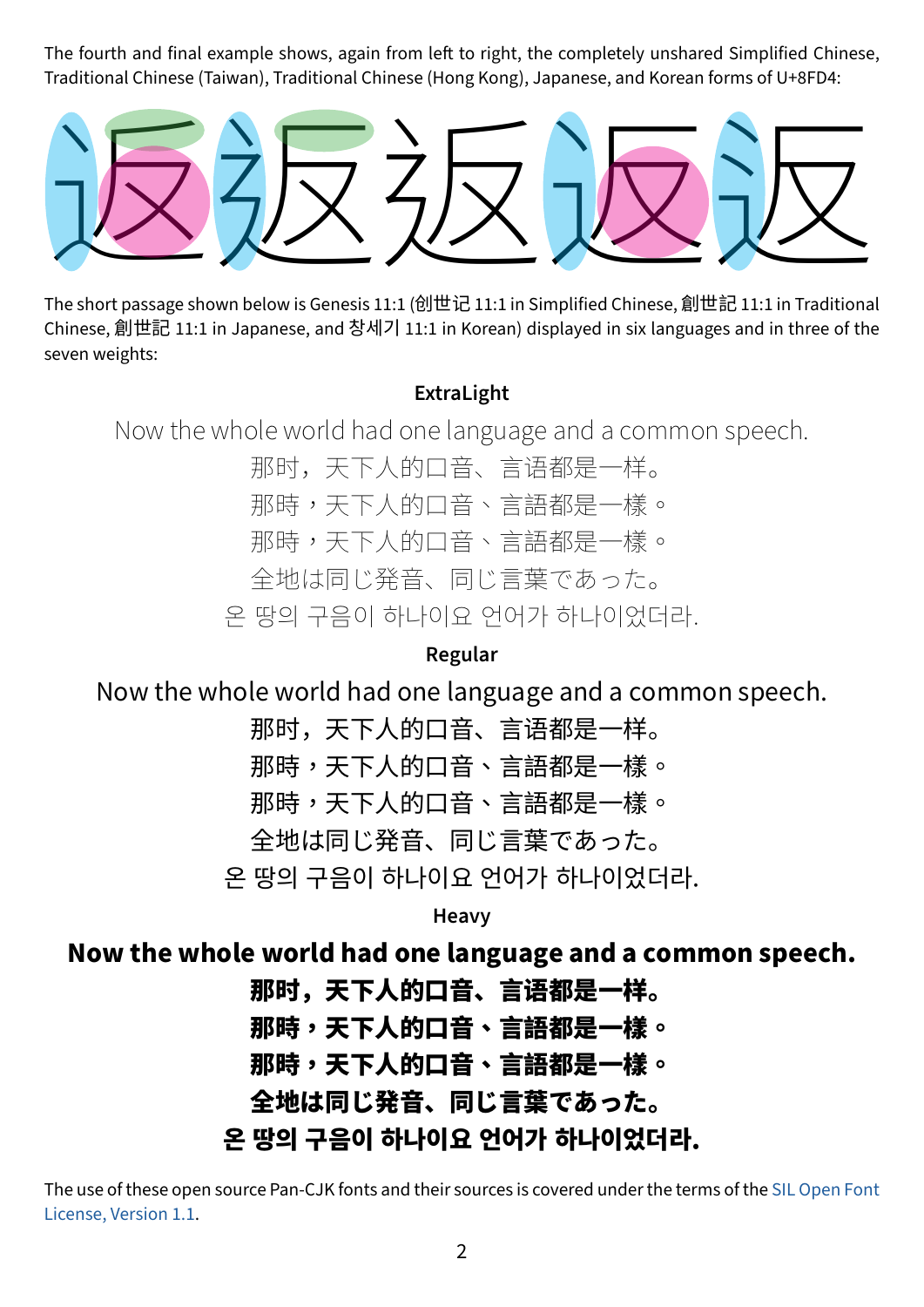The pages that follow provide excruciating technical details about the font resources that are included in this open source project, and the information corresponds to Version 2.003.

# **Configurations**

*Source Han Sans* is provided in a number of possible deployment configurations, each of which is described below, along with typical usage scenarios:

#### **Language-specific OpenType/CFF2 (OTF) variable fonts — 10 font resources**

This deployment configuration is available in five languages—Simplified Chinese, Traditional Chinese (Taiwan), Traditional Chinese (Hong Kong), Japanese, and Korean—and sets one language as the default (a default language is required due to the single 'cmap' table), and the 'locl' (*Localized Forms*) GSUB feature is expected to be used to access glyphs that are appropriate for the other four supported languages. Five of the variable fonts differ only in that the default glyphs for ASCII (U+0020 through U+007E), U+00A0 ( ), U+00A5 (¥), U+00AD (‑), U+2011 (‑), and U+20A9 (₩) are half-width instead of proportional, and the default glyph for U+2423 (␣) is half-width instead of full-width. These fonts include the additional "HW" identifier in their names. The half-width variable fonts contain only the Regular and Bold weights. The other five Pan-CJK variable fonts contains all seven of the original static weights.

*These fonts represent the most compact form that supports all languages and includes the complete set of glyphs, but this comes at the expense of requiring an application to properly support the 'locl' GSUB feature in order to display glyphs for languages other than the default one. In addition to using such an application, a good example of which is [Adobe InDesign,](http://www.adobe.com/products/indesign.html) the text—at the character, paragraph, or document level—must also be properly language-tagged. This configuration also requires a system that supports OpenType CFF2 variable fonts.*

### **Language-specific OpenType/CFF (OTF)—45 font resources**

This deployment configuration contains the same set of fonts as the OpenType/CFF2 variable font configuration as 45 separate static fonts.

#### **Region-specific Subset OpenType/CFF2 (Subset OTF) variable fonts—5 font resources**

This deployment configuration includes five different subsets, and each subset includes only the glyphs that are necessary for Simplified Chinese, Traditional Chinese (Taiwan), Traditional Chinese (Hong Kong), Japanese, or Korean.

*These fonts are considered the most broadly usable because the 'locl' GSUB feature is not required to access the region-specific glyphs. Instead, only the glyphs that are necessary for each region are included. This deployment configuration is recommended for users who need only the glyphs for a specific region, and also desire the smallest possible footprint. These fonts are expected to behave the same as conventional Simplified Chinese, Traditional Chinese, Japanese, or Korean fonts. This configuration also requires a system that supports OpenType CFF2 variable fonts.*

### **Region-specific Subset OpenType/CFF (Subset OTF)—35 font resources**

This deployment configuration contains the same set of fonts as the Region-specific Subset OpenType/CFF2 variable font configuration as 35 separate static fonts.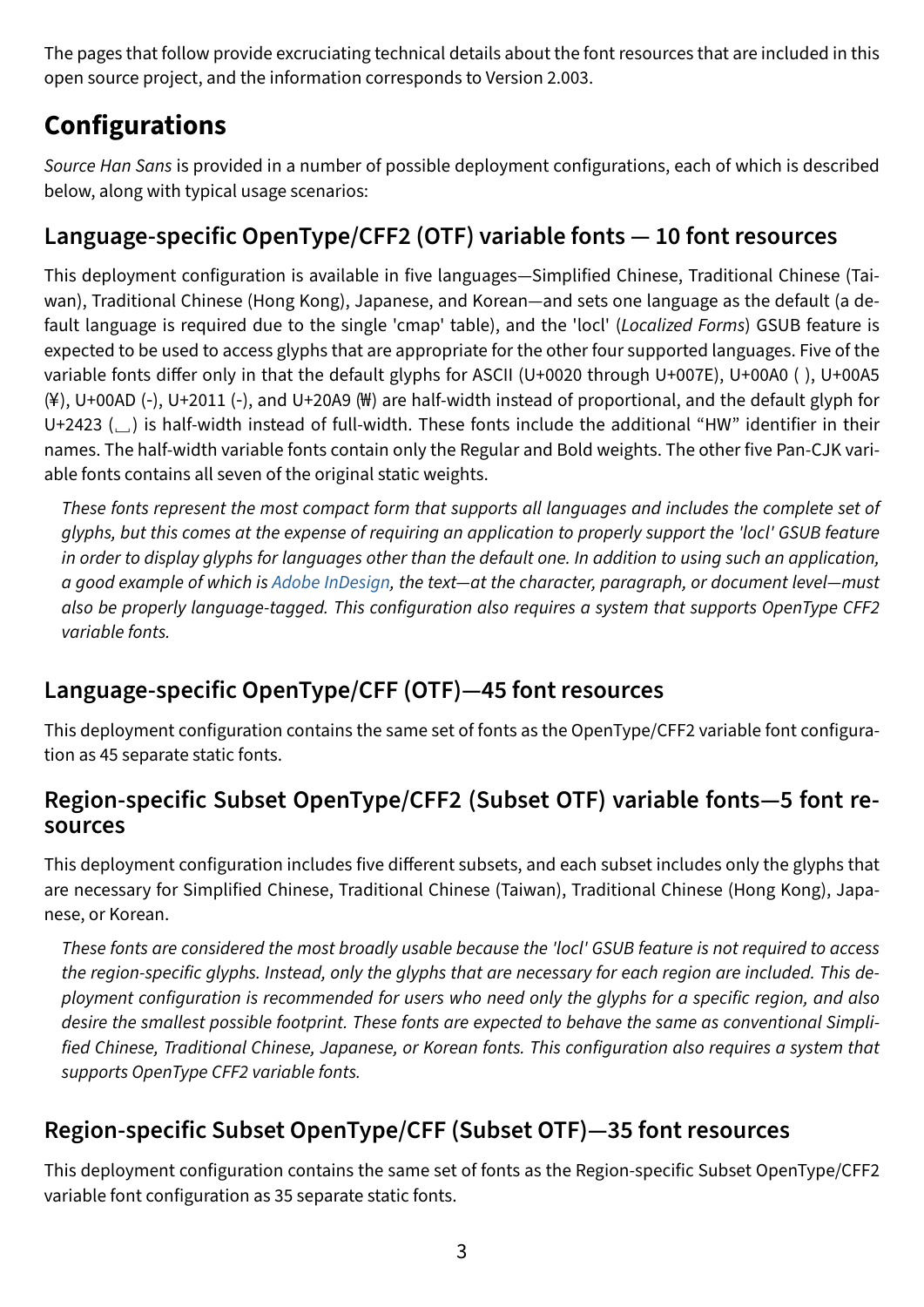### **OpenType/CFF2 variable font Collection (OTC)—2 font resources**

This deployment configuration represents a "best of all possible worlds" in that there are separate font instances for each language, and while each font instance necessarily specifies a default language, the 'locl' GSUB feature can still be used to access the glyphs for the other languages. The OTC files contain the 5 language-specific variable OTFS (SourceHanSans-VF.ttc) and 5 half-width variable OTFs (SourceHanSansHW-VF. ttc).

*These fonts offer the greater flexibility in that there is a single font resource that includes all font instances, each with a different one of the five languages serving as the default. Users of these fonts simply choose the appropriate font in an application's font menu, and the glyphs that are suitable for that language are displayed. However, OpenType/CFF and CFF2 Collections are not supported everywhere. Note that if you install the OTCs, you cannot install any of the corresponding language-specific OTFs, because they share the same names. This configuration also requires a system that supports OpenType CFF2 variable fonts.*

#### **OpenType/CFF Collection (OTC)—7 font resources**

This is the same as the OpenType/CFF2 variable font Collection except that it packages all of the static fonts rather than the variable fonts. This deployment configuration represents a "best of all possible worlds (for static fonts)" in that there are separate font instances for each language, and while each font instance necessarily specifies a default language, the 'locl' GSUB feature can still be used to access the glyphs for the other languages. Like the language-specific OTFs, the Regular and Bold weights additionally include font instances for all five languages whose ASCII and small number of additional characters are half-width instead of the usual proportional.

*These fonts offer the greater flexibility in that there is a single font resource that includes five or ten font instances, each with a different one of the five languages serving as the default. Users of these fonts simply choose the appropriate font in an application's font menu, and the glyphs that are suitable for that language are displayed. However, OpenType/CFF Collections are not yet broadly supported. Windows 10 Anniversary Update (Version 1607, released on 2016-08-02), OS X Version 10.8, iOS Version 7.0, and Adobe CS6 applications represent the first environments that support this particular deployment format. Note that if you install the OTCs, you cannot install any of the corresponding language-specific OTFs, because they share the same names.*

#### **Super OpenType/CFF Collection (Super OTC)—a single font resource**

This deployment configuration packs all seven weights and all five languages, along with half-width variations of two of the seven weights, into a single font resource that includes a total of 45 font instances and 458,745 total glyphs. As a result of 'sfnt' table sharing, there are seven unique 'CFF ', 'hmtx', and 'vmtx' tables (one per weight), five unique 'GSUB' tables (one per language), and ten unique 'cmap' tables (one per language and proportional/half-width combination). These represent the largest tables, so greater sharing leads to a smaller overall footprint. This saves over 13MB compared to the seven separate static OTCs. While each font instance specifies a default language, the 'locl' GSUB feature can still be used to access the glyphs for the four other supported languages.

*This font offers the greatest flexibility for static fonts in that there is a single font resource that includes all 45 font instances, one for each of the seven weights and five languages, along with half-width versions of the Regular and Bold weights. Users of this deployment format simply choose the appropriate font in an application's font menu, and the glyphs that are suitable for that language are displayed. The Super OTC is subject to the same caveats and limitations as the weight-specific OTCs. Please be aware that while Windows 10 Anniversary Update (Version 1607) is the first version of Windows OS to support OTCs, Windows 10 Creators Update*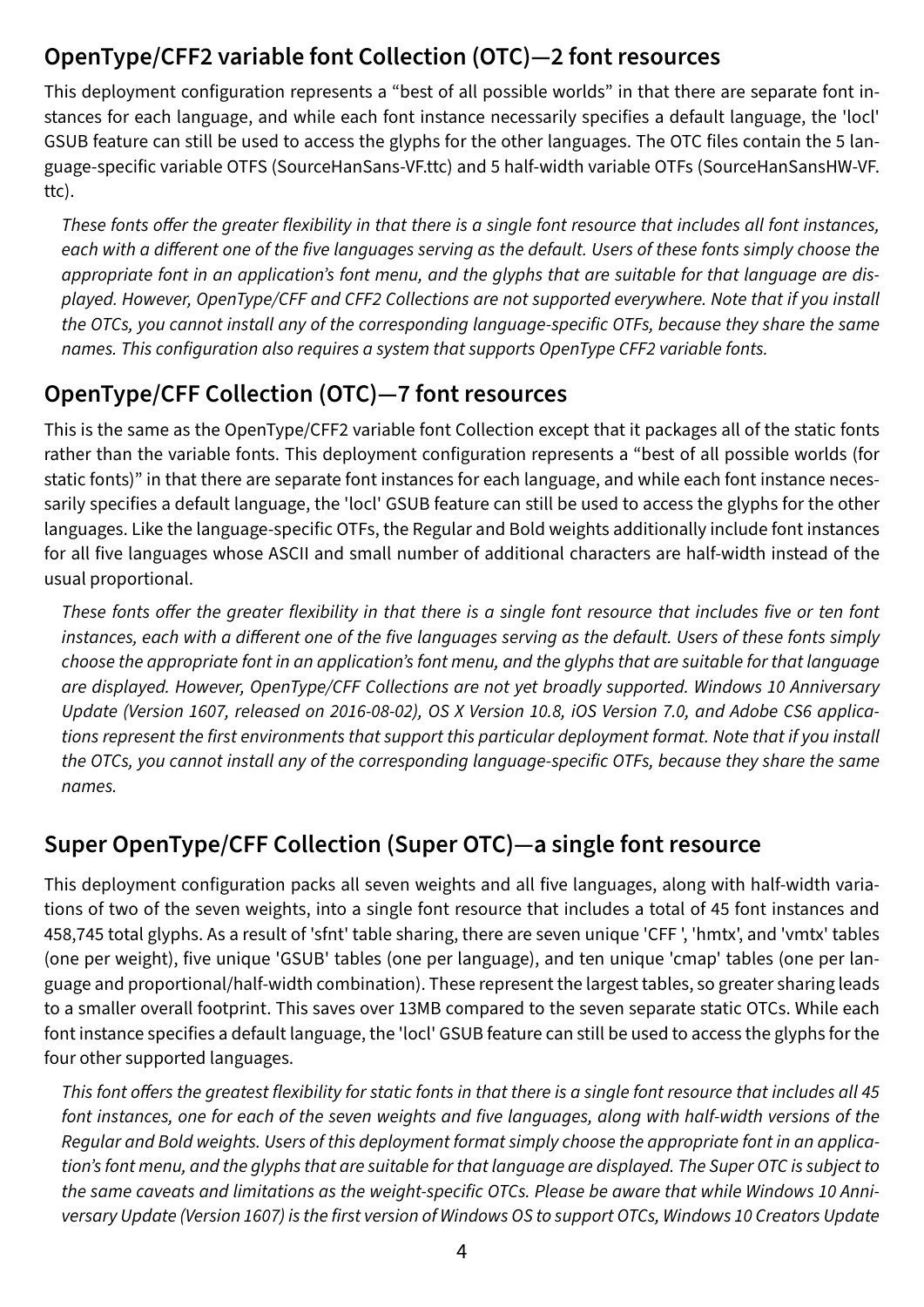*(Version 1703, released on 2017-04-05) is necessary to support the Super OTC, due to its large number of font instances. If your system supports both variable fonts and OpenType Collections then the language-specific variable OTCs will save even more space.*

#### <span id="page-4-0"></span>**Font Resources**

The table below lists all font resources that are included in this release, organized by format and language, and providing their file and PostScript names:

| Format          | Language                      | <b>File Name</b>         | <b>PostScript Name/Names</b>                          |
|-----------------|-------------------------------|--------------------------|-------------------------------------------------------|
|                 |                               |                          | SourceHanSansSCVF-ExtraLight                          |
|                 |                               |                          | SourceHanSansSCVF-Light                               |
|                 |                               |                          | SourceHanSansSCVF-Normal                              |
|                 | Chinese                       | SourceHanSansSC-VF.otf   | SourceHanSansSCVF-Regular                             |
|                 | Simplified                    |                          | SourceHanSansSCVF-Medium                              |
|                 |                               |                          | SourceHanSansSCVF-Bold                                |
|                 |                               |                          | SourceHanSansSCVF-Heavy                               |
|                 |                               |                          | SourceHanSansTCVF-ExtraLight                          |
|                 |                               |                          | SourceHanSansTCVF-Light                               |
|                 | Chinese-Taiwan<br>Traditional |                          | SourceHanSansTCVF-Normal                              |
|                 |                               | SourceHanSansTC-VF.otf   | SourceHanSansTCVF-Regular                             |
|                 |                               |                          | SourceHanSansTCVF-Medium                              |
|                 |                               |                          | SourceHanSansTCVF-Bold                                |
|                 |                               |                          | SourceHanSansTCVF-Heavy                               |
|                 |                               |                          | SourceHanSansHCVF-ExtraLight                          |
|                 |                               |                          | SourceHanSansHCVF-Light                               |
|                 |                               | SourceHanSansHC-VF.otf   | SourceHanSansHCVF-Normal                              |
|                 | Kong                          |                          | SourceHanSansHCVF-Regular                             |
| Variable OTF    | Chinese-Hong<br>Traditional   |                          | SourceHanSansHCVF-Medium                              |
|                 |                               |                          | SourceHanSansHCVF-Bold                                |
|                 |                               |                          | SourceHanSansHCVF-Heavy                               |
|                 |                               |                          | SourceHanSansVF-ExtraLight                            |
|                 |                               |                          | SourceHanSansVF-Light                                 |
|                 |                               |                          | SourceHanSansVF-Normal                                |
|                 | Japanese                      | SourceHanSans-VF.otf     | SourceHanSansVF-Regular                               |
|                 |                               |                          | SourceHanSansVF-Medium                                |
|                 |                               |                          | SourceHanSansVF-Bold                                  |
|                 |                               |                          | SourceHanSansVF-Heavy                                 |
|                 |                               |                          | SourceHanSansKVF-ExtraLight                           |
|                 |                               |                          | SourceHanSansKVF-Light                                |
|                 |                               |                          | SourceHanSansKVF-Normal                               |
|                 | Corean                        | SourceHanSansK-VF.otf    | SourceHanSansKVF-Regular                              |
|                 |                               |                          | SourceHanSansKVF-Medium                               |
|                 |                               |                          | SourceHanSansKVF-Bold                                 |
|                 |                               |                          | SourceHanSansKVF-Heavy                                |
|                 | SC                            | SourceHanSansSCHW-VF.otf | SourceHanSansSCHWVF-Regular                           |
|                 |                               |                          | SourceHanSansSCHWVF-Bold                              |
|                 | 51                            | SourceHanSansTCHW-VF.otf | SourceHanSansTCHWVF-Regular                           |
|                 |                               |                          | SourceHanSansTCHWVF-Bold                              |
|                 | 오                             | SourceHanSansHCHW-VF.otf | SourceHanSansHCHWVF-Regular                           |
|                 |                               |                          | SourceHanSansHCHWVF-Bold                              |
| Variable HW OTF | っ                             | SourceHanSansHW-VF.otf   | SourceHanSansHWVF-Regular                             |
|                 |                               |                          | SourceHanSansHWVF-Bold                                |
|                 | $\leq$                        | SourceHanSansKHW-VF.otf  | SourceHanSansKHWVF-Regular<br>SourceHanSansKHWVF-Bold |
|                 |                               |                          |                                                       |

5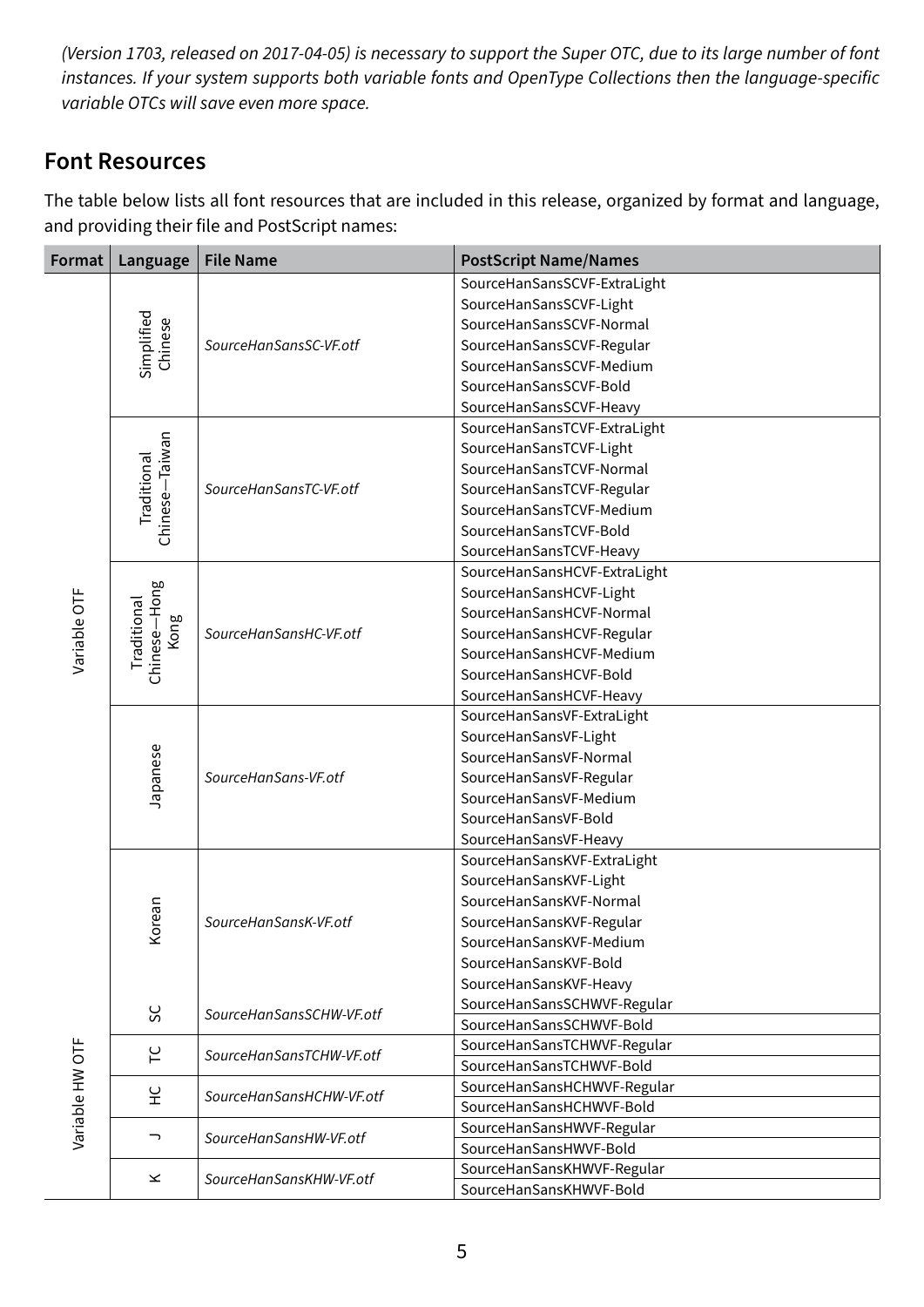| Format              | Language                             | <b>File Name</b>               | <b>PostScript Name/Names</b>                          |                         |
|---------------------|--------------------------------------|--------------------------------|-------------------------------------------------------|-------------------------|
|                     |                                      |                                | SourceHanSansCNVF-ExtraLight                          |                         |
|                     |                                      |                                | SourceHanSansCNVF-Light                               |                         |
|                     |                                      |                                | SourceHanSansCNVF-Normal                              |                         |
|                     | $\mathcal{E}$                        | SourceHanSansCN-VF.otf         | SourceHanSansCNVF-Regular                             |                         |
|                     |                                      |                                | SourceHanSansCNVF-Medium                              |                         |
|                     |                                      |                                | SourceHanSansCNVF-Bold                                |                         |
|                     |                                      |                                | SourceHanSansCNVF-Heavy                               |                         |
|                     |                                      |                                | SourceHanSansTWVF-ExtraLight                          |                         |
|                     |                                      |                                | SourceHanSansTWVF-Light                               |                         |
|                     |                                      | SourceHanSansTW-VF.otf         | SourceHanSansTWVF-Normal                              |                         |
|                     | $\geq$                               |                                | SourceHanSansTWVF-Regular<br>SourceHanSansTWVF-Medium |                         |
|                     |                                      |                                | SourceHanSansTWVF-Bold                                |                         |
|                     |                                      |                                | SourceHanSansTWVF-Heavy                               |                         |
|                     |                                      |                                | SourceHanSansHKVF-ExtraLight                          |                         |
|                     |                                      |                                | SourceHanSansHKVF-Light                               |                         |
|                     |                                      |                                | SourceHanSansHKVF-Normal                              |                         |
|                     | ¥                                    | SourceHanSansHK-VF.otf         | SourceHanSansHKVF-Regular                             |                         |
|                     |                                      |                                | SourceHanSansHKVF-Medium                              |                         |
| Variable Subset OTF |                                      |                                | SourceHanSansHKVF-Bold                                |                         |
|                     |                                      |                                | SourceHanSansHKVF-Heavy                               |                         |
|                     |                                      |                                | SourceHanSansJPVF-ExtraLight                          |                         |
|                     |                                      |                                | SourceHanSansJPVF-Light                               |                         |
|                     | $\frac{\rho}{\rho}$                  |                                | SourceHanSansJPVF-Normal                              |                         |
|                     |                                      | SourceHanSansJP-VF.otf         | SourceHanSansJPVF-Regular                             |                         |
|                     |                                      |                                | SourceHanSansJPVF-Medium                              |                         |
|                     |                                      |                                | SourceHanSansJPVF-Bold                                |                         |
|                     |                                      |                                | SourceHanSansJPVF-Heavy                               |                         |
|                     | ΚŘ                                   | SourceHanSansKR-VF.otf         | SourceHanSansKRVF-ExtraLight                          |                         |
|                     |                                      |                                | SourceHanSansKRVF-Light                               |                         |
|                     |                                      |                                | SourceHanSansKRVF-Normal                              |                         |
|                     |                                      |                                | SourceHanSansKRVF-Regular                             |                         |
|                     |                                      |                                | SourceHanSansKRVF-Medium<br>SourceHanSansKRVF-Bold    |                         |
|                     |                                      |                                |                                                       | SourceHanSansKRVF-Heavy |
|                     |                                      | SourceHanSansSC-ExtraLight.otf | SourceHanSansSC-ExtraLight                            |                         |
|                     |                                      | SourceHanSansSC-Light.otf      | SourceHanSansSC-Light                                 |                         |
|                     |                                      | SourceHanSansSC-Normal.otf     | SourceHanSansSC-Normal                                |                         |
|                     |                                      | SourceHanSansSC-Regular.otf    | SourceHanSansSC-Regular                               |                         |
|                     | Simplified<br>Chinese                | SourceHanSansHWSC-Regular.otf  | SourceHanSansHWSC-Regular                             |                         |
|                     |                                      | SourceHanSansSC-Medium.otf     | SourceHanSansSC-Medium                                |                         |
|                     |                                      | SourceHanSansSC-Bold.otf       | SourceHanSansSC-Bold                                  |                         |
|                     |                                      | SourceHanSansHWSC-Bold.otf     | SourceHanSansHWSC-Bold                                |                         |
| b                   |                                      | SourceHanSansSC-Heavy.otf      | SourceHanSansSC-Heavy                                 |                         |
|                     |                                      | SourceHanSansTC-ExtraLight.otf | SourceHanSansTC-ExtraLight                            |                         |
|                     |                                      | SourceHanSansTC-Light.otf      | SourceHanSansTC-Light                                 |                         |
|                     |                                      | SourceHanSansTC-Normal.otf     | SourceHanSansTC-Normal                                |                         |
|                     | Chinese-Taiwan<br><b>Traditional</b> | SourceHanSansTC-Regular.otf    | SourceHanSansTC-Regular                               |                         |
|                     |                                      | SourceHanSansHWTC-Regular.otf  | SourceHanSansHWTC-Regular                             |                         |
|                     |                                      | SourceHanSansTC-Medium.otf     | SourceHanSansTC-Medium                                |                         |
|                     |                                      |                                | SourceHanSansTC-Bold.otf                              | SourceHanSansTC-Bold    |
|                     |                                      |                                | SourceHanSansHWTC-Bold.otf                            | SourceHanSansHWTC-Bold  |
|                     |                                      | SourceHanSansTC-Heavy.otf      | SourceHanSansTC-Heavy                                 |                         |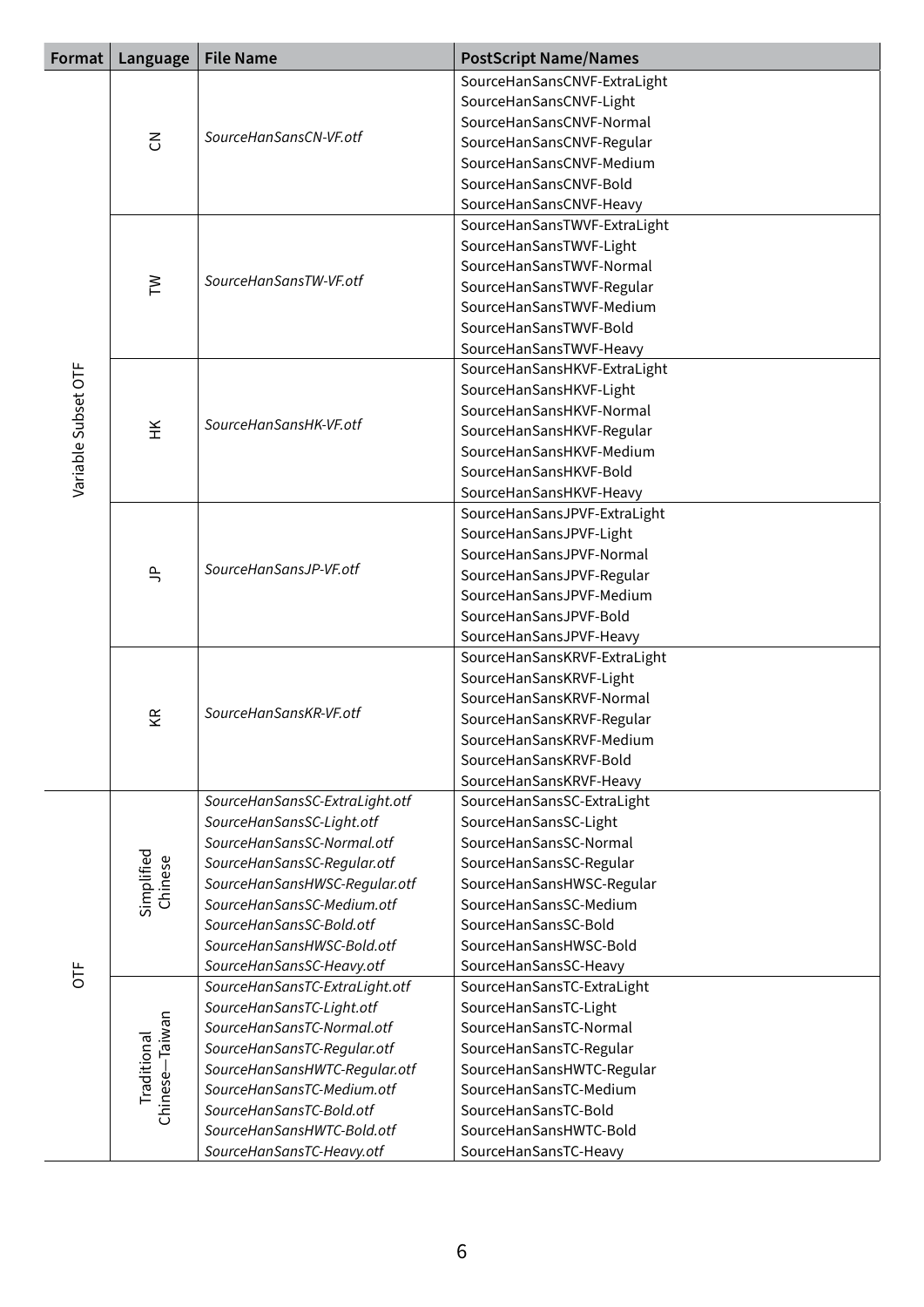| <b>File Name</b><br><b>PostScript Name/Names</b><br>Format<br>Language |                   |                                                           |                                                   |
|------------------------------------------------------------------------|-------------------|-----------------------------------------------------------|---------------------------------------------------|
|                                                                        |                   | SourceHanSansHC-ExtraLight.otf                            | SourceHanSansHC-ExtraLight                        |
|                                                                        |                   | SourceHanSansHC-Light.otf                                 | SourceHanSansHC-Light                             |
|                                                                        | Traditional       | SourceHanSansHC-Normal.otf                                | SourceHanSansHC-Normal                            |
|                                                                        |                   | SourceHanSansHC-Regular.otf                               | SourceHanSansHC-Regular                           |
|                                                                        |                   | SourceHanSansHWHC-Regular.otf                             | SourceHanSansHWHC-Regular                         |
|                                                                        | Chinese-Hong Kong | SourceHanSansHC-Medium.otf                                | SourceHanSansHC-Medium                            |
|                                                                        |                   | SourceHanSansHC-Bold.otf                                  | SourceHanSansHC-Bold                              |
|                                                                        |                   | SourceHanSansHWHC-Bold.otf                                | SourceHanSansHWHC-Bold                            |
|                                                                        |                   | SourceHanSansHC-Heavy.otf                                 | SourceHanSansHC-Heavy                             |
|                                                                        |                   | SourceHanSans-ExtraLight.otf                              | SourceHanSans-ExtraLight                          |
|                                                                        |                   | SourceHanSans-Light.otf                                   | SourceHanSans-Light                               |
|                                                                        |                   | SourceHanSans-Normal.otf                                  | SourceHanSans-Normal                              |
| OTF (cont'd)                                                           | Japanese          | SourceHanSans-Regular.otf                                 | SourceHanSans-Regular                             |
|                                                                        |                   | SourceHanSansHW-Regular.otf                               | SourceHanSansHW-Regular                           |
|                                                                        |                   | SourceHanSans-Medium.otf                                  | SourceHanSans-Medium                              |
|                                                                        |                   | SourceHanSans-Bold.otf                                    | SourceHanSans-Bold                                |
|                                                                        |                   | SourceHanSansHW-Bold.otf                                  | SourceHanSansHW-Bold                              |
|                                                                        |                   | SourceHanSans-Heavy.otf                                   | SourceHanSans-Heavy                               |
|                                                                        |                   | SourceHanSansK-ExtraLight.otf                             | SourceHanSansK-ExtraLight                         |
|                                                                        |                   | SourceHanSansK-Light.otf                                  | SourceHanSansK-Light                              |
|                                                                        |                   | SourceHanSansK-Normal.otf                                 | SourceHanSansK-Normal                             |
|                                                                        |                   | SourceHanSansK-Regular.otf                                | SourceHanSansK-Regular                            |
|                                                                        | Korean            | SourceHanSansHWK-Regular.otf                              | SourceHanSansHWK-Regular                          |
|                                                                        |                   | SourceHanSansK-Medium.otf                                 | SourceHanSansK-Medium                             |
|                                                                        |                   | SourceHanSansK-Bold.otf                                   | SourceHanSansK-Bold                               |
|                                                                        |                   | SourceHanSansHWK-Bold.otf                                 | SourceHanSansHWK-Bold                             |
|                                                                        |                   | SourceHanSansK-Heavy.otf                                  | SourceHanSansK-Heavy                              |
|                                                                        | $\mathcal{E}$     | SourceHanSansCN-ExtraLight.otf                            | SourceHanSansCN-ExtraLight                        |
|                                                                        |                   | SourceHanSansCN-Light.otf                                 | SourceHanSansCN-Light                             |
|                                                                        |                   | SourceHanSansCN-Normal.otf                                | SourceHanSansCN-Normal                            |
|                                                                        |                   | SourceHanSansCN-Regular.otf                               | SourceHanSansCN-Regular                           |
|                                                                        |                   | SourceHanSansCN-Medium.otf                                | SourceHanSansCN-Medium                            |
|                                                                        |                   | SourceHanSansCN-Bold.otf                                  | SourceHanSansCN-Bold                              |
|                                                                        |                   | SourceHanSansCN-Heavy.otf                                 | SourceHanSansCN-Heavy                             |
|                                                                        |                   | SourceHanSansTW-ExtraLight.otf                            | SourceHanSansTW-ExtraLight                        |
|                                                                        |                   | SourceHanSansTW-Light.otf                                 | SourceHanSansTW-Light                             |
|                                                                        |                   | SourceHanSansTW-Normal.otf                                | SourceHanSansTW-Normal                            |
|                                                                        | $\geq$            | SourceHanSansTW-Regular.otf                               | SourceHanSansTW-Regular                           |
|                                                                        |                   | SourceHanSansTW-Medium.otf                                | SourceHanSansTW-Medium                            |
|                                                                        |                   | SourceHanSansTW-Bold.otf                                  | SourceHanSansTW-Bold                              |
| Subset OTF                                                             |                   | SourceHanSansTW-Heavy.otf                                 | SourceHanSansTW-Heavy                             |
|                                                                        |                   | SourceHanSansHK-ExtraLight.otf                            | SourceHanSansHK-ExtraLight                        |
|                                                                        |                   | SourceHanSansHK-Light.otf<br>SourceHanSansHK-Normal.otf   | SourceHanSansHK-Light                             |
|                                                                        | ¥                 |                                                           | SourceHanSansHK-Normal                            |
|                                                                        |                   | SourceHanSansHK-Regular.otf<br>SourceHanSansHK-Medium.otf | SourceHanSansHK-Regular<br>SourceHanSansHK-Medium |
|                                                                        |                   | SourceHanSansHK-Bold.otf                                  | SourceHanSansHK-Bold                              |
|                                                                        |                   | SourceHanSansHK-Heavy.otf                                 | SourceHanSansHK-Heavy                             |
|                                                                        |                   | SourceHanSansJP-ExtraLight.otf                            | SourceHanSansJP-ExtraLight                        |
|                                                                        |                   | SourceHanSansJP-Light.otf                                 | SourceHanSansJP-Light                             |
|                                                                        |                   | SourceHanSansJP-Normal.otf                                | SourceHanSansJP-Normal                            |
|                                                                        | $\exists$         | SourceHanSansJP-Regular.otf                               | SourceHanSansJP-Regular                           |
|                                                                        |                   | SourceHanSansJP-Medium.otf                                | SourceHanSansJP-Medium                            |
|                                                                        |                   | SourceHanSansJP-Bold.otf                                  | SourceHanSansJP-Bold                              |
|                                                                        |                   | SourceHanSansJP-Heavy.otf                                 | SourceHanSansJP-Heavy                             |
|                                                                        |                   |                                                           |                                                   |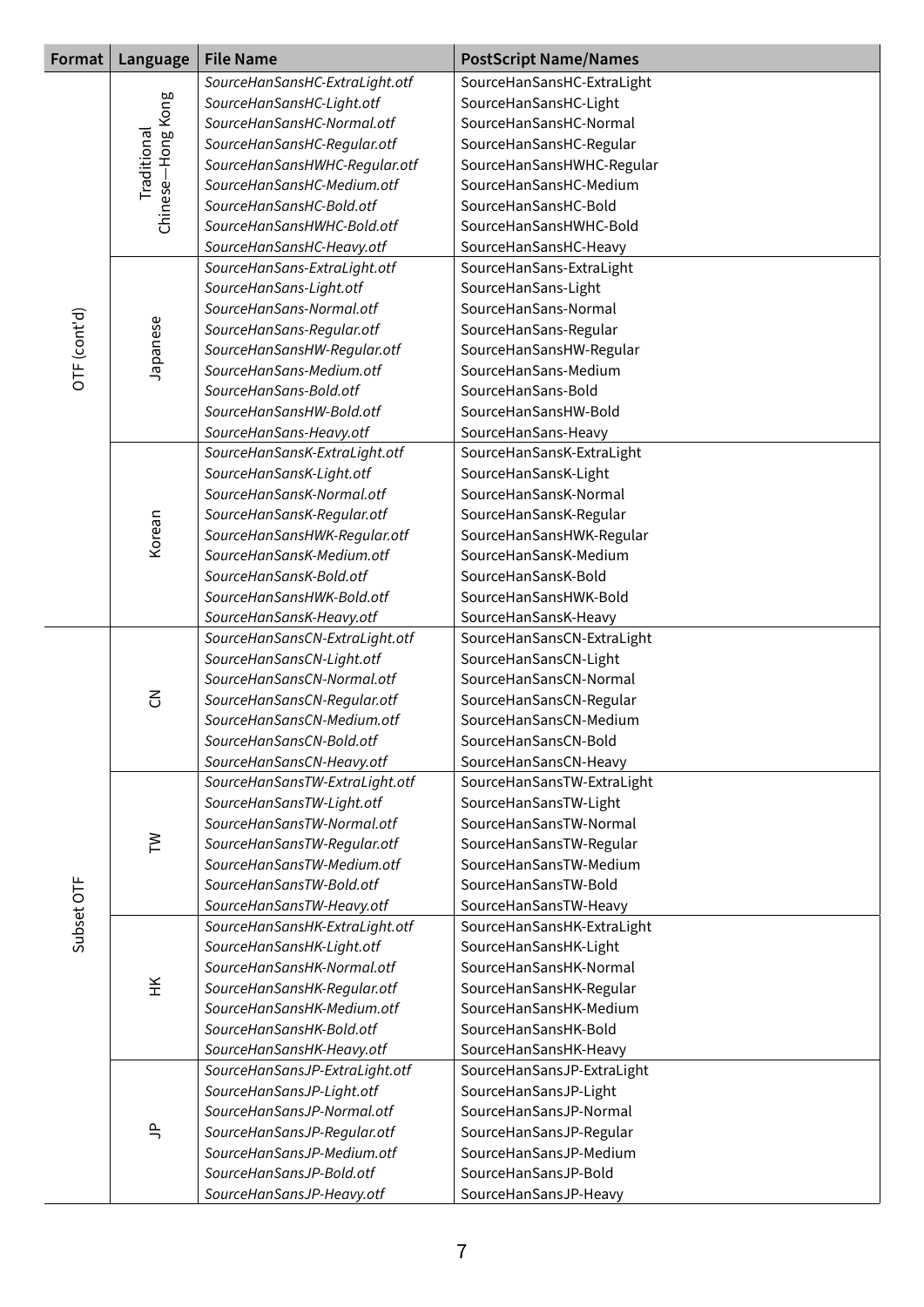| Format              | Language | <b>File Name</b><br><b>PostScript Name/Names</b> |                                                                                                                                                                                                                                                                                                                                                                                                                                                                                                                                                                                                                                                                                                                                                                                                                                                                                                                                                                                                                                                                                                                                                                                        |
|---------------------|----------|--------------------------------------------------|----------------------------------------------------------------------------------------------------------------------------------------------------------------------------------------------------------------------------------------------------------------------------------------------------------------------------------------------------------------------------------------------------------------------------------------------------------------------------------------------------------------------------------------------------------------------------------------------------------------------------------------------------------------------------------------------------------------------------------------------------------------------------------------------------------------------------------------------------------------------------------------------------------------------------------------------------------------------------------------------------------------------------------------------------------------------------------------------------------------------------------------------------------------------------------------|
|                     |          | SourceHanSansKR-ExtraLight.otf                   | SourceHanSansKR-ExtraLight                                                                                                                                                                                                                                                                                                                                                                                                                                                                                                                                                                                                                                                                                                                                                                                                                                                                                                                                                                                                                                                                                                                                                             |
|                     |          | SourceHanSansKR-Light.otf                        | SourceHanSansKR-Light                                                                                                                                                                                                                                                                                                                                                                                                                                                                                                                                                                                                                                                                                                                                                                                                                                                                                                                                                                                                                                                                                                                                                                  |
|                     |          | SourceHanSansKR-Normal.otf                       | SourceHanSansKR-Normal                                                                                                                                                                                                                                                                                                                                                                                                                                                                                                                                                                                                                                                                                                                                                                                                                                                                                                                                                                                                                                                                                                                                                                 |
|                     | ΚR       | SourceHanSansKR-Regular.otf                      | SourceHanSansKR-Regular                                                                                                                                                                                                                                                                                                                                                                                                                                                                                                                                                                                                                                                                                                                                                                                                                                                                                                                                                                                                                                                                                                                                                                |
|                     |          | SourceHanSansKR-Medium.otf                       | SourceHanSansKR-Medium                                                                                                                                                                                                                                                                                                                                                                                                                                                                                                                                                                                                                                                                                                                                                                                                                                                                                                                                                                                                                                                                                                                                                                 |
| Subset OTF (cont'd) |          | SourceHanSansKR-Bold.otf                         | SourceHanSansKR-Bold                                                                                                                                                                                                                                                                                                                                                                                                                                                                                                                                                                                                                                                                                                                                                                                                                                                                                                                                                                                                                                                                                                                                                                   |
|                     |          | SourceHanSansKR-Heavy.otf                        | SourceHanSansKR-Heavy                                                                                                                                                                                                                                                                                                                                                                                                                                                                                                                                                                                                                                                                                                                                                                                                                                                                                                                                                                                                                                                                                                                                                                  |
|                     |          | SourceHanSans-ExtraLight.ttc                     | SourceHanSans-ExtraLight, SourceHanSansK-ExtraLight,<br>SourceHanSansSC-ExtraLight, SourceHanSansTC-ExtraLight,<br>SourceHanSansHC-ExtraLight                                                                                                                                                                                                                                                                                                                                                                                                                                                                                                                                                                                                                                                                                                                                                                                                                                                                                                                                                                                                                                          |
|                     |          | SourceHanSans-Light.ttc                          | SourceHanSans-Light, SourceHanSansK-Light, SourceHanSans-<br>SC-Light, SourceHanSansTC-Light, SourceHanSansHC-Light                                                                                                                                                                                                                                                                                                                                                                                                                                                                                                                                                                                                                                                                                                                                                                                                                                                                                                                                                                                                                                                                    |
|                     |          | SourceHanSans-Normal.ttc                         | SourceHanSans-Normal, SourceHanSansK-Normal,<br>SourceHanSansSC-Normal, SourceHanSansTC-Normal, Source-<br>HanSansHC-Normal                                                                                                                                                                                                                                                                                                                                                                                                                                                                                                                                                                                                                                                                                                                                                                                                                                                                                                                                                                                                                                                            |
| OTC                 | ₹        | SourceHanSans-Regular.ttc                        | SourceHanSans-Regular, SourceHanSansK-Regular,<br>SourceHanSansSC-Regular, SourceHanSansTC-Regular, Source-<br>HanSansHC-Regular, SourceHanSansHW-Regular, SourceHan-<br>SansHWK-Regular, SourceHanSansHWSC-Regular, SourceHan-<br>SansHWTC-Regular, SourceHanSansHWHC-Regular                                                                                                                                                                                                                                                                                                                                                                                                                                                                                                                                                                                                                                                                                                                                                                                                                                                                                                         |
|                     |          | SourceHanSans-Medium.ttc                         | SourceHanSans-Medium, SourceHanSansK-Medium,<br>SourceHanSansSC-Medium, SourceHanSansTC-Medium,<br>SourceHanSansHC-Medium                                                                                                                                                                                                                                                                                                                                                                                                                                                                                                                                                                                                                                                                                                                                                                                                                                                                                                                                                                                                                                                              |
|                     |          |                                                  | SourceHanSans-Bold.ttc                                                                                                                                                                                                                                                                                                                                                                                                                                                                                                                                                                                                                                                                                                                                                                                                                                                                                                                                                                                                                                                                                                                                                                 |
|                     |          | SourceHanSans-Heavy.ttc                          | SourceHanSans-Heavy, SourceHanSansK-Heavy,<br>SourceHanSansSC-Heavy, SourceHanSansTC-Heavy,<br>SourceHanSansHC-Heavy                                                                                                                                                                                                                                                                                                                                                                                                                                                                                                                                                                                                                                                                                                                                                                                                                                                                                                                                                                                                                                                                   |
| Super OTC           | ₹        | SourceHanSans.ttc                                | SourceHanSans-ExtraLight, SourceHanSansK-ExtraLight,<br>SourceHanSansSC-ExtraLight, SourceHanSansTC-ExtraLight,<br>SourceHanSansHC-ExtraLight, SourceHanSans-Light,<br>SourceHanSansK-Light, SourceHanSansSC-Light,<br>SourceHanSansTC-Light, SourceHanSansHC-Light,<br>SourceHanSans-Normal, SourceHanSansK-Normal,<br>SourceHanSansSC-Normal, SourceHanSansTC-Normal,<br>SourceHanSansHC-Normal, SourceHanSans-Regular,<br>SourceHanSansK-Regular, SourceHanSansSC-Regular,<br>SourceHanSansTC-Regular, SourceHanSansHC-Regular,<br>SourceHanSansHW-Regular, SourceHanSansHWK-Regular,<br>SourceHanSansHWSC-Regular, SourceHanSansHWTC-Regular,<br>SourceHanSansHWHC-Regular, SourceHanSans-Medium,<br>SourceHanSansK-Medium, SourceHanSansSC-Medium,<br>SourceHanSansTC-Medium, SourceHanSansHC-Medium, Source-<br>HanSans-Bold, SourceHanSansK-Bold, SourceHanSansSC-Bold,<br>SourceHanSansTC-Bold, SourceHanSansHC-Bold, Source-<br>HanSansHW-Bold, SourceHanSansHWK-Bold, SourceHanSan-<br>sHWSC-Bold, SourceHanSansHWTC-Bold, SourceHanSansH-<br>WHC-Bold, SourceHanSans-Heavy, SourceHanSansK-Heavy,<br>SourceHanSansSC-Heavy, SourceHanSansTC-Heavy,<br>SourceHanSansHC-Heavy |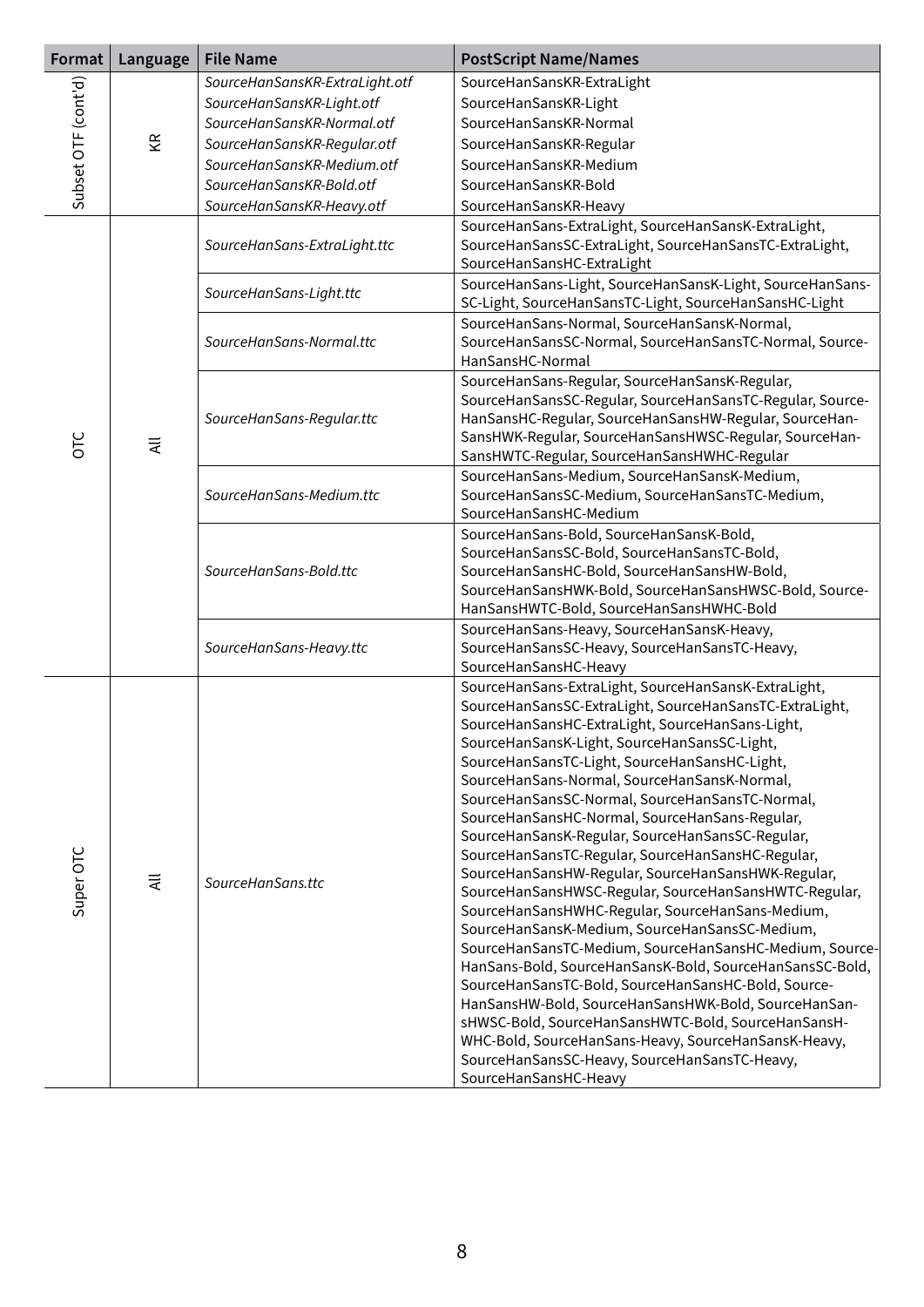| Format       | Language | <b>File Name</b>       | <b>PostScript Name/Names</b>                                                                                                                                                                                                                                                                                                                                                                                                                                                                                                                                                                                                                                                                                                                                                                                                                                                                                                                                                       |
|--------------|----------|------------------------|------------------------------------------------------------------------------------------------------------------------------------------------------------------------------------------------------------------------------------------------------------------------------------------------------------------------------------------------------------------------------------------------------------------------------------------------------------------------------------------------------------------------------------------------------------------------------------------------------------------------------------------------------------------------------------------------------------------------------------------------------------------------------------------------------------------------------------------------------------------------------------------------------------------------------------------------------------------------------------|
| Variable OTC | ₹        | SourceHanSans-VF.ttc   | SourceHanSansVF-ExtraLight, SourceHanSansKVF-ExtraLight,<br>SourceHanSansSCVF-ExtraLight, SourceHanSansTCVF-ExtraLight,<br>SourceHanSansHCVF-ExtraLight, SourceHanSansVF-Light,<br>SourceHanSansKVF-Light, SourceHanSansSCVF-Light,<br>SourceHanSansTCVF-Light, SourceHanSansHCVF-Light,<br>SourceHanSansVF-Normal, SourceHanSansKVF-Normal,<br>SourceHanSansSCVF-Normal, SourceHanSansTCVF-Normal,<br>SourceHanSansHCVF-Normal, SourceHanSansVF-Regular,<br>SourceHanSansKVF-Regular, SourceHanSansSCVF-Regular,<br>SourceHanSansTCVF-Regular, SourceHanSansHCVF-Regular,<br>SourceHanSansVF-Medium, SourceHanSansKVF-Medium,<br>SourceHanSansSCVF-Medium, SourceHanSansTCVF-Medium,<br>SourceHanSansHCVF-Medium, SourceHanSansVF-Bold, Source-<br>HanSansKVF-Bold, SourceHanSansSCVF-Bold, SourceHanSansT-<br>CVF-Bold, SourceHanSansHCVF-Bold, SourceHanSansVF-Heavy,<br>SourceHanSansKVF-Heavy, SourceHanSansSCVF-Heavy, Source-<br>HanSansTCVF-Heavy, SourceHanSansHCVF-Heavy |
| Variable HW  | ₹        | SourceHanSansHW-VF.ttc | SourceHanSansSCHWVF-Regular, SourceHanSansSCHWVF-Bold,<br>SourceHanSansTCHWVF-Regular, SourceHanSansTCHWVF-Bold,<br>SourceHanSansHCHWVF-Regular, SourceHanSansHCHWVF-Bold,<br>SourceHanSansHWVF-Regular, SourceHanSansHWVF-Bold,<br>SourceHanSansKHWVF-Regular, SourceHanSansKHWVF-Bold                                                                                                                                                                                                                                                                                                                                                                                                                                                                                                                                                                                                                                                                                            |

# **Glyph Set Particulars**

#### **Glyph Set & Region-specific Subsets**

The number of glyphs in each font resource—except for the region-specific subset OTFs—is 65,535 (CIDs 0 through 65534), which is at the architectural limit for CID-keyed fonts (65,535 glyphs).

The table below indicates the number of glyphs that are included in the region-specific subset OTFs, whose figures include a common set of 3,241 glyphs that correspond to various characters, symbols, and punctuation. Also provided are the names of the subset definition files that can be found in the [Resources](https://github.com/adobe-fonts/source-han-sans/tree/release/Resources/) folder of the release branch of this open source project.

| Language                          | Glyphs | <b>Subset Definition File</b> | <b>Supported Standards</b>                                                                                                                                                                                 |
|-----------------------------------|--------|-------------------------------|------------------------------------------------------------------------------------------------------------------------------------------------------------------------------------------------------------|
| Simplified Chinese                | 31,036 | AI0-SourceHanSans.CN          | All GB 18030 hanzi, all 8,105 hanzi of Tongyong<br>Guīfàn Hànzìbiǎo (通用规范汉字表), 199 of which<br>are outside of GB 18030                                                                                     |
| Traditional Chinese—<br>Taiwan    | 20,950 | AI0-SourceHanSans.TW          | All Big Five hanzi (aka CNS 11643 Planes 1 and 2),<br>all HKSCS-2016 hanzi (the glyphs may or may not<br>adhere to the Taiwan MOE glyph standard), seven<br>ETen hanzi, 15 additional hanzi                |
| Traditional Chinese-<br>Hong Kong | 20,940 | AI0-SourceHanSans.HK          | All Big Five hanzi (aka CNS 11643 Planes 1 and 2),<br>all HKSCS-2016 hanzi, seven ETen hanzi, 15 addi-<br>tional hanzi                                                                                     |
| Japanese                          | 17,936 | AI0-SourceHanSans.JP          | All Adobe-Japan1-6 kanji (a superset of those in<br>JIS X 0208, JIS X 0213 & JIS X 0212)                                                                                                                   |
| Korean                            | 24,963 | AI0-SourceHanSans.KR          | All modern (11,172) and 500 high-frequency archa-<br>ic hangul syllables, conjoining hangul jamo (with<br>full archaic hangul support), all KS X 1001 and KS X<br>1002 hanja (7,476), 722 additional hanja |

Of course, the font resources that include the full set of 65,535 glyphs support all of the standards that are listed in the above table, and employ some method of accessing the glyphs for different languages when they occupy the same Unicode code point and require a different shape.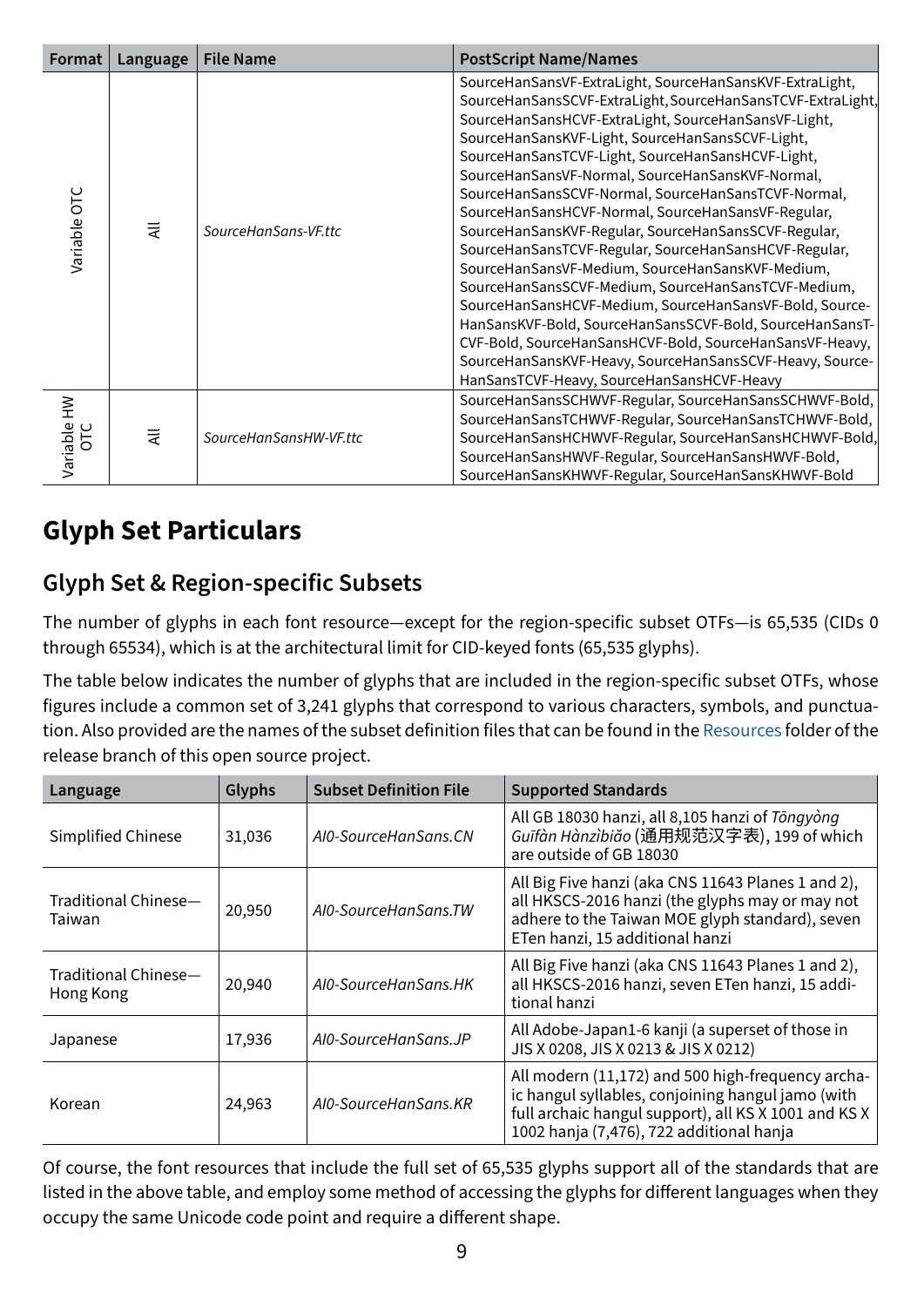The ordering file, *AI0-SourceHanSans*, which is provided in the [Resources](https://github.com/adobe-fonts/source-han-sans/tree/release/Resources/) folder of the release branch of this open source project, lists all 65,535 CIDs in the first column, and shows the FDArray and row font structure in the second and third columns, respectively, along with the Unicode-based working glyph names in the fourth column. All 65,535 working glyph names are unique, and all—with the exception of the ones for CID+0 (the *.notdef* glyph) and CIDs 65531 through 65534—use a "uni" (BMP) or "u" (outside BMP) prefix followed by uppercase hexadecimal digits. Glyphs that are represented by (or can be considered) sequences are made up of concatenations of the appropriate Unicode-based glyph names. Identifiers for regions and other purposes are also used.

# **Weights**

The table below shows sample glyphs in each of the seven weights, ranging from ExtraLight to Heavy. The ExtraLight and Heavy weights represent the master designs, and the five intermediate weights are the result of multiple master interpolation (the interpolation ratios are provided):



# **Glyph Complement PDFs**

Included in the [GlyphComplements](https://github.com/adobe-fonts/source-han-sans/tree/release/GlyphComplements/) folder of the release branch of this open source project are seven perweight 2,105-page glyph complement PDFs that provide a visual synopsis for all 65,535 glyphs, along with Unicode tables for each of the five languages: Japanese, Korean, Simplified Chinese, Traditional Chinese (Taiwan), and Traditional Chinese (Hong Kong).

Pp 1 through 132 show all 65,535 glyphs by CID. The glyphs for U+2E3A and U+2E3B are excessively wide, and are instead shown in a separate glyph table on page 132. Their blue "P132" placeholders are on pp 3 and 127.

Bookmarked under the "Korean" bookmark, pp 917 through 929 (13 pages) show the 500 pre-composed high-frequency archaic hangul syllables, ordered by their two- or three-character combining sequences.

For the five bookmarked 392-page Unicode tables, for each code point that maps to a glyph, there are three types of annotations, described as follows according to their position relative to the code-point box:

**Upper-Left**—Glyph width: **F** = Full-width, **H** = Half-width, **M** = Monospaced (hangul letters and syllables), **P** = Proportional, **Q** = Quarter-width, **T** = Tall (U+3031, U+3032, and the vertical forms of U+2E3A and U+2E3B), **W** = Wide (U+2E3A and U+2E3B), **Z** = Zero (non-spacing/combining)

**Upper-Right**—Language (Region): **C** = Simplified Chinese (China), **H** = Traditional Chinese (Hong Kong), **J** = Japanese, **K** = Korean, **T** = Traditional Chinese (Taiwan)

#### **Bottom**—The CID of the glyph

Glyphs that are tall (T), wide (W), or non-spacing/combining (Z) may exceed or appear outside the glyph or code-point box, which include those for U+20DD, U+20DE, U+2E3A, U+2E3B, U+302A through U+302D, U+3031, U+3032, U+3099, and U+309A, along with those for combining jamo.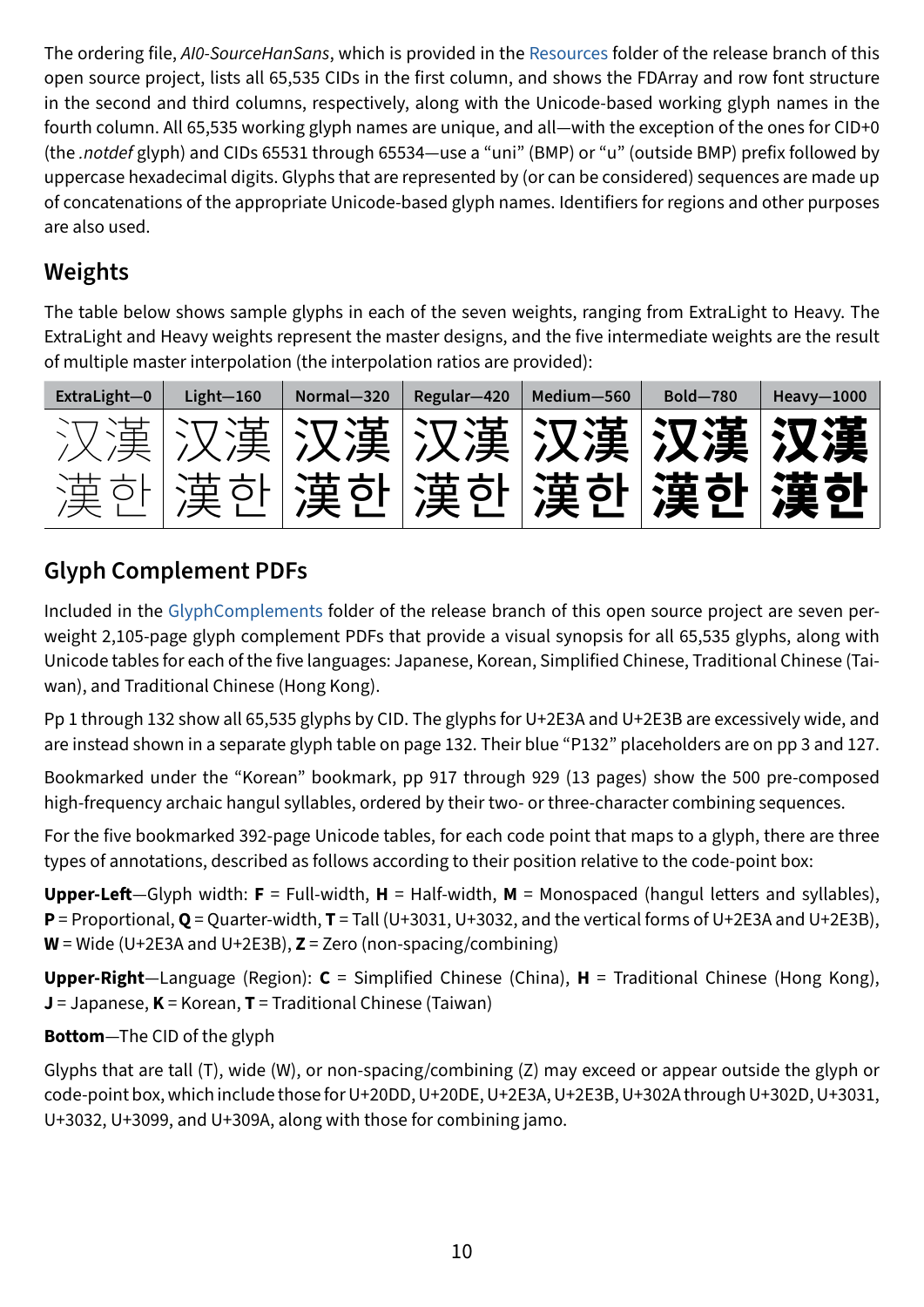#### **Unencoded Glyphs**

Ignoring code points that share different Simplified Chinese, Traditional Chinese, Japanese, Korean, and proportional/half-width glyphs, there are 3,153 unencoded glyphs in each 65,535-glyph font resource. The region-specific subset OTFs include considerably fewer unencoded glyphs.

Approximately one-third of the unencoded glyphs are Japanese ideographs (kanji), all of which represent kanji included in Adobe-Japan1-6. Some of these have been explicitly identified as JIS90 (JIS X 0208-1990) glyphs according to their source glyph names (CIDs 61896 through 62064; 169 glyphs) and are reflected in the 'jp90' GSUB feature that is specific to Japanese fonts and font instances, and the remainder have been identified according to their registered IVSes (CIDs 62065 through 63107; 1,043 glyphs) in the *Adobe-Japan1* [IVD](http://www.unicode.org/ivd/)  [\(Ideographic Variation Database\)](http://www.unicode.org/ivd/) Collection, and are reflected in the Format 14 'cmap' subtable in the same fonts and font instances.

The bulk of the remaining unencoded glyphs are the 500 high-frequency archaic hangul syllables, the glyphs for combing jamo, vertical forms, and a small number of other variants.

### **Latin, Greek & Cyrillic Glyphs**

Included in all font resources is a rich set of Latin glyphs that support not only ASCII and ISO/IEC 8859-1 (aka ISO Latin 1), but also the characters that are necessary for broadly-used CJK transliteration and transcription systems, along with those that are necessary for Latin-based Vietnamese. A basic set of glyphs for Greek and Cyrillic, with proportional metrics, is also included.

#### **Source Han Sans Versus Source Sans Pro & Source Code Pro**

The Latin, Latin-like, Greek, and Cyrillic glyphs in *Source Han Sans* are derived from—but not identical to— [Source Sans Pro](https://github.com/adobe-fonts/source-sans-pro/). The same is true for the half-width glyphs in terms of their relationship with [Source Code](https://github.com/adobe-fonts/source-code-pro/)  [Pro.](https://github.com/adobe-fonts/source-code-pro/) The Latin and Latin-like glyphs in a typical CJK font represent a minority, and when it comes to harmonizing glyphs of different scripts, it is better to modify the minority to harmonize with the majority, and not vice versa. In addition, half-width glyphs in typical CJK fonts are also expected to be precisely half-width.

There are two primary differences between the glyphs that are common in *Source Han Sans* and *Source Sans Pro*:

- The interpolation ratios for the weights are different. *Source Han Sans* is available in seven weights: Extra-Light, Light, Normal, Regular, Medium, Bold, and Heavy. *Source Sans Pro* is available in six: ExtraLight, Light, Regular, Semibold, Bold, and Black. While some of the weight names are the same, one should not assume that the interpolation ratios are the same. They will be relatively close, but not precisely the same.
- The glyphs in *Source Han Sans* that are derived from *Source Sans Pro* have been adapted for use in *Source Han Sans*, which mainly involves scaling. In the case of the ExtraLight, Regular, and Heavy/Black weights, the *Source Sans Pro* glyphs were scaled to 110%, 113%, and 115%, respectively. Thus, the *Source Han Sans* glyphs appear to be slightly larger than those in *Source Sans Pro*, particularly in the heavier weights.

The half-width Latin glyphs in *Source Han Sans*, which are the default for the half-width ("HW") OTFs and OTC font instances in only the Regular and Bold weights, and which are also exposed via the 'hwid' GSUB feature in the other OTFs and OTC font instances, are different from the glyphs in *Source Code Pro* as follows:

- Like *Source Sans Pro*, the interpolation ratios are different for all weights.
- The half-width Latin glyphs in *Source Han Sans* are precisely half-width, meaning half an em or 500-unit horizontal advances. The glyphs in *Source Code Pro* are monospaced, using 600-unit horizontal advances, meaning that they are not precisely half-width.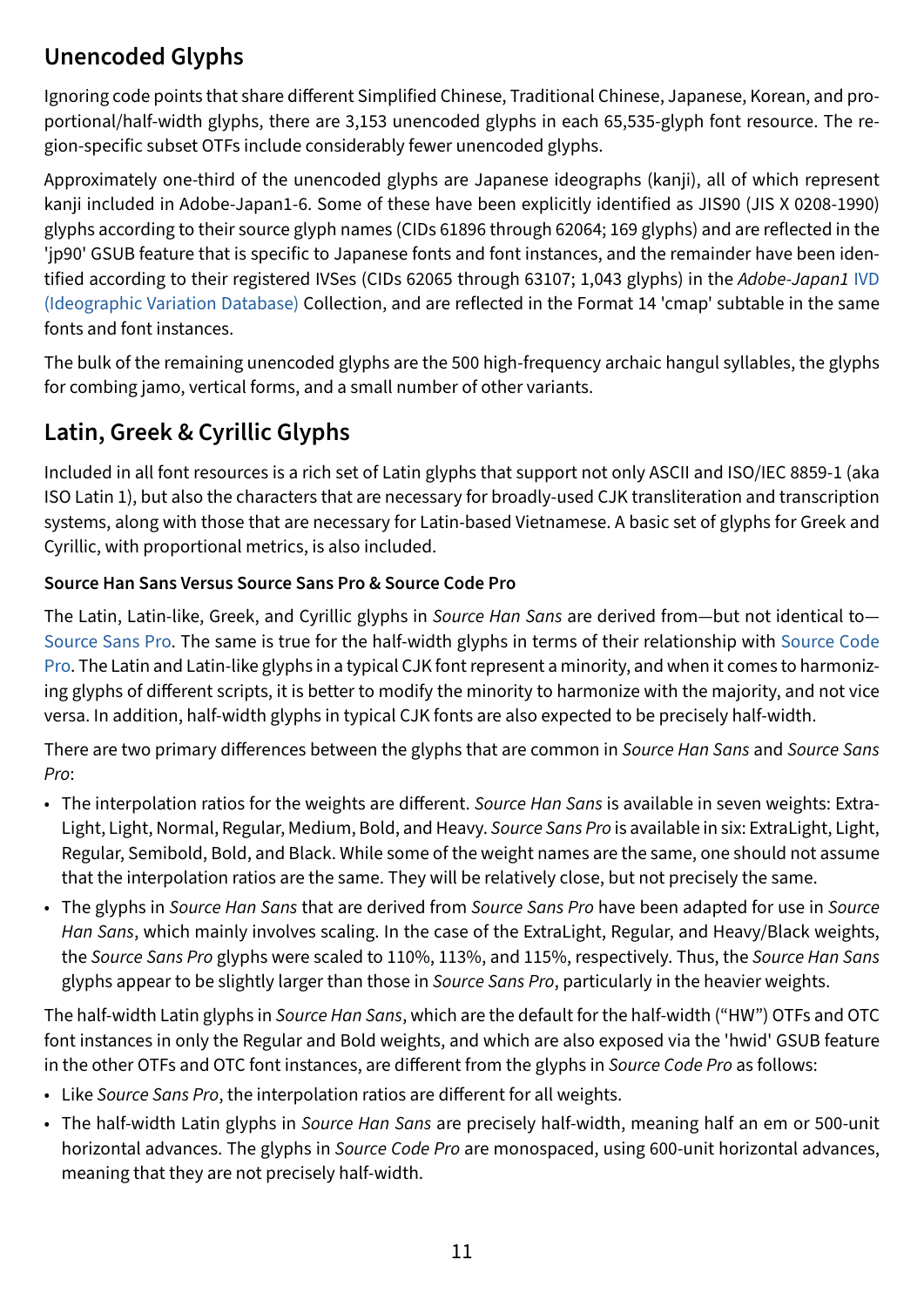• The glyphs themselves are also different, particularly the one for zero (0) whose glyph in *Source Han Sans* lacks a center dot to more easily distinguish it from uppercase O, which is important when using a font to edit or display source code.

The table below compares *Source Han Sans* with *Source Sans Pro* and *Source Code Pro* for three weights, ExtraLight, Regular, and Heavy/Black:

| Weight          | Source Han Sans & Source Han Sans HW / 'hwid'<br>Source Sans Pro & Source Code Pro |
|-----------------|------------------------------------------------------------------------------------|
| ExtraLight      | Unicode Version $13.0 \leftrightarrow$ Unicode Version 13.0                        |
|                 | Unicode Version $13.0 \leftrightarrow$ Unicode Version 13.0                        |
| Regular         | Unicode Version $13.0 \leftrightarrow$ Unicode Version 13.0                        |
|                 | Unicode Version $13.0 \leftrightarrow$ Unicode Version 13.0                        |
| Heavy/<br>Black | Unicode Version 13.0 $\leftrightarrow$ Unicode Version 13.0                        |
|                 | Unicode Version 13.0 $\leftrightarrow$ Unicode Version 13.0                        |

### **Vertical Glyphs**

The usual and expected set of vertical glyphs is included, some of which are region- or language-specific. In addition, all glyphs for kana, meaning not only those for small kana, include a vertical glyph variant. A small number of vertical glyphs happen to be encoded for compatibility reasons, most of which can be found in the U+FE*xx* range, but they are still accessible via the 'vert' GSUB feature as vertical variants of the horizontal forms that are encoded elsewhere.

The pre-rotated non–full-width glyphs that are typically accessible via the effectively-deprecated 'vrt2' GSUB feature have been intentionally excluded from the glyph set.

# **CIDFont Resource & CFF Particulars**

#### **CIDFont Resource Structure**

The font resources that include 65,535 glyphs began their life as an *Adobe-Identity-0* ROS CIDFont resource that includes 18 FDArray elements, each of which specifies its own hinting parameters. The table below shows the names of each of the 18 FDArray elements, its index, the CIDs and CID ranges that are included, and the total number of glyphs:

| <b>FDArray Name</b> | Index | <b>CIDs &amp; CID Ranges</b>                                                                                                                                                                                                                                                                                                                                                                                                                    | Glyphs |
|---------------------|-------|-------------------------------------------------------------------------------------------------------------------------------------------------------------------------------------------------------------------------------------------------------------------------------------------------------------------------------------------------------------------------------------------------------------------------------------------------|--------|
| Alphabetic          | 0     | 59079-59104, 59111-59136                                                                                                                                                                                                                                                                                                                                                                                                                        | 52     |
| AlphabeticDigits    |       | 958-977, 59062-59071, 59218-59228                                                                                                                                                                                                                                                                                                                                                                                                               | 41     |
| Bopomofo            | 2     | 1649-1691, 1801-1828, 65342                                                                                                                                                                                                                                                                                                                                                                                                                     | 72     |
| Dingbats            | 3     | 102, 111, 116, 149, 181, 245-253, 255-256, 720, 723-724, 731-732, 734-<br>736, 741, 743, 747, 752-759, 762, 764-766, 768-769, 794-830, 832-957,<br>978-1077, 1238-1285, 1287-1292, 1294-1328, 1330-1354, 1384-1459,<br>1546-1549, 1553, 1644, 1785-1800, 1881-2440, 58979-59061, 59072-59078,<br>59105-59110, 59137-59141, 59205-59211, 59229-59318, 59321-59476,<br>63139-63152, 63279-63282, 65140-65156, 65243-65244, 65248, 65359-<br>65460 | 1,570  |
| DingbatsDigits      | 4     | 770–793                                                                                                                                                                                                                                                                                                                                                                                                                                         | 24     |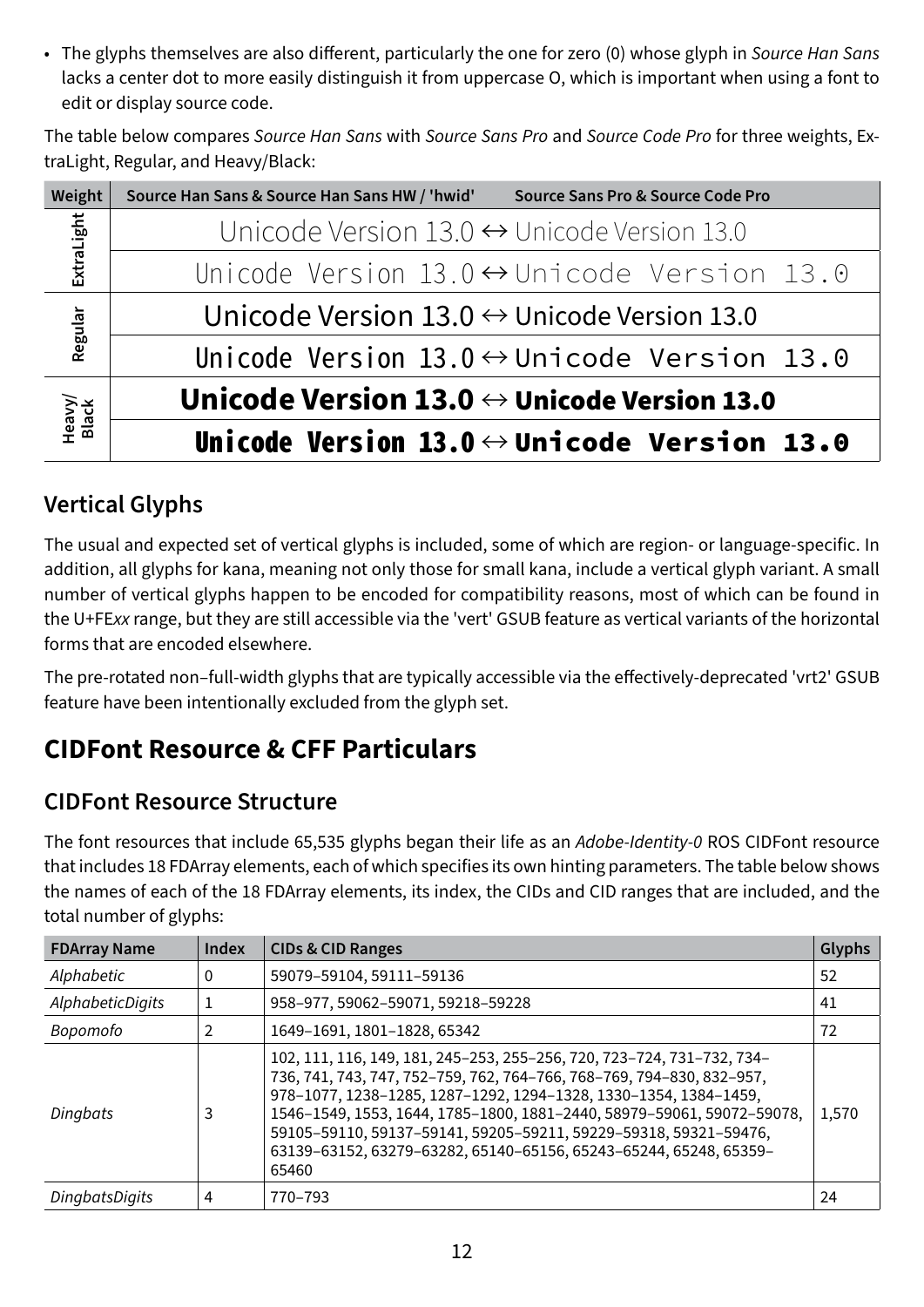| <b>FDArray Name</b> | <b>Index</b> | <b>CIDs &amp; CID Ranges</b>                                                                                                                                                                                                            | Glyphs |
|---------------------|--------------|-----------------------------------------------------------------------------------------------------------------------------------------------------------------------------------------------------------------------------------------|--------|
| Generic             | 5            | 0, 1078-1237, 1286, 1293, 65531-65534                                                                                                                                                                                                   | 167    |
| <b>HDingbats</b>    | 6            | 59212-59217                                                                                                                                                                                                                             | 6      |
| HKana               | 7            | 59142-59204                                                                                                                                                                                                                             | 63     |
| HWidth              | 8            | 63164-63179, 63190-63261                                                                                                                                                                                                                | 88     |
| <b>HWidthCJK</b>    | 9            | 63262-63278                                                                                                                                                                                                                             | 17     |
| <b>HWidthDigits</b> | 10           | 63180-63189                                                                                                                                                                                                                             | 10     |
| Hangul              | 11           | 372-627, 1692-1784, 47582-58854, 63283-65139                                                                                                                                                                                            | 13,479 |
| Ideographs          | 12           | 1357-1383, 1829-1864, 2441-47581, 58855-58973, 59477-61863, 61896-<br>63107, 65485-65527, 65529-65530                                                                                                                                   | 48,967 |
| Kana                | 13           | 1460-1545, 1550-1552, 1554-1643, 1645-1648, 1865-1880, 61872-61895                                                                                                                                                                      | 223    |
| Proportional        | 14           | 1-101, 103-110, 112-115, 117-148, 150-180, 182-244, 254, 257-371,<br>628-719, 721-722, 725-730, 733, 737-740, 742, 744-746, 748-751, 760-761,<br>763, 767, 831, 1329, 1355-1356, 58974-58978, 59319-59320, 61864-61871,<br>63163, 65528 | 493    |
| ProportionalCJK     | 15           | 63108-63138                                                                                                                                                                                                                             | 31     |
| ProportionalDigits  | 16           | 63153-63162                                                                                                                                                                                                                             | 10     |
| <b>VKana</b>        | 17           | 65157-65242, 65245-65247, 65249-65341, 65343-65358, 65461-65484                                                                                                                                                                         | 222    |

### **CFF Subroutinization**

All 'CFF ' tables have been subroutinized. The size savings ranges anywhere from 1.5 to 3MB for the 65,535-glyph OTFs and OTCs. The ExtraLight weight exhibits the greatest size savings.

The [AFDKO](https://github.com/adobe-type-tools/afdko/) *tx* tool and its "-cff +S" command-line options were used to convert the CIDFont resources into CFFs and to subroutinize them. The resulting subroutinized CFFs were subsequently spliced into the 'sfnt' font resources (aka OpenType/CFF fonts) using the *sfntedit* tool.

# **Unicode Particulars**

#### **Unicode Mappings**

The Format 12 (UTF-32) 'cmap' subtable of each language-specific OTF and OTC specifies 44,808 meaningful mappings, and the region-specific subset OTFs obviously include less. Note that some glyphs map from multiple code points, such as the range U+2F00 through U+2FD5, along with a large chunk of the CJK Compatibility Ideographs. When the ten UTF-32 CMap resources are combined, a total of 62,382 glyphs are covered, which leaves 3,153 glyphs as being not directly unencoded.

In addition to the ideographs for which there are obviously a large number of language-specific glyphs, the following code points also exhibit language-specific variation:

| <b>Unicode</b> | <b>Simplified Chinese</b>        | <b>Traditional Chinese</b>      | Japanese                            | Korean                |
|----------------|----------------------------------|---------------------------------|-------------------------------------|-----------------------|
| $U + 2018$     |                                  |                                 | 70 C                                | D. C.                 |
| $U + 2019$     | J.<br>The Co<br><b>COLL</b>      | <b>COLL</b><br>The Contract     | سائي اس<br>70 C                     | D. C.                 |
| $U+201C$       | $\epsilon \zeta$<br>Tur.<br>- 63 | $\epsilon \zeta$<br>- 61        | $\alpha^{\mu}$<br>70 C.C.           | ់័<br>70 C            |
| $U+201D$       | - 5<br>رو'<br>TU.<br>- 6         | $\rightarrow$<br>- 63<br>The Co | $^{\prime}$ נל $^{\prime}$<br>D. C. | $\mathbf{r}$<br>n - c |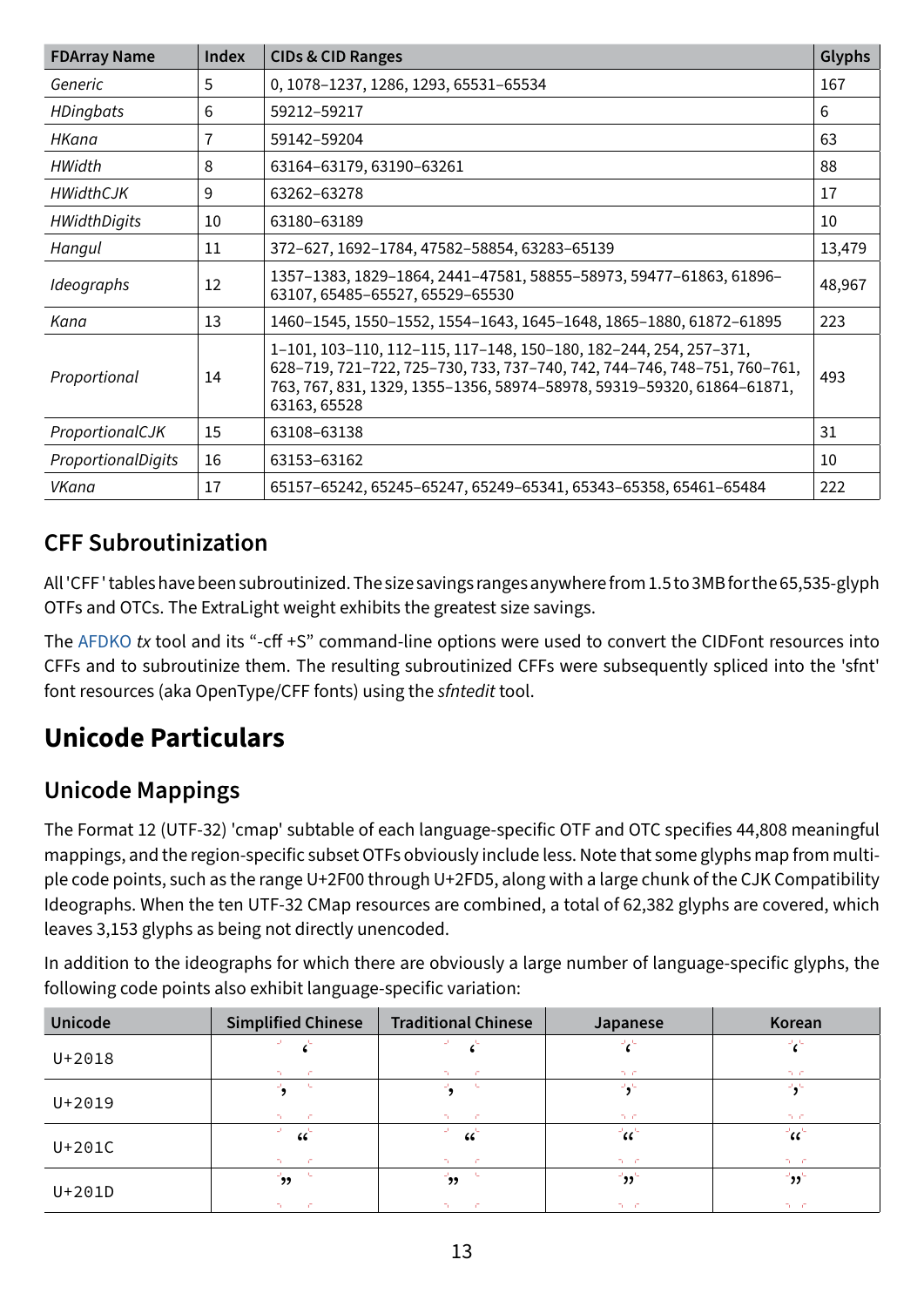| <b>Unicode</b> | <b>Simplified Chinese</b>                   | <b>Traditional Chinese</b> | Japanese                 | Korean                    |
|----------------|---------------------------------------------|----------------------------|--------------------------|---------------------------|
| U+2264         |                                             |                            |                          |                           |
| $U + 2265$     |                                             |                            |                          |                           |
| U+226E         |                                             |                            |                          |                           |
| U+226F         |                                             |                            |                          |                           |
| $U + 3001$     |                                             |                            | 57                       |                           |
| U+3002         | $\mathbf{L}$<br>$\mathsf{O}_{\mathbb{P}^1}$ | $\circ$                    | х.<br>$\mathbf{Q}_{\mu}$ | $Q_{\mu}$                 |
| $U + F F 0 1$  | $\mathbf{L}$                                | $\sim 10$                  | k.                       | $\mathbf{I}_{\text{int}}$ |
| $U + F F O C$  | $\mathbf{Q}$                                | $\mathbf{q}_i$             | Ù.<br>$\mathbf{q}_i$     | $\mathbf{q}_i$            |
| $U + F F 0 E$  | k.                                          |                            |                          |                           |
| $U + FF1A$     | C.                                          |                            |                          |                           |
| $U + FF1B$     |                                             |                            |                          |                           |
| $U + FF1F$     | C.                                          |                            |                          |                           |

Included in the [Resources](https://github.com/adobe-fonts/source-han-sans/tree/release/Resources/) folder of the release branch of this open source project are the raw (aka human-readable, with one mapping per line) UTF-32 mapping files—named *utf32-cn.map*, *utf32-tw.map*, *utf32-hk.map*, *utf32-jp.map*, and *utf32-kr.map*—that are used to compile the UTF-32 CMap resources named *UniSourceHanSansCN-UTF32-H*, *UniSourceHanSansTW-UTF32-H*, *UniSourceHanSansHK-UTF32-H*, *UniSourceHanSansJP-UTF32-H*, and *UniSourceHanSansKR-UTF32-H, respectively*—that the [AFDKO](https://github.com/adobe-type-tools/afdko/) *makeotf* tool uses to generate the Format 12 (UTF-32) 'cmap' subtables. Also included in this project are the raw UTF-32 mapping files—named *utf32hw-cn.map*, *utf32hw-tw.map*, *utf32hw-hk.map*, *utf32hw-jp.map*, and *utf32hw-kr.map*—that are used to compile the UTF-32 CMap resources that map ASCII (U+0020 through U+007E), U+00A0 ( ), U+00A5 (¥), U+00AD (‑), U+2011 (‑), U+20A9 (₩), and U+2423 (␣) to half-width forms—named *UniSourceHanSansHWCN-UTF32-H*, *UniSourceHanSansHWTW-UTF32-H*, *UniSourceHanSansHWHK-UTF32-H*, *UniSourceHanSansHWJP-UTF32-H*, and *UniSourceHanSansHWKR-UTF32-H*.

Matching UTF-16 CMap resources, which should not be used to build the OpenType/CFF fonts, are provided in the [Resources](https://github.com/adobe-fonts/source-han-sans/tree/release/Resources/) folder of the release branch of this open source project for good measure.

# **Unicode Coverage**

In addition to complete URO (*Unified Repertoire & Ordering*; up through U+9FEF for [Unicode Version 12.0](https://www.unicode.org/versions/Unicode12.0.0/)), Extension A, and modern hangul syllable coverage, the 65,535-glyph font resources completely cover the following 256-character Unicode blocks: U+00*xx*, U+11*xx*, U+2F*xx* through U+33*xx* (except for U+332C), U+D7*xx*, U+FF*xx*, U+1F1*xx* (except for U+1F1E6 through U+1F1FF), and U+1F2*xx* (except for U+1F260 through U+1F265).

#### **Unicode Variation Sequences**

All font resources include 16 SVSes (*Standardized Variation Sequences*) that correspond to eight full-width CJK punctuation characters, and can be used to explicitly invoke them, thereby overriding the default glyphs.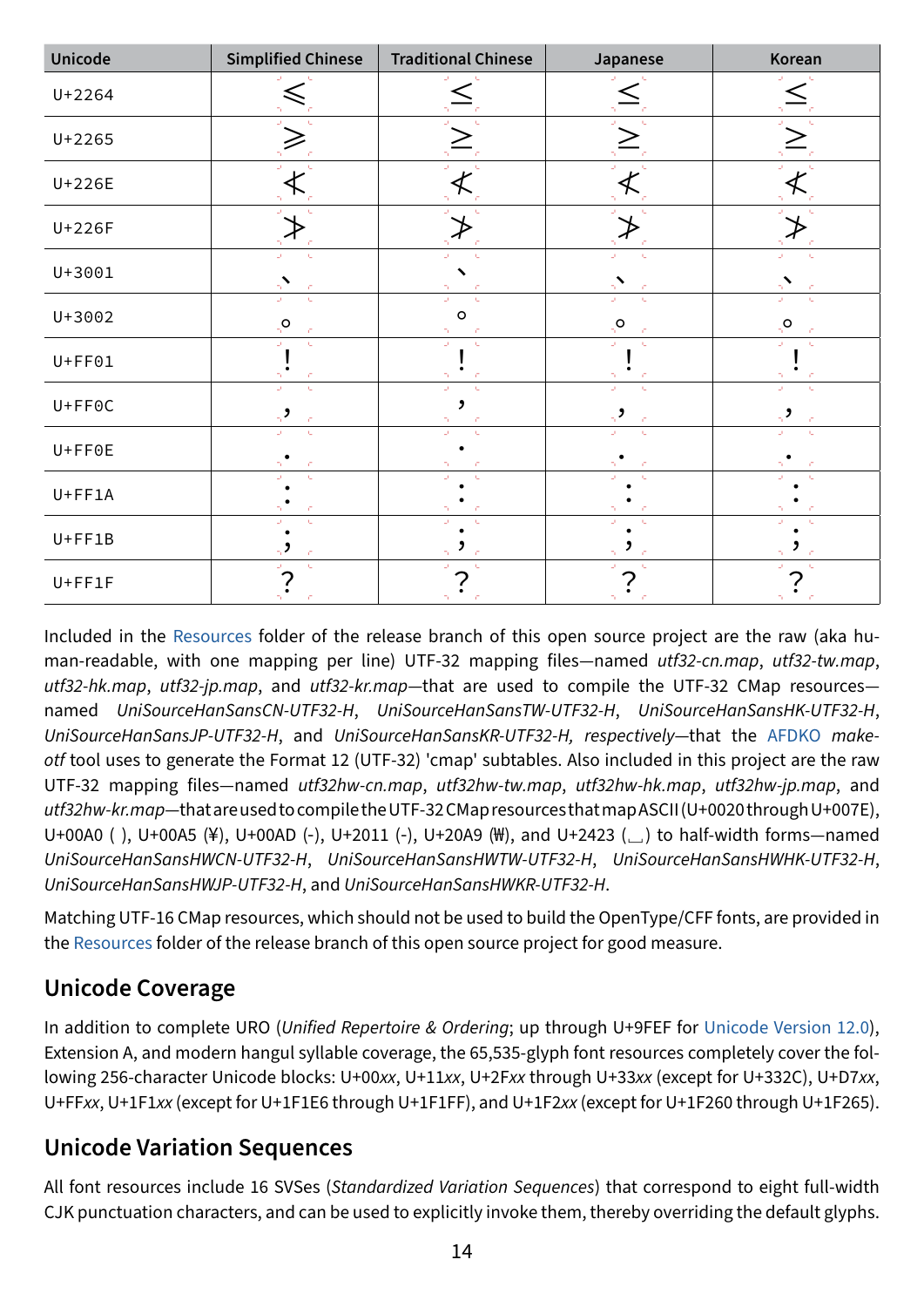These SVSes were included in [Unicode Version 12.0](https://www.unicode.org/versions/Unicode12.0.0/) (2019). The table below lists these SVSes and the glyphs that correspond to them:

| <b>Unicode</b> | VS1 (U+FE00)-Corner-Justified Form | VS2 (U+FE01)-Centered Form    |
|----------------|------------------------------------|-------------------------------|
| U+3001         | あ<br>あ                             | 永、永                           |
| $U + 3002$     | あ<br>あ                             | $\circ$                       |
| $U + F F 01$   |                                    | あ永!永あ                         |
| $U + F F O C$  | あ<br>あ)                            | 永<br>$\overline{\phantom{a}}$ |
| $U + F F 0 E$  | あ                                  |                               |
| $U + FF1A$     |                                    | あ永:永あ                         |
| $U + FF1B$     |                                    | あ永;永あ                         |
| $U + FF1F$     |                                    | く?永あ                          |

The use of these SVSes is meant as a "plain text" alternative to language-tagging in order to achieve the same results, which means that subsequent language-tagging of such text, explicit or otherwise, will override the results in potentially unpredictable ways. In other words, these SVSes should be considered a last-resort means of displaying particular forms of these full-width CJK punctuation characters. Also see the table that starts on [page 26](#page-25-0) to learn how these eight full-width CJK punctuation characters are expected to behave in vertical writing mode.

Each Simplified Chinese font and font instance additionally includes nine SVSes that correspond to nine of the 1,002 Standardized Variants that were introduced in Unicode Version 6.3. Six of these SVSes are default (directly encoded). 14 of its 25 total UVSes are default, and the remaining 11 are non-default. The provided *SourceHanSans\_CN\_sequences.txt* file specifies the UVSes.

Each Traditional Chinese (Taiwan) font and font instance additionally includes two SVSes that correspond to two of the 1,002 Standardized Variants that were introduced in Unicode Version 6.3. Both of these SVSes are default (directly encoded). 10 of its 18 total UVSes are default, and the remaining eight are non-default. The provided *SourceHanSans\_TW\_sequences.txt* file specifies the UVSes.

Each Traditional Chinese (Hong Kong) font and font instance additionally includes 14 SVSes that correspond to 14 of the 1,002 Standardized Variants that were introduced in Unicode Version 6.3. 10 of its 30 total UVSes are default, and the remaining 20 are non-default. The provided *SourceHanSans\_HK\_sequences.txt* file specifies the UVSes.

All IVSes from the registered [Adobe-Japan1 IVD Collection—](https://github.com/adobe-type-tools/Adobe-Japan1/)except for <6CE8 E0102> (Adobe-Japan1-6 CID+12869), which is excluded because it is outside the scope of the *Source Han Sans* glyph set—are specified in the Format 14 'cmap' subtable of each Japanese font and font instance, along with 89 of the 1,002 Standardized Variants that were introduced in Unicode Version 6.3. This means that 14,682 *Adobe-Japan1* IVSes and 105 SVSes are included. 13,319 of these UVSes are default, meaning that the glyph is directly encoded, and the remaining 1,468 are non-default (unencoded or encoded in a CJK Compatibility Ideograph block, at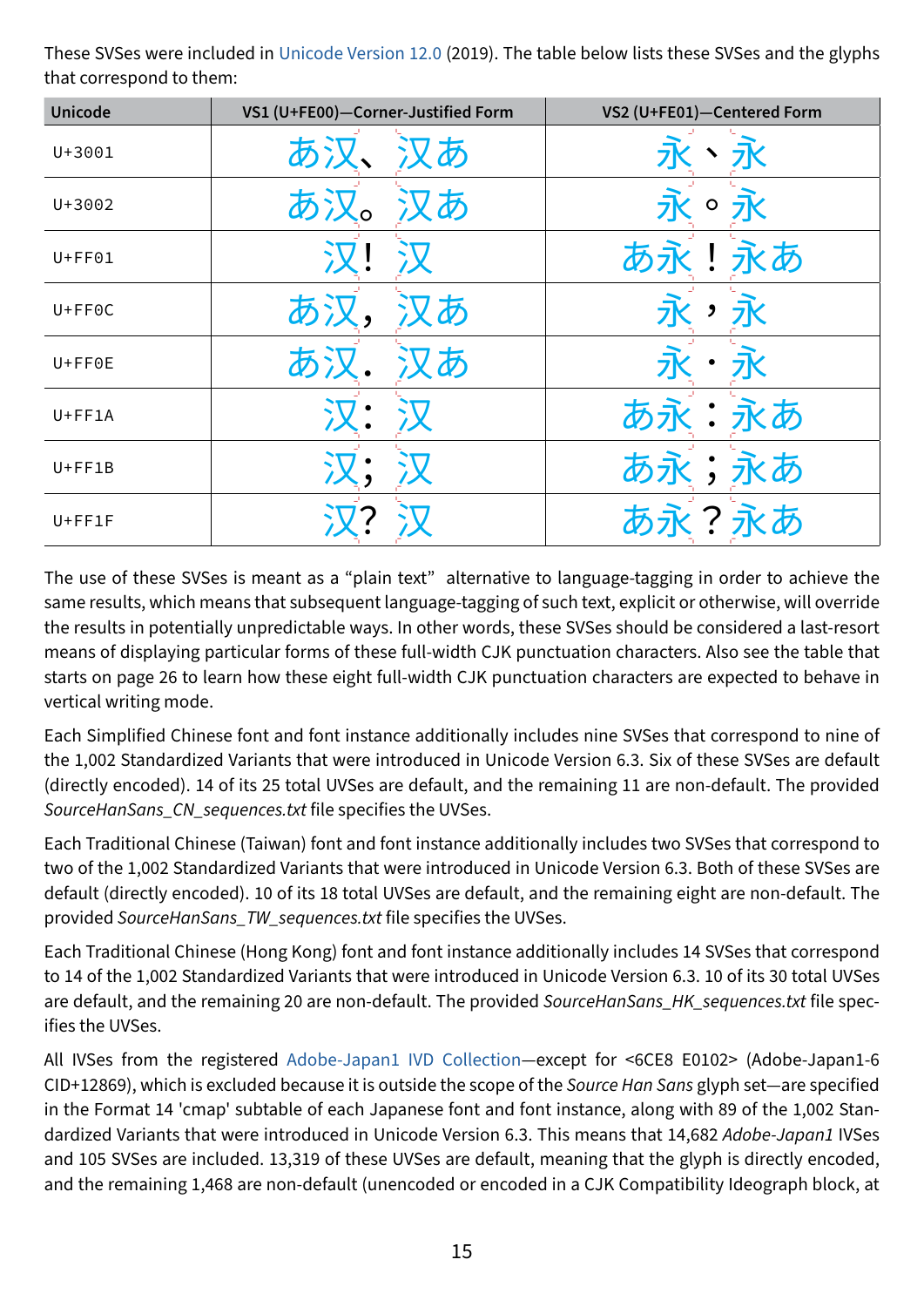least for Japanese fonts and font instances). The provided *SourceHanSans\_JP\_sequences.txt* file specifies the UVSes.

Each Korean font and font instance additionally includes 270 SVSes that correspond to 270 of the 1,002 Standardized Variants that were introduced in Unicode Version 6.3. All of these SVSes are default (directly encoded). The 36 IVSes from the registered [KRName IVD Collection](https://github.com/adobe-type-tools/krname-ivd-collection/) are also supported. 293 of its 322 total UVSes are default, and the remaining 29 are non-default. The provided *SourceHanSans\_KR\_sequences.txt* file specifies the UVSes.

#### **Glyph Sharing Statistics**

One of the defining characteristics of Pan-CJK typeface designs is the significant sharing of glyphs across its supported languages. However, in order to honor regional conventions, some code points, in particular those for ideographs, may require more than one glyph per code point. Of course, the URO exhibits the greatest variation, in terms of including a large number of code points that require multiple language-specific glyphs. In general, as one progresses through the CJK Unified Ideograph extensions, from Extension A through Extension G, the number of code points that require multiple language-specific glyphs diminishes.

The table below lists several code point categories, and shows how many glyphs are used to represent the 44,812 code points:

|        |                                                  |       |       | <b>CJK Unified Ideograph Extensions</b> |    |       |     |   |   |        |
|--------|--------------------------------------------------|-------|-------|-----------------------------------------|----|-------|-----|---|---|--------|
|        | <b>URO</b><br>Е<br>B<br>C<br>$\overline{A}$<br>D |       |       |                                         | G  | Other |     |   |   |        |
|        | 1                                                | 8,782 | 6,123 | 2,080                                   | 47 | 34    | 112 | 5 | 2 | 14,704 |
| Glyphs |                                                  | 7,643 | 447   | 28                                      |    |       |     |   |   | 191    |
|        | 3                                                | 3,737 | 12    |                                         |    |       |     |   |   | 48     |
|        | 4                                                | 746   |       |                                         |    |       |     |   | ∠ |        |
|        | 5                                                | 68    |       |                                         |    |       |     |   |   |        |

Of particular interest should be the 68 highlighted URO code points that have five unique glyphs, one per language. The table below shows these 68 ideographs for each of the five supported languages:

| Chinese<br>Simplified        | 傑僭割劘扁叟喝塌姿嬴幰廋扇扉搨摩榻<br>溲潛瀛瘦瞎磨窖竇箭篠簉糙綢纛鸁翁翦<br>翩盲贏艘花裯褐謁譖豁贏轄返洣涂诰调<br>谝遭選潦鄰釁閼雕靠靡颼飯驎鬣魔麗麟        |
|------------------------------|-----------------------------------------------------------------------------------------|
| Traditional Chinese<br>newie | 傑僭割劘匾叟喝塌姿嬴幰廋扇扉搨摩榻<br>溲潛瀛瘦瞎磨窖竇箭篠簉糙綢纛羸翁翦<br>翩肓臝艘花裯褐諹譖豁贏轄扳迷涂浩禂<br><u>斒遭撰獠鄰釁閼雕靠靡颵飯驎鬣魔麗麟</u> |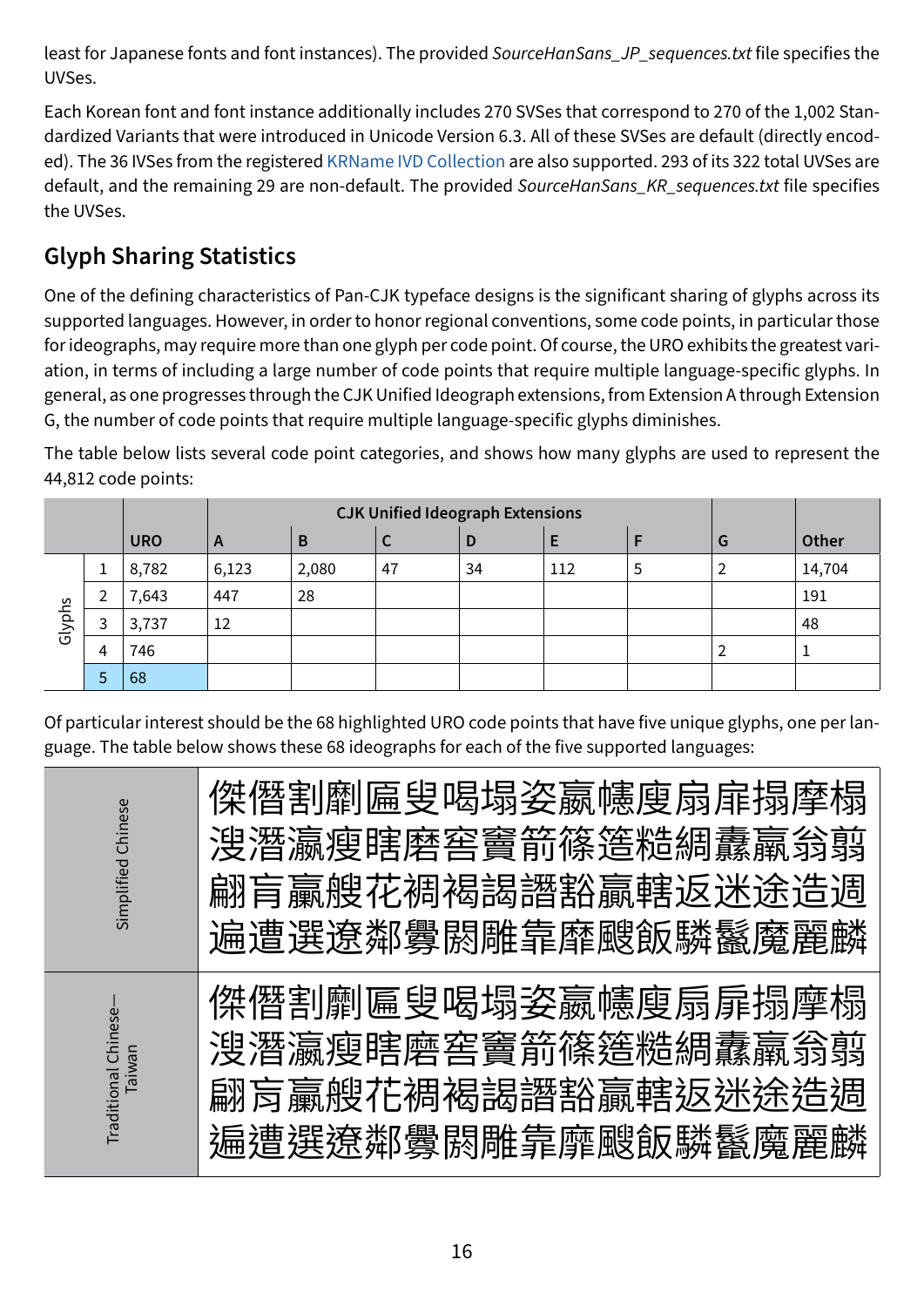| Traditional Chinese<br>Hong Kong | 傑僭割劘匾叟喝塌姿鸁幰廋扇扉搨摩榻<br>溲潛瀛瘦瞎磨窖竇箭篠簉糙綢纛羸翁翦<br>翩肓臝艘花禂褐謁譖豁贏轄返迷途造淍<br>遍遭選遼鄰釁閼雕靠靡颼飯驎鬣魔麗麟 |
|----------------------------------|----------------------------------------------------------------------------------|
| Japanese                         | 傑僭割劘匾叟喝塌姿嬴幰廋扇扉搨摩榻<br>溲濳瀛瘦瞎磨窖竇箭篠簉糙綢纛羸翁蘍<br>翩盲臝艘花裯褐謁譖豁贏轄返迷途造週<br>遍遭選遼鄰釁閼雕靠靡颼飯驎鬣魔麗麟 |
| Korean                           | 傑僭割劘匾叟喝塌姿嬴幰廋扇扉搨犘榻<br>溲潛瀛瘦瞎磨窖竇箭篠簉糙綢纛羸翁翦<br>翩盲贏艘花禂褐謁譖豁贏轄返迷途造淍<br>遍遭選遼鄰釁閼雕靠靡颼飯驎鬣魔麗麟 |

The [Resources](https://github.com/adobe-fonts/source-han-sans/tree/release/Resources/) folder in the release branch of this open source project includes a two-sheet and six-column spreadsheet, named *region-map.xlsx*, which shows the glyphs that are used for each code point. The first sheet covers the URO (U+4E00 through U+9FEF), and the second one covers Extension A (U+3400 through U+4DB5). In order to make clear whether a glyph is shared, and with what language or languages, the primary language of the glyph is shown instead of the glyph itself. For only the KR, TW, and HK columns, if a code point is outside the scope of the KS standards, Big Five, or Big Five plus HKSCS-2016, respectively, a "#" is shown after the region code to indicate that the code point is outside the scope of those particular standards. The same data is also provided in "plain text" (UTF-8) format as the file named *region-map-utf8.txt*.

#### **UAX #50 Compliance**

*Source Han Sans* is one of the first font implementations that is compliant with [UAX #50](http://www.unicode.org/reports/tr50/) (*Unicode Vertical Text Layout*). Only the substitutions in the 'vert' GSUB feature are expected to be used, and the 'vrt2' GSUB feature, which is a subset of the 'vert' GSUB feature, is included only because some environments, such as Windows and some Microsoft applications, require it to be present. In particular, pre-rotated non–full-width glyphs have been excluded from the 'vrt2' GSUB feature, and substitutions for arrows and arrow-like characters have also been excluded from both GSUB features.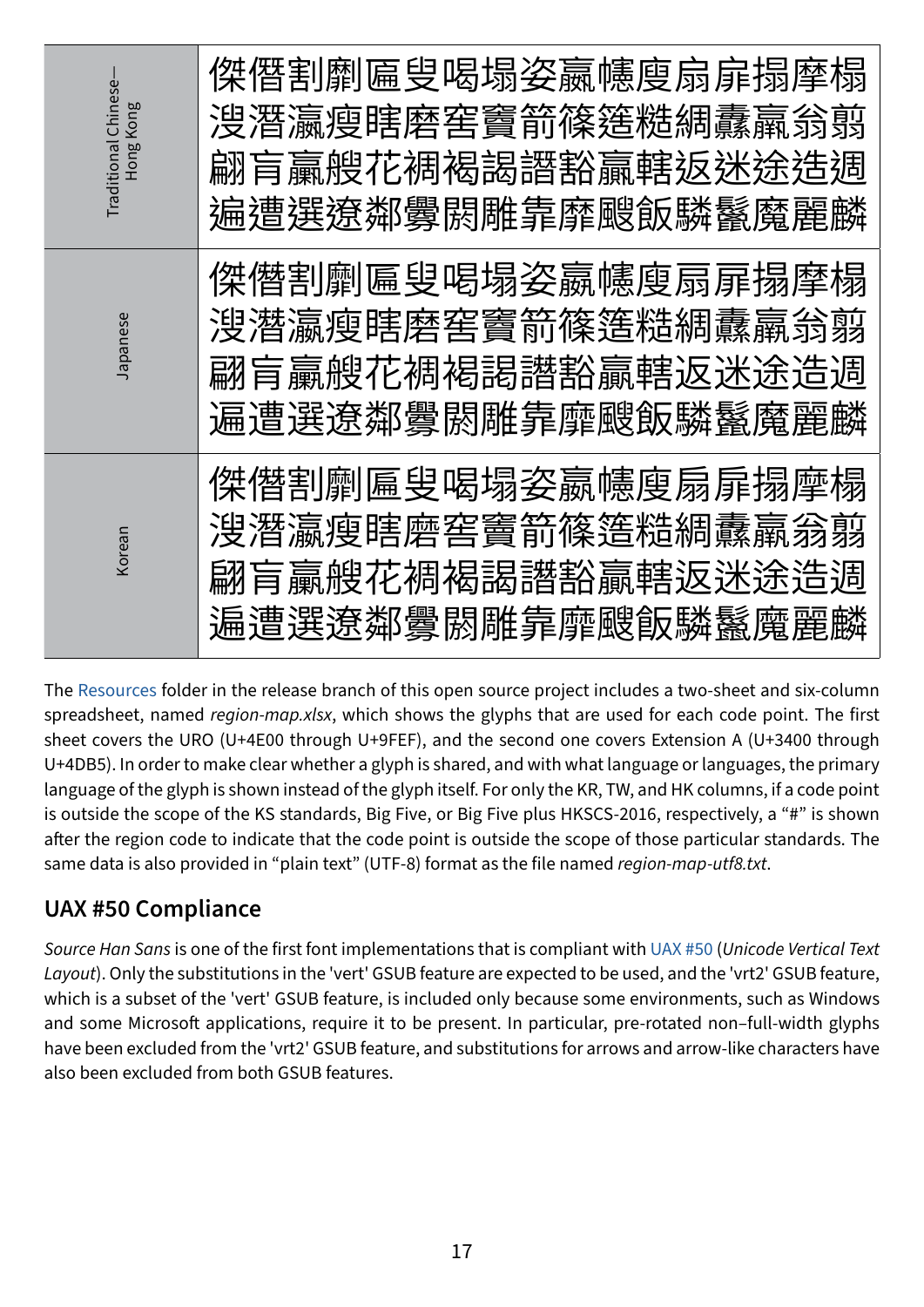# **Language Particulars**

### **Simplified Chinese: GB 18030 & Tōngyòng Guīfàn Hànzìbiǎo**

In addition to supporting GB 18030, which primarily amounts to Simplified Chinese glyphs for all URO and Extension A code points plus six Extension B code points, China's latest list of 8,105 hanzi ([通用规范汉字表](http://www.gov.cn/zwgk/2013-08/19/content_2469793.htm) *Tōngyòng Guīfàn Hànzìbiǎo*), which includes 196 additional Extension B through E code points, along with three that were appended to the URO for 199 in total, is also supported. Among these 199 hanzi, 36 map to Extension B, 44 map to Extension C, eight map to Extension D, 108 map to Extension E, and three have been appended to the URO (U+9FCD through U+9FCF).

For those who wish to develop versions of the fonts that support the 24 PUA (*Private Use Area*) code points required by GB 18030, please reference the *utf32-gb18030pua24.map* file that is provided in the [Resources](https://github.com/adobe-fonts/source-han-sans/tree/release/Resources/) folder of the release branch of this open source project.

#### **Traditional Chinese—Taiwan: Big Five** + **CNS 11643 Planes 1 & 2**

Beginning with this release, there are separate Traditional Chinese fonts and font instances for Taiwan and Hong Kong. The scope of Traditional Chinese for Taiwan is limited to Big Five (equivalent to CNS 11643 Planes 1 and 2), and the glyphs mostly adhere to the [Taiwan MOE \(Ministry of Education\) glyph standard.](http://language.moe.gov.tw/001/Upload/files/SITE_CONTENT/M0001/FANGTI/fangying.htm) Any CJK Unified Ideograph code point that is outside the scope of Big Five is not likely to display appropriately for Traditional Chinese (Taiwan) use.

#### **Traditional Chinese—Hong Kong: Big Five & HKSCS-2016**

The Traditional Chinese (Hong Kong) fonts and font instances include as their scope Big Five and HKSCS-2016, with the glyphs for both mostly adhering to Hong Kong conventions.

#### **Japanese: Adobe-Japan1-6 Correspondence Table & JIS Coverage**

The *aj16-kanji.txt* mapping file that is provided in the [Resources](https://github.com/adobe-fonts/source-han-sans/tree/release/Resources/) folder of the release branch of this open source project shows how all [Adobe-Japan1-6](https://github.com/adobe-type-tools/Adobe-Japan1/) kanji map to working glyph names as specified in the fourth field of the included *AI0-SourceHanSans* ordering file. In order to support the *Adobe-Japan1* IVD Collection, glyphs for all Adobe-Japan1-6 kanji—except for <6CE8 E0102> (Adobe-Japan1-6 CID+12869), which is excluded because it is outside the scope of the *Source Han Sans* glyph set—are included.

Due to the JIS standard coverage of Adobe-Japan1-6 that is inherited by *Source Han Sans*, all [JIS X 0208,](https://webdesk.jsa.or.jp/books/W11M0090/index/?bunsyo_id=JIS%20X%200208:1997/AMENDMENT%201:2012) [JIS](https://webdesk.jsa.or.jp/books/W11M0090/index/?bunsyo_id=JIS%20X%200213:2000/AMENDMENT%202:2012)  [X 0213,](https://webdesk.jsa.or.jp/books/W11M0090/index/?bunsyo_id=JIS%20X%200213:2000/AMENDMENT%202:2012) and [JIS X 0212](https://webdesk.jsa.or.jp/books/W11M0090/index/?bunsyo_id=JIS%20X%200212:1990) kanji are therefore supported. JIS2004 (aka [JIS X 0213:2004\)](https://webdesk.jsa.or.jp/books/W11M0090/index/?bunsyo_id=JIS%20X%200213:2000/AMENDMENT%201:2004) glyphs are the default for the relevant code points. A small number of characters in the JIS standards, such as those for IPA, along with additional Latin, Greek, and Cyrillic that were not deemed necessary, have been intentionally excluded.

Although *Source Han Sans* includes the same kanji as Adobe-Japan1-6, including a large number of kanji variants, compatibility shouldn't be expected for documents that were authored using applications that specify glyphs by CID. The only Adobe-Japan1-6 compatibility that should be expected is at the Unicode level, which includes the *Adobe-Japan1* IVSes that are specified in the Format 14 'cmap' subtable.

#### **Korean: Hangul Glyphs & Hanja Coverage**

Glyphs for all modern Korean hangul symbols, letters (including compatibility versions), and syllables are included, along with the additional glyphs necessary to compose archaic hangul via the 'ljmo', 'vjmo', and 'tjmo' GSUB features. Also included are glyphs for 500 high-frequency archaic hangul syllables in pre-composed form, which are made accessible via the 'ccmp' GSUB feature.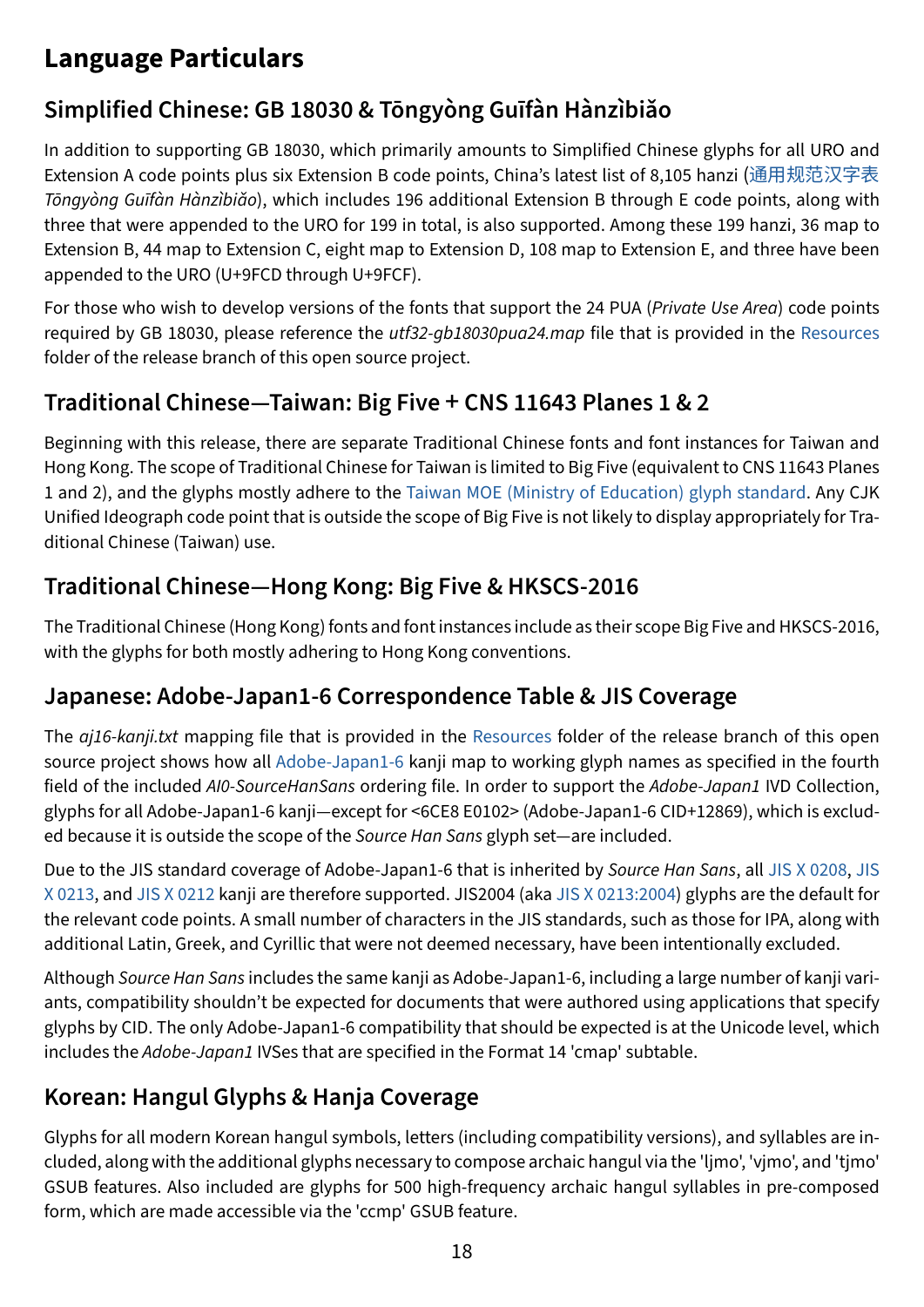While the horizontal advances of the glyphs for Korean hangul symbols (in the U+32*xx* block) are full-width (1000 units), those for Korean hangul letters and syllables are monospaced at 920 units.

The *ks-hanja.txt* mapping file that is provided in the [Resources](https://github.com/adobe-fonts/source-han-sans/tree/release/Resources/) folder of the release branch of this open source project shows how the hanja in the [KS X 1001](https://www.kssn.net/search/stddetail.do?itemNo=K001010102764) (4,620) and [KS X 1002](https://www.kssn.net/search/stddetail.do?itemNo=K001010118206) (2,856) standards map to working glyph names as specified in the fourth field of the included *AI0-SourceHanSans* ordering file.

#### <span id="page-18-0"></span>**Proportional & Half-Width CJK Punctuation**

Included in these fonts are special forms of the proportional and half-width punctuation shown in the table below, which have been tailored for CJK use in that they are aligned to the em-box, not to Latin features, and which are accessible via the 'locl' GSUB feature:

|              | <b>Western versus CJK</b>                                                                                             |                                               |         |          |        |
|--------------|-----------------------------------------------------------------------------------------------------------------------|-----------------------------------------------|---------|----------|--------|
| Unicode      | Proportional                                                                                                          | Half-Width <sup>1</sup>                       | Chinese | Japanese | Korean |
| U+0020       | $\omega$ $\approx$<br>بالان<br>D. C<br>n c                                                                            |                                               |         |          | Yes    |
| $U + 0021$   | $\omega = 0$<br>$\mathbf{J} = \mathbf{C}$                                                                             | $\omega_{\rm{c}}=0.$<br>$D_{\rm eff} = 0.1$   |         |          | Yes    |
| $U + 0022$   | $\frac{3}{2}$<br>'n                                                                                                   | $\sim$<br>'nή                                 | Yes     | Yes      | Yes    |
| U+0027       | $\overline{\mathbf{r}^{\mathbf{c}}}$<br>45                                                                            |                                               | Yes     | Yes      | Yes    |
| $U + 0028$   |                                                                                                                       |                                               |         |          | Yes    |
| U+0029       |                                                                                                                       |                                               |         |          | Yes    |
| $U+002C$     | $\mathbf{J}=\mathbf{I}_\mathrm{m}$<br>$\mathbf{J}=\mathbf{I}_\mathrm{m}$<br>-2,<br>$\boldsymbol{\beta}_{\mathcal{C}}$ | $\sim$ 2 $\sim$ 100 $\sim$<br>52 <sub>0</sub> |         |          | Yes    |
| $U+002D$     |                                                                                                                       |                                               |         |          | Yes    |
| U+002E       | $\omega \approx 0$<br>$\omega \approx 0$                                                                              |                                               |         |          | Yes    |
| $U+002F$     |                                                                                                                       | $\rightarrow$                                 |         |          | Yes    |
| $U + 0030^2$ |                                                                                                                       |                                               | Yes     | Yes      | Yes    |
| $U + 0031^2$ |                                                                                                                       |                                               | Yes     | Yes      | Yes    |
| $U + 0032^2$ | $\overline{2}$<br>$\mathcal{Q}=\mathcal{Q}$<br>$\mathbf{2}$                                                           |                                               | Yes     | Yes      | Yes    |
| $U + 0033^2$ | $\overline{3}$                                                                                                        |                                               | Yes     | Yes      | Yes    |
| $U + 0034^2$ | $D_{\rm eff} = 0.1$<br>$\mathcal{A}_{\mathcal{A}} \rightarrow$<br>$\frac{4}{\sqrt{2}}$                                |                                               | Yes     | Yes      | Yes    |
| $U + 0035^2$ | $5\frac{5}{10}$<br>5<br>$\rightarrow$                                                                                 |                                               | Yes     | Yes      | Yes    |
| $U + 0036^2$ | $\mathbf{D}=\mathbf{L}$<br>6<br>6                                                                                     |                                               | Yes     | Yes      | Yes    |
| $U + 0037^2$ | $\overline{7}$<br>$\omega_{\rm c} = 0$<br>50                                                                          |                                               | Yes     | Yes      | Yes    |
| $U + 0038^2$ | $\overline{\left[ \begin{matrix} \mathbf{S}_{i}^{T}\end{matrix}\right] }$<br>$\omega = \infty$<br>8 <sub>1</sub>      |                                               | Yes     | Yes      | Yes    |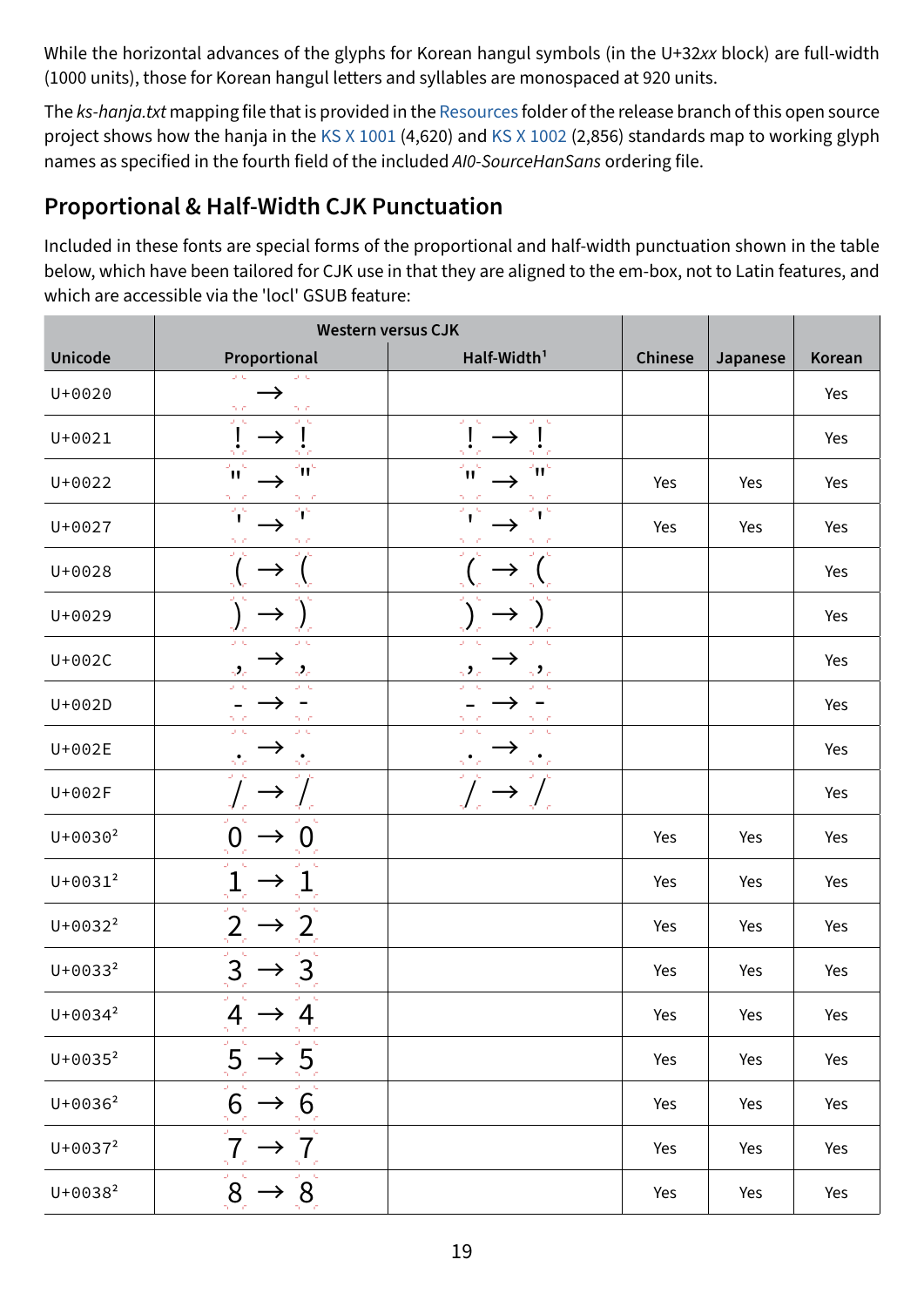|              | <b>Western versus CJK</b>                                                                                                                                   |                                                        |                  |          |        |
|--------------|-------------------------------------------------------------------------------------------------------------------------------------------------------------|--------------------------------------------------------|------------------|----------|--------|
| Unicode      | Proportional                                                                                                                                                | Half-Width <sup>1</sup>                                | <b>Chinese</b>   | Japanese | Korean |
| $U + 0039^2$ | 9 <sub>o</sub><br>9<br>$\rightarrow$                                                                                                                        |                                                        | Yes              | Yes      | Yes    |
| U+003A       |                                                                                                                                                             | U.                                                     |                  |          | Yes    |
| U+003B       | $\omega \rightarrow \omega$                                                                                                                                 |                                                        |                  |          | Yes    |
| U+003F       |                                                                                                                                                             |                                                        |                  |          | Yes    |
| U+005B       |                                                                                                                                                             |                                                        |                  |          | Yes    |
| $U+005D$     |                                                                                                                                                             |                                                        |                  |          | Yes    |
| U+007B       |                                                                                                                                                             |                                                        |                  |          | Yes    |
| $U+007D$     |                                                                                                                                                             |                                                        |                  |          | Yes    |
| U+007E       | $\sim$                                                                                                                                                      |                                                        |                  |          | Yes    |
| $U+00AD$     |                                                                                                                                                             |                                                        |                  |          | Yes    |
| U+00B7       | $\frac{2\pi}{\omega}$ . $\frac{1}{\omega}$<br>$\omega \sim \omega$<br>0. C                                                                                  |                                                        |                  |          | Yes    |
| $U + 2011$   | $\omega \sim 0.1$                                                                                                                                           | $\omega = 0$<br>$D_{\rm eff} = 0.1$<br>Turkiy<br>D. C. |                  |          | Yes    |
| $U + 2013$   | $\omega = \infty$                                                                                                                                           |                                                        |                  |          | Yes    |
| $U + 2014$   |                                                                                                                                                             |                                                        | Yes              | Yes      | Yes    |
| $U + 2018$   | $\omega = \epsilon_{\omega}$<br>$\epsilon$<br>70.00<br>70 C                                                                                                 |                                                        | Yes <sup>3</sup> | Yes      | Yes    |
| $U + 2019$   | $\overline{\mathbf{z}}$<br>$\mathbf{P}_{\mathbf{y}}$<br>0. C<br>0. C                                                                                        |                                                        | Yes <sup>3</sup> | Yes      | Yes    |
| $U+201A$     | $\omega$ $\in$<br>$\omega$ $\approx$<br>$\mathcal{P}_{\mathcal{C}}$<br>$\mathcal{D}_{\mathcal{C}}$                                                          |                                                        | Yes              | Yes      | Yes    |
| $U+201C$     | $\alpha^2$<br>$\alpha^{\rm c}$                                                                                                                              |                                                        | Yes <sup>3</sup> | Yes      | Yes    |
| $U+201D$     | $\overline{\mathbf{e}}$<br>$\overline{\mathbf{e}^{\mathbf{e}}$ נל<br>$\frac{\gamma-\sigma}{\omega-\sigma}$<br>$\frac{\gamma_1-\gamma_1}{\gamma_1-\gamma_1}$ |                                                        | Yes <sup>3</sup> | Yes      | Yes    |
| $U+201E$     | $\frac{1}{2}$<br>$\mathcal{D}_{\mathcal{C}}$                                                                                                                |                                                        | Yes              | Yes      | Yes    |
| $U + 2026^2$ |                                                                                                                                                             |                                                        | Yes              | Yes      | Yes    |
| $U+203C$     |                                                                                                                                                             |                                                        | Yes              | Yes      | Yes    |
| U+2047       | ??                                                                                                                                                          |                                                        | Yes              | Yes      | Yes    |
| $U + 2048$   | $\frac{1}{2}$                                                                                                                                               |                                                        | Yes              | Yes      | Yes    |
| U+2049       | $\Delta \Omega$<br>U.<br>$\mathbf{?}$                                                                                                                       |                                                        | Yes              | Yes      | Yes    |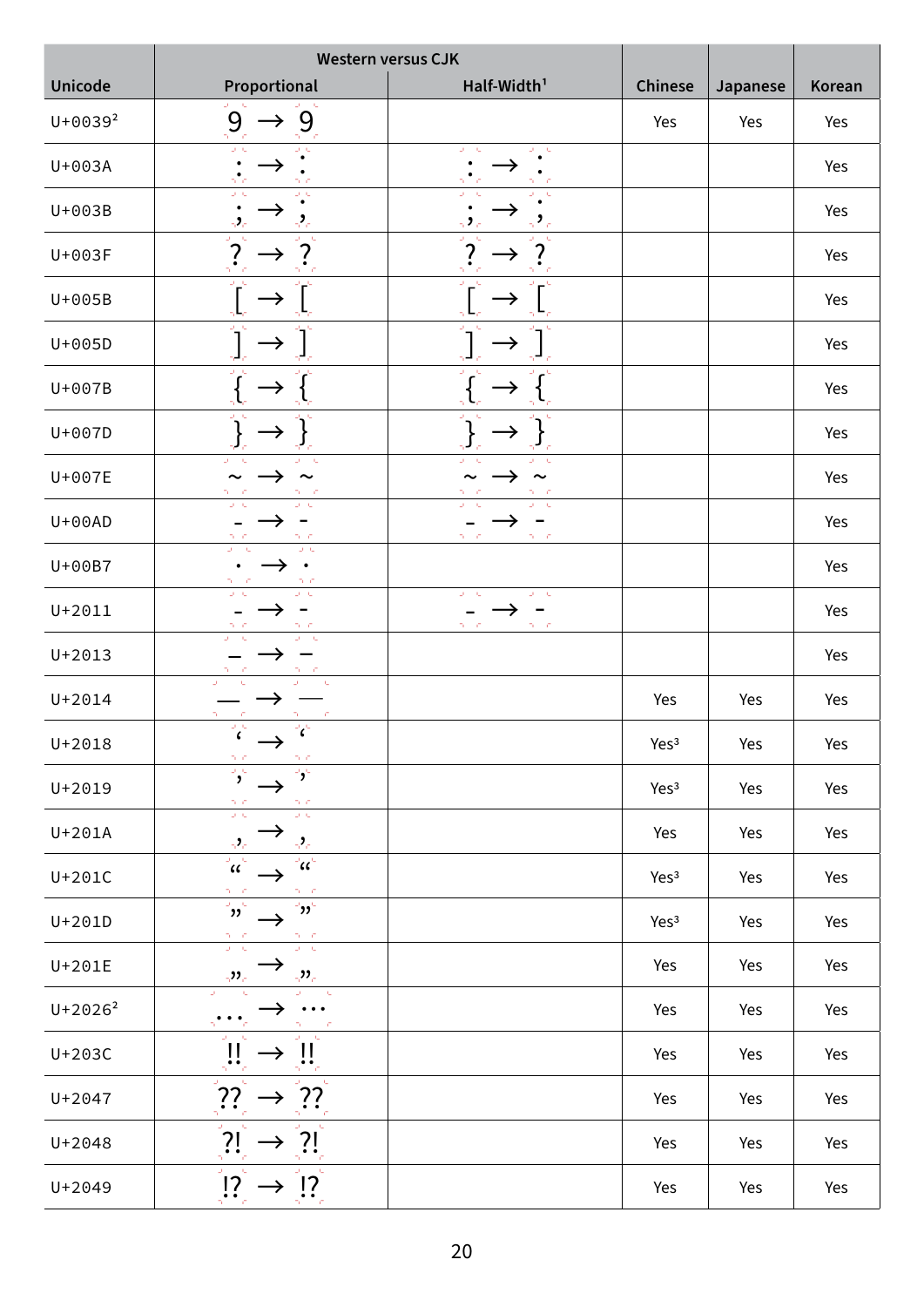|                | <b>Western versus CJK</b> |                         |                |                 |        |
|----------------|---------------------------|-------------------------|----------------|-----------------|--------|
| <b>Unicode</b> | Proportional              | Half-Width <sup>1</sup> | <b>Chinese</b> | <b>Japanese</b> | Korean |
| $U+2E3A$       | A.                        |                         | Yes            | Yes             | Yes    |
| $U+2E3B$       | $\overline{\phantom{a}}$  |                         | Yes            | Yes             | Yes    |

- 1 The half-width glyphs are not encoded by default, except for the Regular and Bold OTFs and OTC font instances that include the "HW" identifier in their names, and are accessible via the 'hwid' GSUB feature in all OTFs and OTC font instances .
- 2 These characters are unique in that the CJK forms are encoded by default, and the Western forms are accessible when the text is language-tagged for English.
- 3 The default glyph for this code point is full-width, not proportional, so the 'pwid' GSUB feature must first be invoked to access the proportional glyph that is tailored for CJK use.

# **OpenType Particulars**

#### **Menu Names**

The table below shows the English and localized Family names for each font and font instance:

| Configuration                                  | <b>Family Name-English</b> | <b>Family Name-Localized</b> |  |
|------------------------------------------------|----------------------------|------------------------------|--|
|                                                | Source Han Sans SC         | 思源黑体                         |  |
| Simplified Chinese OTF & OTC                   | Source Han Sans HW SC      | 思源黑体 HW                      |  |
| Traditional Chinese OTF & OTC-                 | Source Han Sans TC         | 思源黑體                         |  |
| Taiwan                                         | Source Han Sans HW TC      | 思源黑體 HW                      |  |
| Traditional Chinese OTF & OTC-                 | Source Han Sans HC         | 思源黑體 香港                      |  |
| Hong Kong                                      | Source Han Sans HW HC      | 思源黑體 香港 HW                   |  |
|                                                | Source Han Sans            | 源ノ角ゴシック                      |  |
| Japanese OTF & OTC                             | Source Han Sans HW         | 源ノ角ゴシック HW                   |  |
|                                                | Source Han Sans K          | 본고딕                          |  |
| Korean OTF & OTC                               | Source Han Sans HW K       | 본고딕 HW                       |  |
| Simplified Chinese OTF (subset)                | Source Han Sans CN         | 思源黑体 CN                      |  |
| Traditional Chinese OTF (subset)-<br>Taiwan    | Source Han Sans TW         | 思源黑體 TW                      |  |
| Traditional Chinese OTF (subset)-<br>Hong Kong | Source Han Sans HK         | 思源黑體 HK                      |  |
| Japanese OTF (subset)                          | Source Han Sans JP         | 源ノ角ゴシック JP                   |  |
| Korean OTF (subset)                            | Source Han Sans KR         | 본고딕 KR                       |  |
| Simplified Chinese Variable OTF &              | Source Han Sans SC VF      | 思源黑体 VF                      |  |
| <b>OTC</b>                                     | Source Han Sans HW SC VF   | 思源黑体 HW VF                   |  |
| Traditional Chinese Variable OTF &             | Source Han Sans TC VF      | 思源黑體 VF                      |  |
| OTC-Taiwan                                     | Source Han Sans HW TC VF   | 思源黑體 HW VF                   |  |
| <b>Traditional Chinese Variable OTF</b>        | Source Han Sans HC VF      | 思源黑體 香港 VF                   |  |
| &OTC-Hong Kong                                 | Source Han Sans HW HC VF   | 思源黑體 香港 HW VF                |  |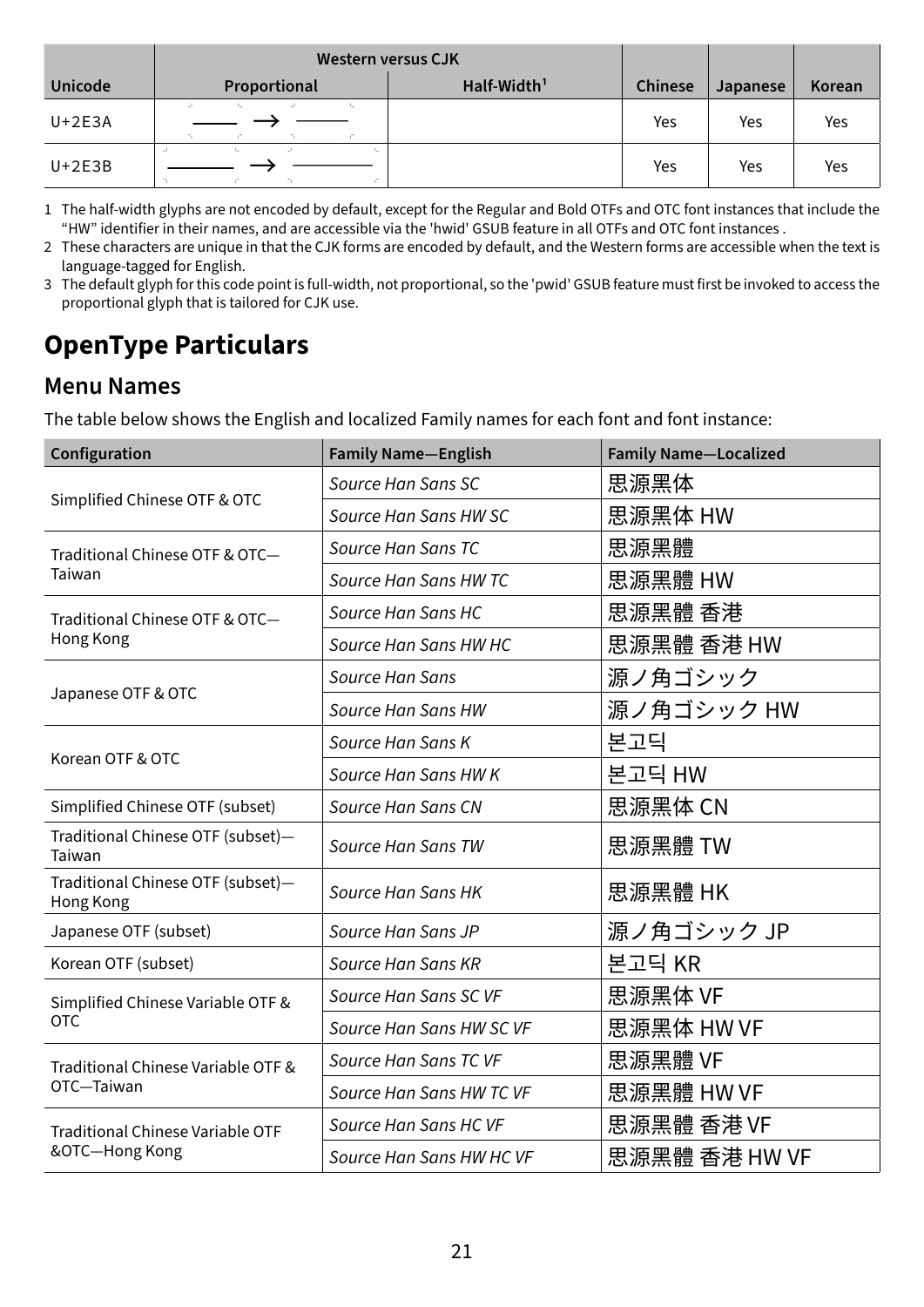| Configuration                                                | <b>Family Name-English</b> | <b>Family Name-Localized</b> |
|--------------------------------------------------------------|----------------------------|------------------------------|
|                                                              | Source Han Sans VF         | 源ノ角ゴシックVF                    |
| Japanese Variable OTF & OTC                                  | Source Han Sans HW VF      | 源ノ角ゴシック HW VF                |
| Korean Variable OTF & OTC                                    | Source Han Sans KVF        | 본고딕 VF                       |
|                                                              | Source Han Sans HW K VF    | 본고딕 HW VF                    |
| Simplified Chinese Variable OTF &<br>OTC (subset)            | Source Han Sans CN VF      | 思源黑体 CN VF                   |
| Traditional Chinese Variable OTF &<br>OTC (subset)-Taiwan    | Source Han Sans TW VF      | 思源黑體 TW VF                   |
| Traditional Chinese Variable OTF &<br>OTC (subset)-Hong Kong | Source Han Sans HK VF      | 思源黑體 HK VF                   |
| Japanese Variable OTF & OTC (sub-<br>set)                    | Source Han Sans JP VF      | 源ノ角ゴシック JP VF                |
| Korean Variable OTF & OTC (subset)                           | Source Han Sans KR VF      | 본고딕 KR VF                    |

For the region-specific subset OTFs, the English and localized menu names also include two-letter region identifiers. Their PostScript names, as shown in the table in the ["Font Resources" section on page 5,](#page-4-0) use the same two-letter region identifiers. With the exception of Japanese, the language-specific OTFs and OTCs include a one- or two-letter language identifier only for their English menu names.

The Regular weight in all fonts and font instances is style-linked to the Bold weight. For applications that support style-linking, the Regular weight becomes the Bold weight if the "Bold" style is selected, and the Bold weight may not appear in the font menu.

*Because the OTCs and the corresponding language-specific OTFs specify identical PostScript and Family names, they cannot be installed in the same environment.* 

### **OpenType Tables**

All font resources, with the exception of the OTCs, include the following 17 OpenType tables: 'BASE', 'CFF ', 'DSIG', 'GDEF', 'GPOS', 'GSUB', 'OS/2', 'VORG', 'cmap', 'head', 'hhea', 'hmtx', 'maxp', 'name', 'post', 'vhea', and 'vmtx'. The OTCs do not include a 'DSIG' table.

The five or ten font instances in each of the seven OTCs share the following ten OpenType tables: 'BASE', 'CFF ', 'GDEF', 'VORG', 'hhea', 'hmtx', 'maxp', 'post', 'vhea', and 'vmtx'. The following six OpenType tables are not completely shared by the five or ten font instances in each OTC: 'GPOS', 'GSUB', 'OS/2', 'cmap', 'head', and 'name'. The Super OTC shares OpenType tables more efficiently.

#### **OpenType Table Overrides**

Several values in particular OpenType tables have been overridden from their otherwise default values. The subsections below detail some of the more important table-specific overrides that have been applied.

#### **The 'OS/2' Table**

The *OS/2.sTypoLineGap* value has been set to 0 (zero) units, and is also reflected in the *hhea.LineGap* and *vhea.lineGap* values. The *OS/2.usWinAscent* and *OS/2.usWinDescent* values have been calculated by removing excessively tall and other vertical-only glyphs—for U+2E3A, U+2E3B, U+302A through U+302D, U+3031, and U+3032—from the equation, and have been harmonized across all seven weights. These same harmonized settings are also reflected in the *hhea.Ascender* and *hhea.Descender* values. This is for the benefit of applica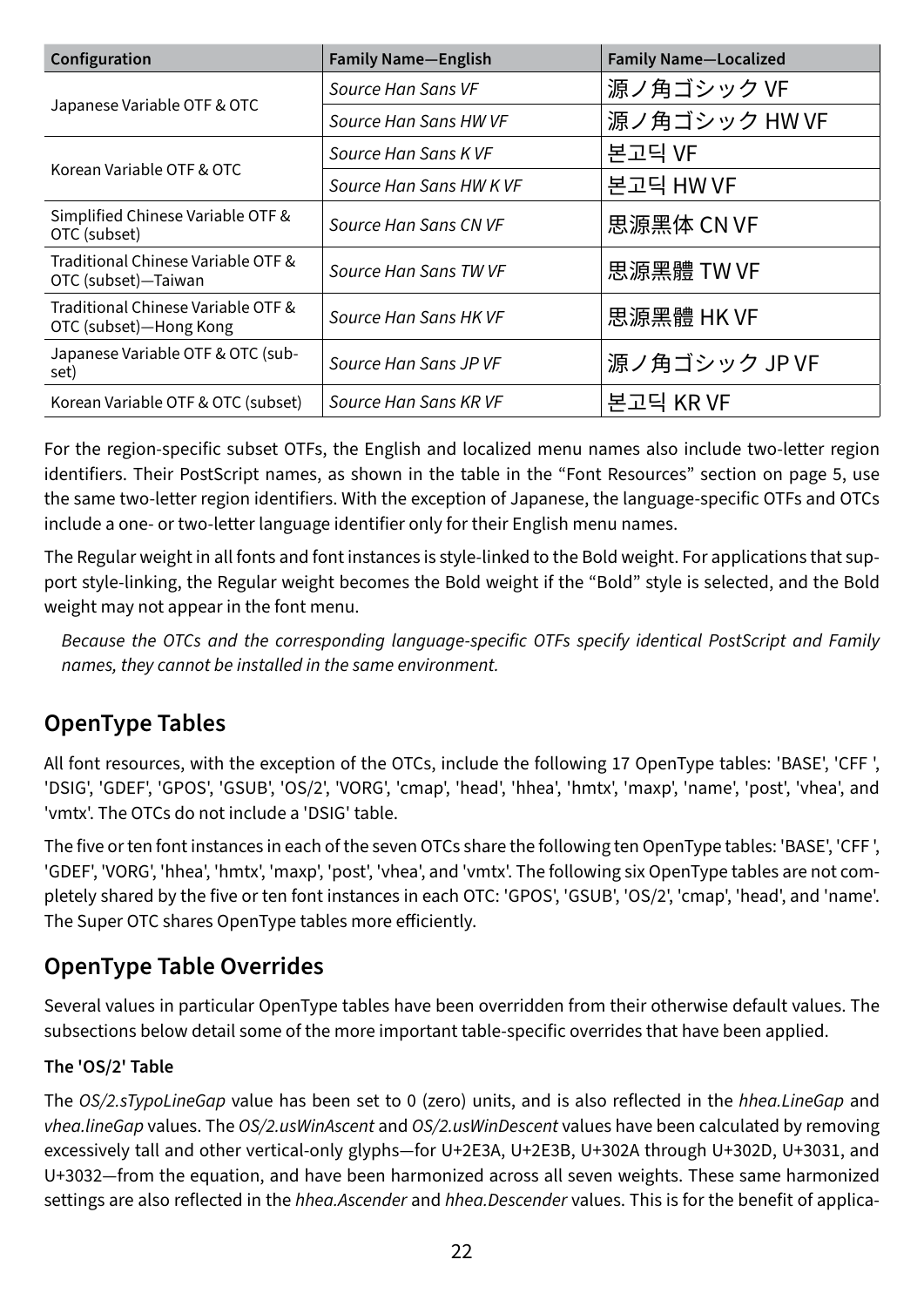tions that use these values for determining default leading. These and other 'OS/2' table settings are intended to provide consistent cross-platform line spacing (aka vertical metrics).

#### **The 'name' Table**

Unlike mainstream OpenType/CFF CJK fonts, a *name.ID=20* string is not specified because there are no legacy (non-Unicode) encodings that meaningfully correspond to these fonts. In addition, the 'name' table does not include any Macintosh (*PlatformID=1*) strings, which was accomplished by invoking the [AFDKO](https://github.com/adobe-type-tools/afdko/) *makeotf* tool's "-omitMacNames" command-line option. This means that the 'name' table includes only Unicode strings.

#### **The 'vmtx' Table**

In addition to specifying alternate vertical origins for full-width Latin and Latin-like glyphs that rest on the Latin baseline, proper vertical origins and vertical advances are also specified for the glyphs that correspond to U+3031 and U+3032, and to the vertical forms of U+02D9, U+2E3A, U+2E3B, U+302E, and U+302F.

#### **OpenType GSUB Features**

All fonts and font instances include the OpenType GSUB features (see the [OpenType Feature Registry](https://docs.microsoft.com/en-us/typography/opentype/spec/featurelist) for additional information) as detailed in the table below:

|                     |           |           | <b>OTF &amp; OTC</b> |     |     |     |           | <b>Subset OTF</b> |           |           |
|---------------------|-----------|-----------|----------------------|-----|-----|-----|-----------|-------------------|-----------|-----------|
| <b>GSUB Feature</b> | <b>SC</b> | <b>TC</b> | HC                   | J   | K   | CN  | <b>TW</b> | <b>HK</b>         | <b>JP</b> | <b>KR</b> |
| aalt                | Yes       | Yes       | Yes                  | Yes | Yes | Yes | Yes       | Yes               | Yes       | Yes       |
| calt                | Yes       | Yes       | Yes                  | Yes | Yes |     |           |                   |           | Yes       |
| ccmp                | Yes       | Yes       | Yes                  | Yes | Yes | Yes | Yes       | Yes               | Yes       | Yes       |
| dlig                | Yes       | Yes       | Yes                  | Yes | Yes | Yes | Yes       | Yes               | Yes       | Yes       |
| $fwid^1$            | Yes       | Yes       | Yes                  | Yes | Yes | Yes | Yes       | Yes               | Yes       | Yes       |
| hist                | Yes       | Yes       | Yes                  | Yes | Yes | Yes | Yes       | Yes               | Yes       | Yes       |
| hwid <sup>1</sup>   | Yes       | Yes       | Yes                  | Yes | Yes | Yes | Yes       | Yes               | Yes       | Yes       |
| jp78 <sup>1</sup>   |           |           |                      | Yes |     |     |           |                   | Yes       |           |
| $jp83$ <sup>1</sup> |           |           |                      | Yes |     |     |           |                   | Yes       |           |
| $j$ p90 $^{1}$      |           |           |                      | Yes |     |     |           |                   | Yes       |           |
| liga                | Yes       | Yes       | Yes                  | Yes | Yes | Yes | Yes       | Yes               | Yes       | Yes       |
| ljmo                | Yes       | Yes       | Yes                  | Yes | Yes |     |           |                   |           | Yes       |
| locl                | Yes       | Yes       | Yes                  | Yes | Yes | Yes | Yes       | Yes               | Yes       | Yes       |
| nlck <sup>1</sup>   |           |           |                      | Yes |     |     |           |                   | Yes       |           |
| pwid <sup>1</sup>   | Yes       | Yes       | Yes                  | Yes | Yes | Yes | Yes       | Yes               | Yes       | Yes       |
| ruby <sup>1</sup>   | Yes       | Yes       | Yes                  | Yes | Yes | Yes | Yes       | Yes               | Yes       | Yes       |
| tjmo                | Yes       | Yes       | Yes                  | Yes | Yes |     |           |                   |           | Yes       |
| vert <sup>1</sup>   | Yes       | Yes       | Yes                  | Yes | Yes | Yes | Yes       | Yes               | Yes       | Yes       |
| vjmo                | Yes       | Yes       | Yes                  | Yes | Yes |     |           |                   |           | Yes       |
| vrt2 <sup>2</sup>   | Yes       | Yes       | Yes                  | Yes | Yes | Yes | Yes       | Yes               | Yes       | Yes       |

1 This GSUB feature is inherited by the 'aalt' GSUB feature.

2 This GSUB feature is a subset—not superset, as is usually the case—of the 'vert' GSUB feature.

All fonts and font instances that include hangul letters or syllables include a Korean-specific glyph for the *space* character (U+0020), whose width is set to 280 units for all weights. The width of the proportional glyph for the *space* character ranges from 220 units (in ExtraLight) to 229 units (in Heavy) in all fonts and font instances, except for the half-width fonts and font instances that include the "HW" identifier in their names and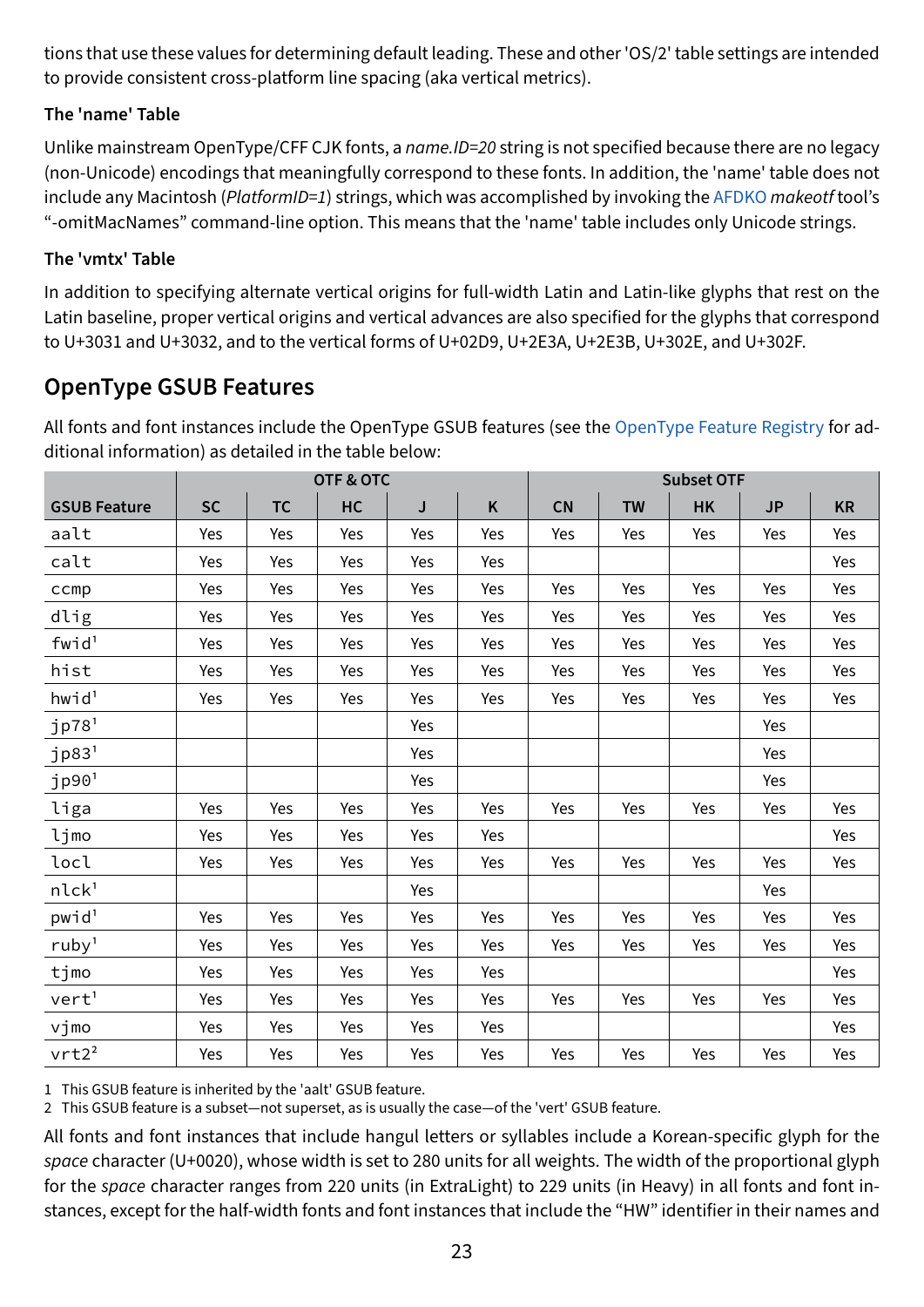whose *space* glyph is 500 units. A contextual substitution in the 'calt' GSUB feature substitutes the proportional *space* glyph with the Korean-specific version only when it is surrounded by a hangul syllable (modern or archaic), regardless of whether it is pre-composed or combining.

#### **The 'ccmp' GSUB Feature**

The 'ccmp' GSUB feature is used to form the appropriate glyphs that correspond to the sequences needed to support a small number of kana, many of which are included in JIS X 0213 but are intentionally unencoded, along with the 500 high-frequency pre-composed archaic hangul syllables. PDF specimens for the latter can be found in the [GlyphComplements](https://github.com/adobe-fonts/source-han-sans/tree/release/GlyphComplements) folder of the release branch of this open source project, specifically on pp 911 through 923 of each glyph synopsis PDF. A complete listing of the former is provided in the table below:

| <b>Unicode Sequence</b> | Glyph                              | Present in JIS X 0213 |
|-------------------------|------------------------------------|-----------------------|
| <004D 0300>             | Ń                                  |                       |
| <004D 0304>             | МĪ                                 |                       |
| <006D 0300>             | $\dot{m}$                          |                       |
| <006D 0304>             | m                                  |                       |
| <00CA 0304>             | Ē                                  |                       |
| <00CA 030C>             | Ě                                  |                       |
| <00EA 0304>             | ê                                  |                       |
| <00EA 030C>             | $\check{\hat{e}}$                  |                       |
| <3042 3099>             | あ                                  |                       |
| <3044 3099>             | UÏ                                 |                       |
| <3048 3099>             | ズ                                  |                       |
| <304A 3099>             | ぢ                                  |                       |
| <304B 309A>             | が                                  | Yes                   |
| <304D 309A>             | ぎ                                  | Yes                   |
| <304F 309A>             | $\textcolor{red}{\bigwedge^\circ}$ | Yes                   |
| <3051 309A>             | げ                                  | Yes                   |
| <3053 309A>             | $\overset{\circ}{\subset}$         | Yes                   |
| <3093 3099>             | ん                                  |                       |
| <30A2 3099>             | ブ                                  |                       |
| <30A4 3099>             | 个                                  |                       |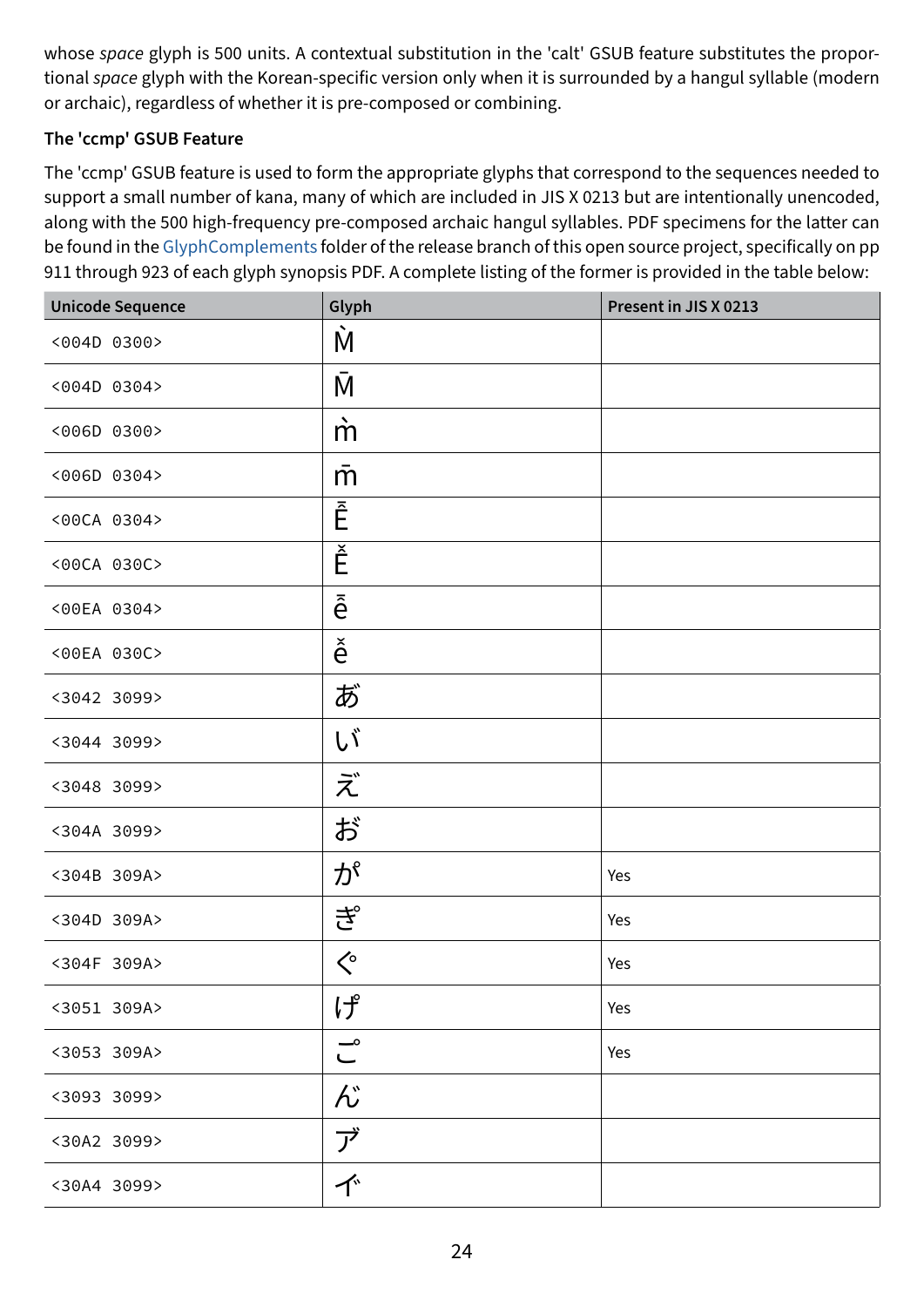| <b>Unicode Sequence</b> | Glyph                     | Present in JIS X 0213 |
|-------------------------|---------------------------|-----------------------|
| <30A8 3099>             | 工                         |                       |
| <30AA 3099>             | ず                         |                       |
| <30AB 309A>             | ガ                         | Yes                   |
| <30AD 309A>             | $\bm{\ddagger}$           | Yes                   |
| <30AF 309A>             | グ                         | Yes                   |
| <30B1 309A>             | ゲ                         | Yes                   |
| <30B3 309A>             | ゴ                         | Yes                   |
| <30BB 309A>             | ゼ                         | Yes                   |
| <30C4 309A>             | ヅ                         | Yes                   |
| <30C8 309A>             | $\mathcal{F}^{\circ}$     | Yes                   |
| <30F3 3099>             | ジ                         |                       |
| <31F7 309A>             | U.<br>プ<br>$\tau_{\rm L}$ | Yes                   |

This GSUB feature is also used to support the two- and three-character sequences shown in the table below:

| <b>Unicode Sequence</b> | <b>Unicode</b> | <b>Western Glyph</b>                                   | <b>CJK Glyph</b>                     |
|-------------------------|----------------|--------------------------------------------------------|--------------------------------------|
| <2014 2014 2014>        | $U+2E3B$       | U.<br>л.<br>n.<br>T.                                   |                                      |
| <2014 2014>             | $U+2E3A$       | $\mathbf{L}_\mathrm{c}$<br>$\Delta \Gamma$<br>n.<br>T. |                                      |
| <2015 2015 2015>        | $U+2E3B$       |                                                        | U.<br>$\mathbf{r}_\mathrm{in}$<br>r. |
| <2015 2015>             | $U+2E3A$       |                                                        | <b>ALC</b><br>u.<br>C.               |
| <3033 3035>             | $U + 3031$     |                                                        |                                      |
| <3034 3035>             | $U + 3032$     |                                                        |                                      |

The glyphs that result from the first four sequences can be overridden, in terms of Western versus CJK glyph style, by applying the 'locl' GSUB feature, which entails using an application that supports this OpenType feature and properly language-tagging the text. These sequences merely serve as a convenience mechanism for environments that do not support language tagging.

#### **The 'locl' GSUB Feature**

The 'locl' GSUB feature plays a critical role in the language-specific OTFs in that it represents the *only* mechanism within the font resource for accessing the glyphs for the non-default languages. If the 'locl' GSUB feature is not supported or not properly used, the default glyphs are used. Each non-default language is handled via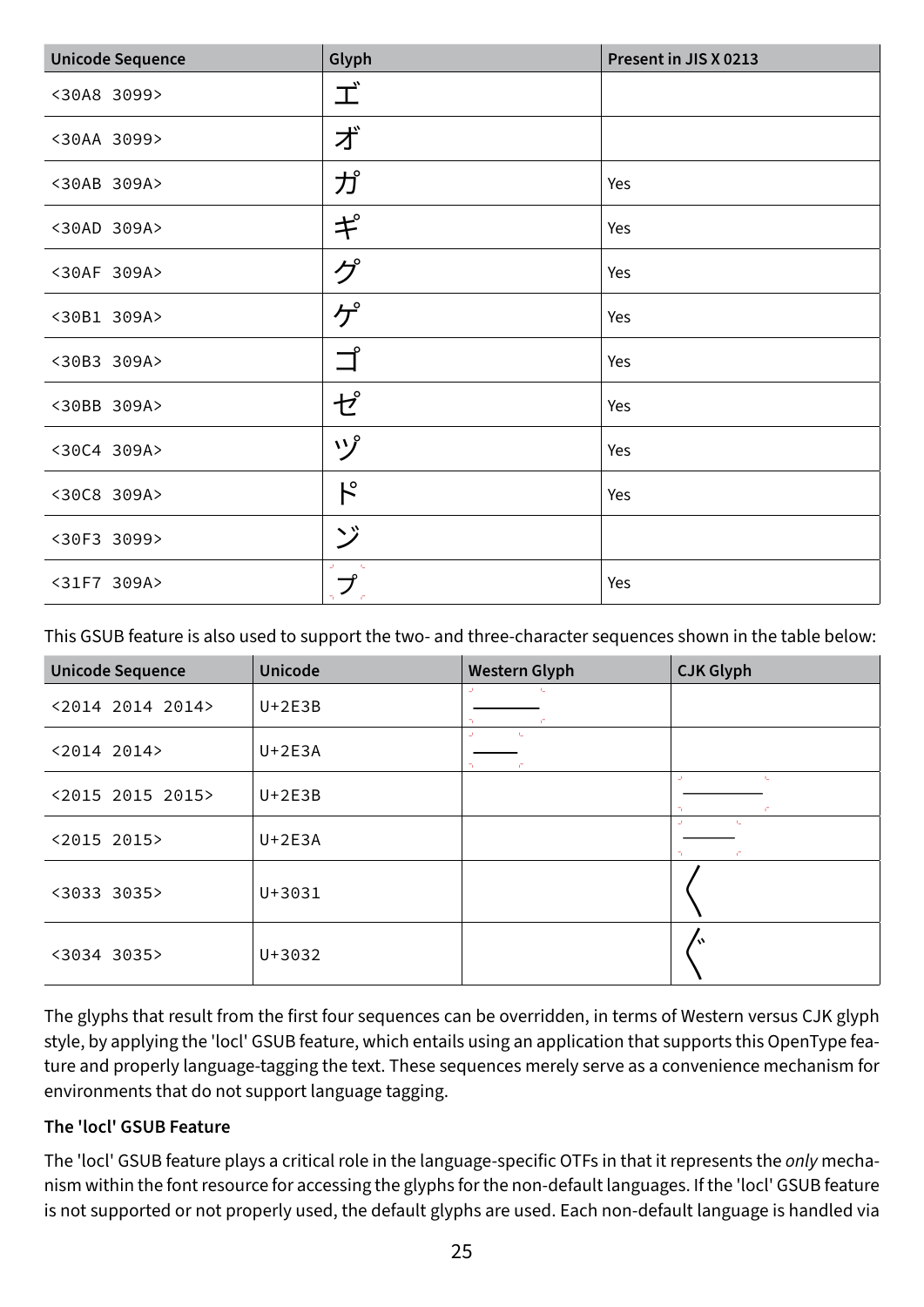a separate lookup that is associated with the appropriate language and script, and one of its purposes is to mimic the 'cmap' table of the target language.

The font instances of the OTCs also include the 'locl' GSUB feature, but its presence represents an alternate method for accessing the glyphs for the non-default languages that does not involve selecting a different font instance of the OTC.

Note that in addition to using an application that supports the 'locl' GSUB feature, such as [Adobe InDesign](http://www.adobe.com/products/indesign.html) or modern browsers (examples include Chrome, Edge, Firefox, and Safari), the text must also be properly language-tagged at the character, paragraph, or document level.

Also note that all font resources, including the region-specific subset OTFs, include the 'locl' GSUB feature. For the region-specific subset OTFs that obviously do not include glyphs for the ideographs of the non-supported regions, the 'locl' GSUB feature instead operates only on a small number of glyphs for punctuation by tailoring them for CJK use. See the table in the ["Proportional & Half-Width CJK Punctuation" section on page 19](#page-18-0) for a complete listing of these special glyphs.

#### <span id="page-25-0"></span>**The 'vert' GSUB Feature**

| <b>Unicode</b>          | <b>Simplified Chinese</b>                  | <b>Traditional Chinese</b>                                                  | Japanese                                                            | Korean                                                       |
|-------------------------|--------------------------------------------|-----------------------------------------------------------------------------|---------------------------------------------------------------------|--------------------------------------------------------------|
| $U + 2018$ <sup>1</sup> |                                            | $\mathcal{F}_{\rho}$                                                        | $\mathcal{C}$<br>D. C                                               | $\mathbf{C}^{\perp}$<br>D. C.                                |
| $U + 2019'$             | $\rightarrow$                              | $\mathbf{q}_i$<br>$\overline{\phantom{a}}$<br>£,                            | $\overline{\mathbf{S}^{\mathbf{C}}}$<br>70 C                        | $\overline{\mathbf{S}}$<br>$\mathcal{D} \subset \mathcal{C}$ |
| $U + 201C1$             | U.<br>$cc^{\dagger}$                       | $\omega$<br>k.<br>$cc^{\prime}$<br>$\prime\prime_{\rm c}$<br>m.             | $\alpha^2$<br>$\mathcal{D}^{\text{c}}\subset\mathcal{D}^{\text{c}}$ | $\mathcal{C}^{\mathbb{Z}}$<br>$\mathcal{D}=\mathcal{D}$      |
| $U + 201D1$             | رو'<br>Tu.<br>C.                           | $\mathbf{t}_\mathrm{m}$<br>$\rightarrow$<br>$\mathscr{U}$<br>70<br>Æ.<br>÷. | $\mathbf{e}$<br>n in                                                | $\mathbf{e}_{\mathbf{M}}$<br>51 C                            |
| U+3001                  | $\mathcal{A}_\mathrm{m}$<br>Ü,<br>T.<br>T. | $\Delta \Gamma$<br>х.                                                       | $\omega$<br>$\Delta t$<br>$\mathbf{t}_\mathrm{m}$<br>T.<br>T.       | $\omega$<br>U.<br>$\mathbf{I}_\mathbf{a}$<br>$\Lambda$       |
| U+3002                  | $\overline{o}$<br>U.<br>್ರಂ                | $\circ$                                                                     | $\overline{o}$<br>U.<br>$\mathbf{r}$<br>$Q_{\mu}$<br>C.<br>n,       | $\overline{o}$<br>U.<br>÷,<br>್ರಂ                            |
| $U + FF01$              | t.                                         | Ù.                                                                          | U.<br>k.                                                            | $\Delta \Gamma$<br>U.                                        |
| $U + F F O C$           | $\mathbf{3}^{\mathsf{L}}$                  | Ü,<br>$\mathbf{L}$                                                          | U.<br>Ü,<br>$\overline{\mathbf{S}^{\mathbf{C}}}$                    | U.                                                           |
| $U + F F 0 E$           |                                            | $\mathbf{t}_\perp$                                                          | n.<br>х.                                                            | n.                                                           |
| $U + FF1A$              |                                            |                                                                             | $\mathbf{r}$ .                                                      |                                                              |
| $U + FF1B$              |                                            |                                                                             |                                                                     |                                                              |
| $U + FF1F$              |                                            |                                                                             |                                                                     |                                                              |

The 'vert' GSUB feature includes substitutions that may be different for each language, which apply to the following code points:

1 To achieve the same vertical substitution effect as Traditional Chinese for Japanese or Korean, the 'fwid' GSUB feature must first be applied to change the default proportional glyphs to their full-width forms.

#### **OpenType GPOS Features**

Eight GPOS features, 'halt', 'kern', 'mark', 'palt', 'vert', 'vhal', 'vkrn', and 'vpal', are included in all font resources, and their details are listed below (see the [OpenType Feature Registry](https://docs.microsoft.com/en-us/typography/opentype/spec/featurelist) for additional information):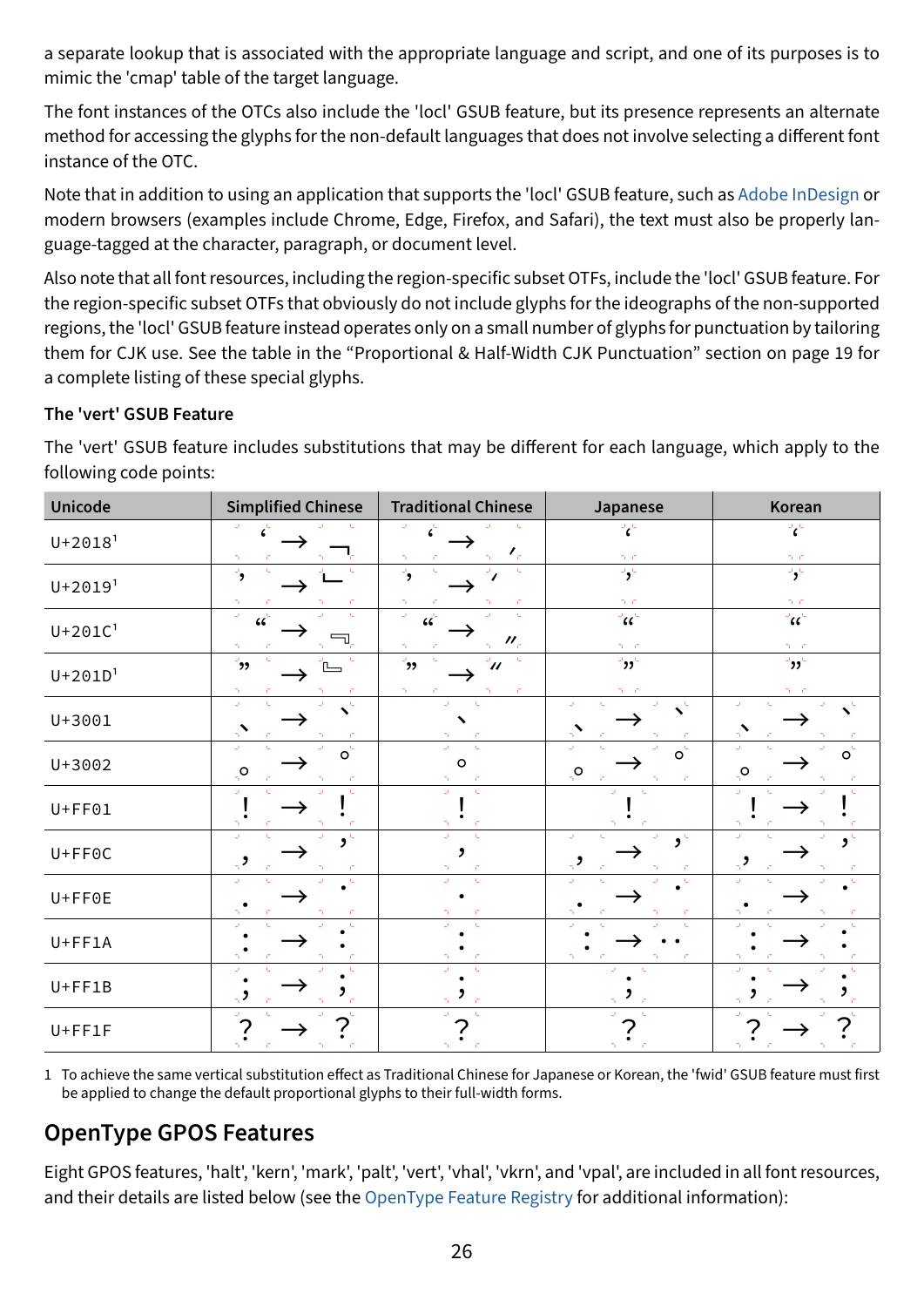- The 'halt' and 'vhal' GPOS feature are identical across all weights.
- The 'palt' and 'vpal' GPOS features for ExtraLight through Medium are identical, as are those for Bold and Heavy. These features cover the glyphs for kana, some full-width punctuation, some full-width symbols, full-width digits, and full-width Latin.
- The 'kern' GPOS feature includes weight-specific kerning pairs for proportional Latin, Greek, and Cyrillic glyphs, along with weight-independent kerning pairs for kana and some punctuation. The 'vkrn' GPOS feature includes only weight-independent kerning pairs for kana and some punctuation.
- The 'mark' GPOS feature is used for handling bopomofo tone mark placement.
- The 'vert' GPOS feature is used to adjust the glyphs for U+20DD, U+20DE, U+302A through U+302D, U+3099, U+309A, U+3127, U+31B4 through U+31B7, U+31BB, and those that represent vowels and trailing consonants of combining jamo, which have zero-unit horizontal advances, such that their positions and vertical origins are appropriate for vertical writing.

# **Noto Sans CJK Differences**

Other than by name, the fonts for the Google-branded version of this typeface design, [Noto Sans CJK,](https://github.com/googlefonts/noto-cjk/releases) differ in the following ways:

- The *name.ID=0* (*Copyright notice*) string does not include a reference to the "Source" name.
- The *name.ID=7* (*Trademark*) string specifies a Google trademark.
- The *name.ID=11* (*URL Vendor*) string specifies a Google URL.
- A *name.ID=12* (*URL Designer*) string was added that specifies an Adobe URL.
- The postscript names for each named instance in the variable fonts are the same as the static fonts.
- Although localized menu names are not specified, localized 'name' table strings are included, in terms of *name.IDs* 1, 2, 4, 16, and 17, though the actual strings are identical to the English-language ones.
- The *OS/2.usWeightClass* value is set to 100 for Thin (*Source Han Sans ExtraLight* uses 250) per [Noto CJK Issue](https://github.com/googlefonts/noto-cjk/issues/86/) [#86.](https://github.com/googlefonts/noto-cjk/issues/86/)
- The *OS/2.achVendID* tag is set to *GOOG* (*Source Han Sans* uses *ADBO*).
- Although glyphs for U+2252 and U+25C8 are included, named *uni2252* (CID+858) and *uni25C8* (CID+1261), respectively, the Format 4 and 12 'cmap' subtables do not include mappings for U+2252 and U+25C8, per [Noto CJK Issue #24](https://github.com/googlefonts/noto-cjk/issues/24) and [Noto CJK Issue #23](https://github.com/googlefonts/noto-cjk/issues/23), respectively.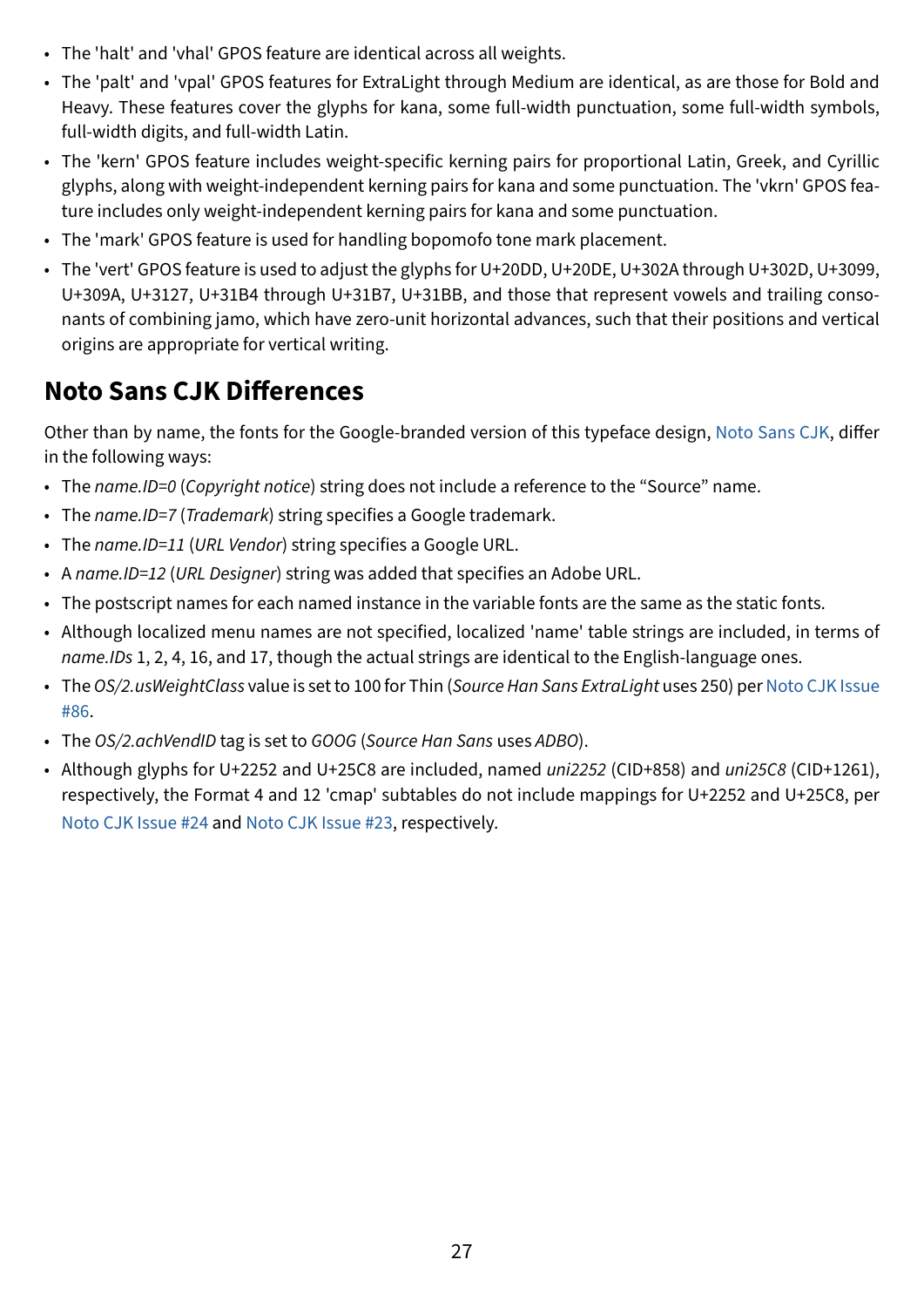# **Changes**

#### **Version 2.004**

Release Date: April 28, 2021.

Listed below are the changes that were made in this release:

- Variable font STAT table ranges were updated to display correctly on Windows. [Issue #291](https://github.com/adobe-fonts/source-han-sans/issues/291)
- Variable font postscript names were updated to display correctly on macOS 11. [Issue #29](https://github.com/adobe-fonts/source-han-sans/issues/291)1
- Added missing CID+37953 to Korean Subset. [Issue #2](https://github.com/adobe-fonts/source-han-sans/issues/289)89
- Glyphs with missing outlines were corrected. [Issue #296](https://github.com/adobe-fonts/source-han-sans/issues/296)
- Hinting was removed from the OTF CFF2 variable fonts for the time being
- TTF variable fonts were added
- WOFF2 compressed fonts were added for all variable font resources

#### **Version 2.003**

Release Date: April 8, 2021.

Listed below are the changes that were made in this release:

- The copyright year was changed from "2014–2020" to "2014–2021."
- All fonts have been built as variable fonts.
- The following JP glyphs have been adjusted to work better with the variable font format: 僎, 噵, 庚, 惺, 意, 摭, 摹, 撰, 暒, 栁, 樚, 漉, 潠, 煋, 牃, 猩, 瑆, 疲, 瘒, 瘼, 盬, 眔, 腥, 腥, 舞, 苨, 菫, 菷, 蔓, 蕁, 蕐, 蕒, 薑, 薥, 薨, 薯, 薰, 蘙, 虂, 蟇, 蟤, 譔, 蹙, 鄜, 醒, 鐉, 饌, 驀, 鬃, 鹿, 隆, 巽, 攇, 葺, 選, 櫶, 靌, 讒, 亴, 舞
- The scale of glyphs in the intermediate weights (Light, Normal, Regular, Medium, Bold) has been adjusted slightly.
- Fixed TW mapping for  $\frac{1}{200}$  U+30EDE [Issue #280](https://github.com/adobe-fonts/source-han-sans/issues/280)
- Fixed incorrect mappings for 請 U+8ACB [Issue #2](https://github.com/adobe-fonts/source-han-sans/issues/276)76
- Fixed Heavy weight for # U+25C4A [Issue #283](https://github.com/adobe-fonts/source-han-sans/issues/283)
- Fixed the Heavy weight for  $\pm$  U+4E08 from [Issue #2](https://github.com/adobe-fonts/source-han-sans/issues/280)07 which was not updated as previously noted.

#### **Version 2.002**

Release Date: Nov 3, 2020.

Listed below are the changes that were made in this release:

- The copyright year was changed from "2014–2019" to "2014–2020."
- Addressed [Issue #207](https://github.com/adobe-fonts/source-han-sans/issues/207) including glyph changes to U+4E08 and U+5C83. Extension G encodings were added for U+30729, U+30EDD, U+30EDE, and U+3106C and the previous GSUB rules were removed.

#### **CJK Unified Ideographs Extension G**

| <b>Unicode</b> | <b>Simplified Chinese</b> | <b>Traditional Chinese</b> | <b>Hong Kong</b> | Japanese | <b>Korean</b> |
|----------------|---------------------------|----------------------------|------------------|----------|---------------|
| U+30729        | 闲<br>クじハ                  | יטו                        | 沃                | 、因<br>ルい | 、厌<br>ルじハ     |
| $U+30EDD$      | 圞                         | 圞                          | 圞                | 圞        | 圞             |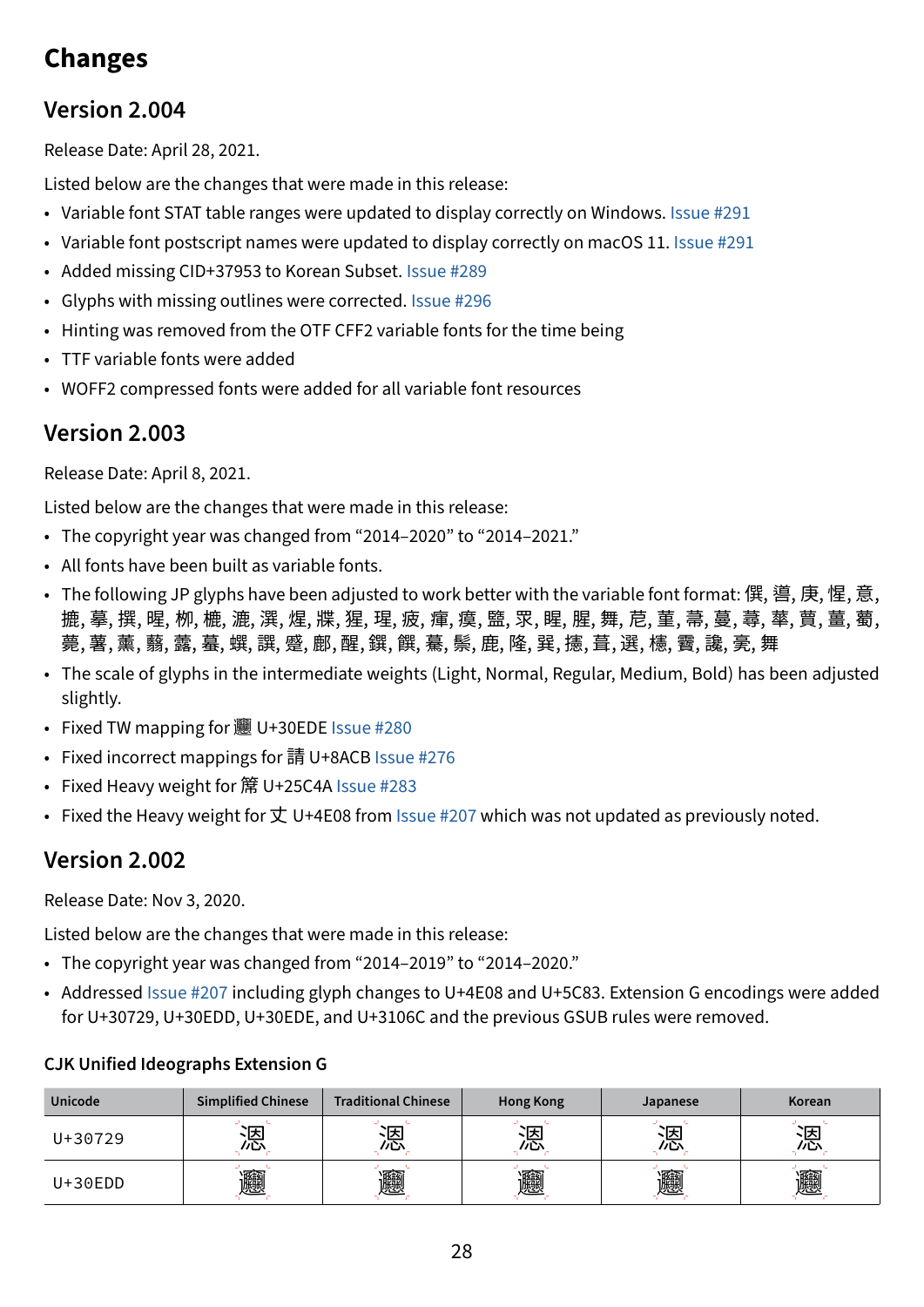| <b>Unicode</b> | <b>Simplified Chinese</b> | <b>Traditional Chinese</b> | <b>Hong Kong</b> | Japanese | Korean |
|----------------|---------------------------|----------------------------|------------------|----------|--------|
| $U+30EDE$      | 依較                        | " !                        |                  |          | 懸      |
| U+3106C        | 龖                         | 龖                          |                  | 龖        | 龖      |

- Updated Korean glyph for U+58C4 as reported in [Source Han Serif Issue #](https://github.com/adobe-fonts/source-han-serif/issues/87)87
- Addressed [Issue #2](https://github.com/adobe-fonts/source-han-sans/issues/204)04 for U+50E7, U+89E6, U+8FD0, U+9EA4, U+25C4A
- Mapped HK U+5C13 尓 to JP glyph
- Fixed U+21B9 as reported in [Issue #](https://github.com/adobe-fonts/source-han-sans/issues/260)260
- Changed Korean mapping for U+51A4 as reported in [Issue #2](https://github.com/adobe-fonts/source-han-sans/issues/202/)02
- The weights for Kanbun glyphs U+3191–U+319F have been adjusted as mentioned in the table at the beginning of [Issue #2](https://github.com/adobe-fonts/source-han-sans/issues/205/)05.
- Fixed Korean IVS mapping for U+8ACB as reported in [Issue #2](https://github.com/adobe-fonts/source-han-sans/issues/276/)76

#### **Version 2.001**

Build Date: April 4, 2019. Built By: Dr. Ken Lunde (小林劍). Release Date: April 9, 2019.

Listed below are the changes that were made in this release:

- The copyright year was changed from "2014, 2015, 2018" to the range "2014–2019."
- The placeholder (aka blank) glyphs for U+32FF ㋿, *uni32FF-JP* (CID+2184) and *uni32FF-JP-V* (CID+65359), which is the code point that represents the two-ideograph square ligature form of the name of Japan's forthcoming new era, 令和 (*reiwa*), that takes effect on 2019-05-01, are now the actual glyphs. U+32FF will be included in [Unicode Version 12.1](https://www.unicode.org/versions/Unicode12.1.0/) (2019-05-07).
- All of the mapping changes that were made to the fonts in this release are provided in the table at the beginning of [Issue #202](https://github.com/adobe-fonts/source-han-sans/issues/202/).
- All of the glyph corrections that were made to the fonts in this release are provided in the table at the beginning of [Issue #204](https://github.com/adobe-fonts/source-han-sans/issues/204/).
- All of the glyphs that were redesigned in this release are provided in the table at the beginning of [Issue #205](https://github.com/adobe-fonts/source-han-sans/issues/205/).
- The 45 glyphs that were added in this release, which replaced 45 of the 50 reserved glyphs, are provided in the table at the beginning of [Issue #206](https://github.com/adobe-fonts/source-han-sans/issues/206/). The glyphs are at CIDs 65485 through 65529. Two of the new glyphs are mapped from code points that are now supported.
- Miscellaneous changes that were made in this release are provided in the table at the beginning of [Issue #207.](https://github.com/adobe-fonts/source-han-sans/issues/207/)
- The following 33 glyphs for ideographs are no longer used, and are expected to be removed in Version 3.000 (currently unplanned and unscheduled): *uni58A6-TW* (CID+13852), *uni5B0F-TW* (CID+15204), *uni5B38-TW* (CID+15300), *uni5D45-TW* (CID+16313), *uni5D93-TW* (CID+16476), *uni5E61-TW* (CID+16819), *uni61BE-TW* (CID+18366), *uni64BC-TW* (CID+19658), *uni6937-TW* (CID+21605), *uni69F9-CN* (CID+21965), *uni7158-TW* (CID+25284), *uni71D4-TW* (CID+25554), *uni720B-JP* (CID+25667), *uni756A-TW* (CID+27154), *uni7690-CN* (CID+27719), *uni78FB-TW* (CID+28713), *uni7BB4-TW* (CID+30074), *uni7C53-TW* (CID+30421), *uni7DD8-TW* (CID+31252), *uni7E59-TW* (CID+31534), *uni7FB3-TW* (CID+32075), *uni81B0-TW* (CID+33147), *uni8543-TW* (CID+35181), *uni85E9-TW* (CID+35584), *uni87E0-TW* (CID+36504), *uni8B52-TW* (CID+38257), *uni8B85-TW* (CID+38372), *uni8E6F-TW* (CID+39481), *uni8F53-TW* (CID+39883), *uni8F57-TW* (CID+39895), *uni9407-TW* (CID+42337), *uni9C55-TW* (CID+45975), and *u24A01-KR* (CID+60576).
- The seven per-weight glyph synopsis PDFs now include 2,090 pages, with the first 132 pages showing all 65,535 glyphs indexed by CID.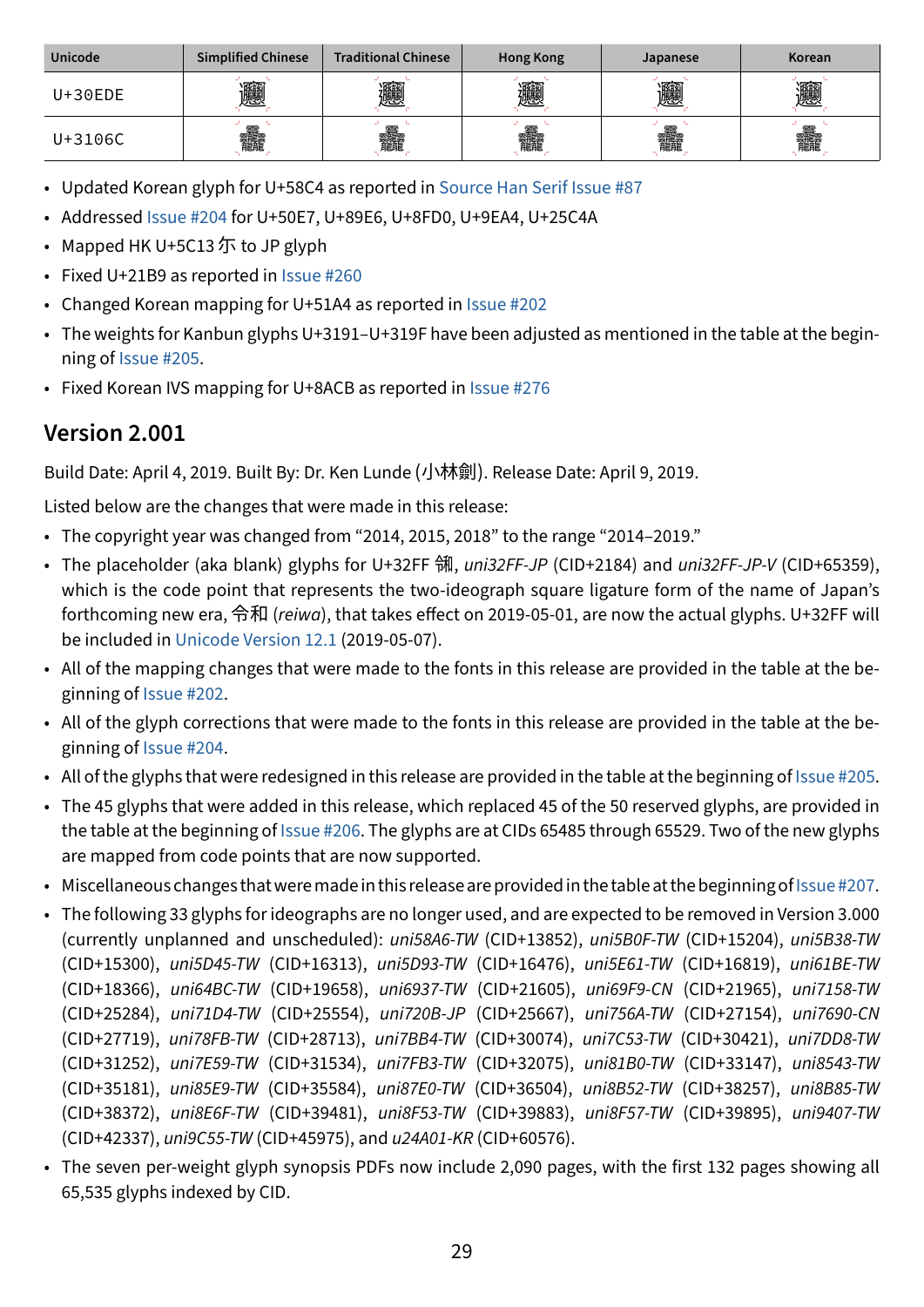#### **Version 2.000**

Build Date: November 2, 2018. Built By: Dr. Ken Lunde (小林劍). Release Date: November 19, 2018.

Compared to the previous release—Version 1.004 that was released on 2015-06-16—a large number of changes were made, far too many to list here. Listed below are some of the more significant changes that were made in this release:

- A second flavor of Traditional Chinese, for Hong Kong and supporting the HKSCS-2016 standard, was added, which increased the total number of font resources by 16, from 72 to 88.
- 155 new mappings have been added to the CMap resources. 66 are from BMP code points, 22 are from Plane 1 code points, and the remaining 67 are from Plane 2 code points. Among the 67 new Plane 2 code points, 57 are from Extension B, two are from Extension C, three are from Extension E, and the remaining five are from Extension F.
- As a result of removing approximately 1,750 glyphs in order to make room for approximately 1,750 new glyphs, the CID assignments of the glyphs necessarily—and drastically—changed. The CID assignments of exactly 200 glyphs are unchanged from Version 1.004: 0–107, 2570–2633, 47223–47232, 47262–47272, 47281–47286, and 65484.
- The Traditional Chinese form of the Radical #162  $\angle$  component was improved.
- The URO is complete up through U+9FEF ([Unicode Version 11.0](https://www.unicode.org/versions/Unicode11.0.0/)).
- The glyphs for some of the kana were tweaked.
- The glyphs and support for bopomofo, along with their tone marks, were improved. This involved adding the 'GDEF' (*Glyph Definition*) table, the 'mark' (*Mark Positioning*) GPOS feature, and the 'ruby' (*Ruby Notation Forms*) GSUB feature.
- The language and script declarations in the 'locl' and 'vert' GSUB features were improved.
- The 13-page glyph synopsis PDFs for the 500 pre-composed high-frequency hangul syllables have been incorporated into the Unicode-base glyph synopsis PDFs, and are bookmarked under the "Korean" bookmark.
- Blank placeholder glyphs for U+32FF, *uni32FF* (CID+2184) and *uni32FF-V* (CID+65359), are included. This character has been reserved for the two-ideograph square ligature that represents the name of Japan's forthcoming new era which starts on 2019-05-01, and will be the only character added in Unicode Version 12.1.
- Like *Source Han Serif*, the CIDFont and CMap resources do not include XUID arrays.
- Like *Source Han Serif*, there are no mappings for the range U+0000 through U+001F.
- Like *Source Han Serif*, the code points that correspond to [Halfwidth Jamo variants](https://www.unicode.org/charts/PDF/UFF00.pdf) map to glyphs that correspond to code points in the [Hangul Compatibility Jamo](https://www.unicode.org/charts/PDF/U3130.pdf) block. In other words, the glyphs for half-width jamo have been removed.
- Like *Source Han Serif*, the 'name' table does not includes any Macintosh (*PlatformID=1*) strings.
- Like *Source Han Serif*, the Regular weight is now style-linked to the Bold weight. This means that the Bold weight may not appear in the font menu, particularly when using applications that support style-linking as a way to make text bold.
- Like *Source Han Serif*, the 'vert' GPOS feature is included.
- Like *Source Han Serif*, the deprecated 'hngl' (*Hangul*) GSUB feature is not included in the fonts and font instances whose default language is Korean.